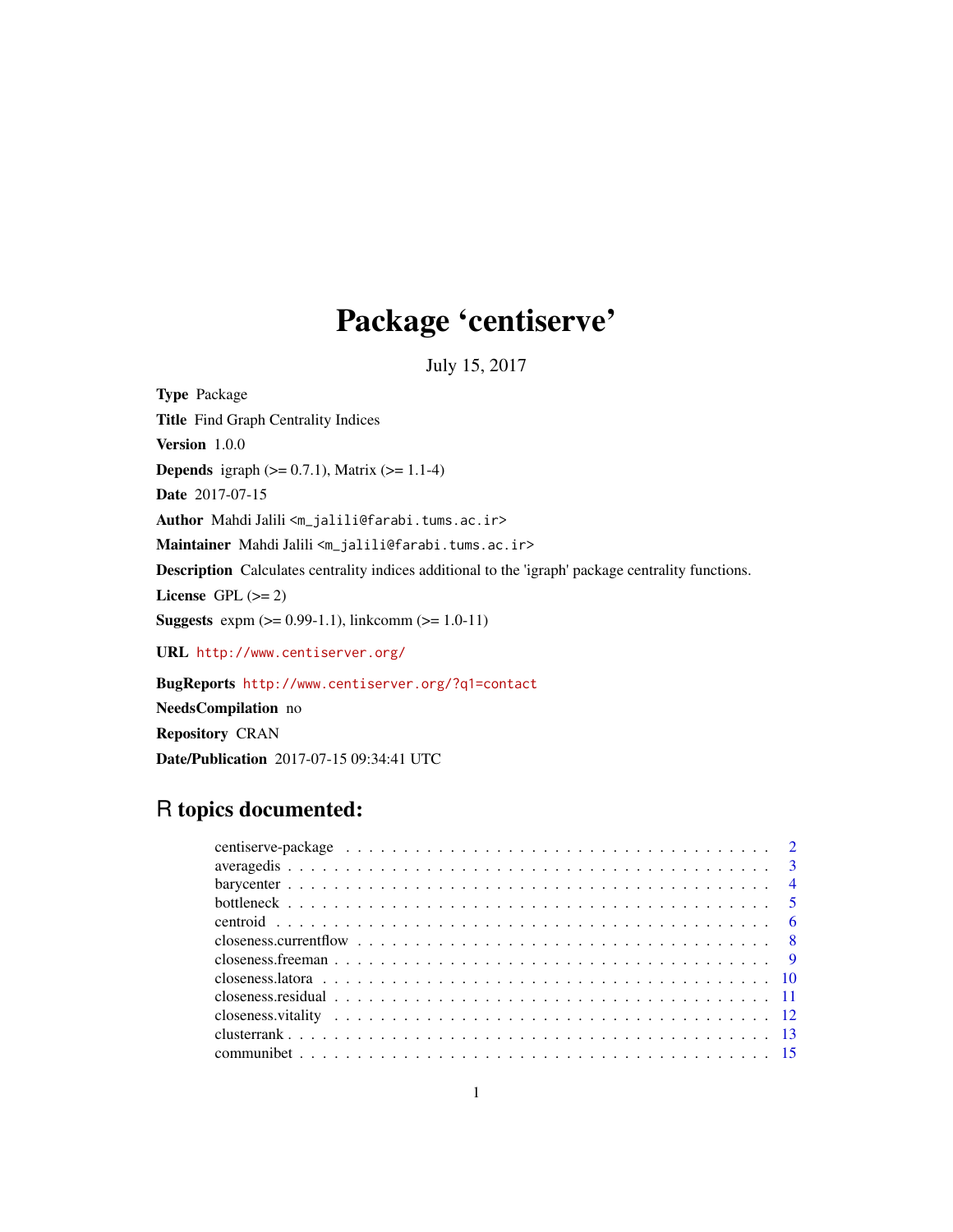<span id="page-1-0"></span>

| mnc |  |  |  |    |
|-----|--|--|--|----|
|     |  |  |  |    |
|     |  |  |  |    |
|     |  |  |  | 38 |
|     |  |  |  |    |
|     |  |  |  |    |
|     |  |  |  | 42 |

centiserve-package *Functions to find graph centrality indices*

## Description

Find centrality indices (measures) additional to the igraph package centrality functions. The centiserve is a part of [www.CentiServer.org](http://www.centiserver.org/) project which is a comprehensive centrality measures resource and a web based application for finding graph centrality measures.

## Details

| centiserve |
|------------|
| Package    |
| 1.0.0      |
| 2014-12-30 |
| $GPL (=2)$ |
|            |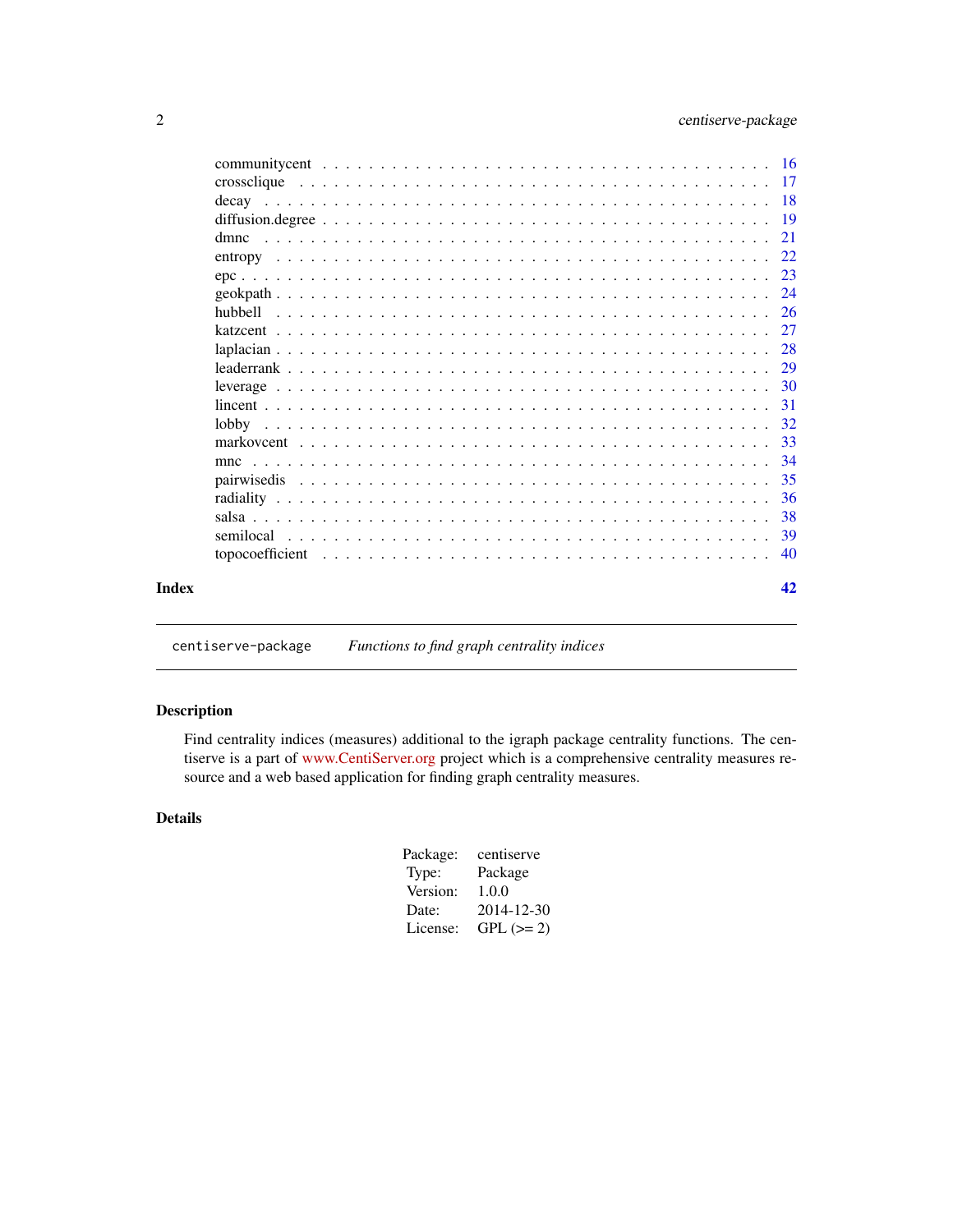## <span id="page-2-0"></span>averagedis 3

## Author(s)

Mahdi Jalili <m\_jalili@farabi.tums.ac.ir> Adapted algorithms and sources are referenced in function document. Maintainer: Mahdi Jalili <m\_jalili@farabi.tums.ac.ir>

## References

Csardi G, Nepusz T: The igraph software package for complex network research, InterJournal, Complex Systems 1695. 2006. http://igraph.org

Adapted algorithms and sources are referenced in function document.

averagedis *Find the average distance of a node*

## Description

This function return average distance of a node in a strongly connected and loop free graph.

## Usage

```
averagedis(graph, vids = V(\text{graph}), mode = c("all", "out", "in"),weights = NULL)
```
## Arguments

| graph   | The input graph as igraph object                                                                                                                                                                                                                                                                                                                                                                  |
|---------|---------------------------------------------------------------------------------------------------------------------------------------------------------------------------------------------------------------------------------------------------------------------------------------------------------------------------------------------------------------------------------------------------|
| vids    | Vertex sequence, the vertices for which the centrality values are returned. De-<br>fault is all vertices.                                                                                                                                                                                                                                                                                         |
| mode    | Character constant, gives whether the shortest paths to or from the given ver-<br>tices should be calculated for directed graphs. If out then the shortest paths from<br>the vertex, if in then to it will be considered. If all, the default, then the cor-<br>responding undirected graph will be used, ie. not directed paths are searched.<br>This argument is ignored for undirected graphs. |
| weights | Possibly a numeric vector giving edge weights. If this is NULL, the default, and<br>the graph has a weight edge attribute, then the attribute is used. If this is NA<br>then no weights are used (even if the graph has a weight attribute).                                                                                                                                                      |

#### Details

Average distance of node  $u$  to the rest of nodes in the net defined as:

$$
C_u = \frac{\sum_{w \in V} dis(u, w)}{n - 1}
$$

It is invers of closeness centrality. More detail at [Average Distance](http://www.centiserver.org/?q1=centrality&q2=Average_Distance)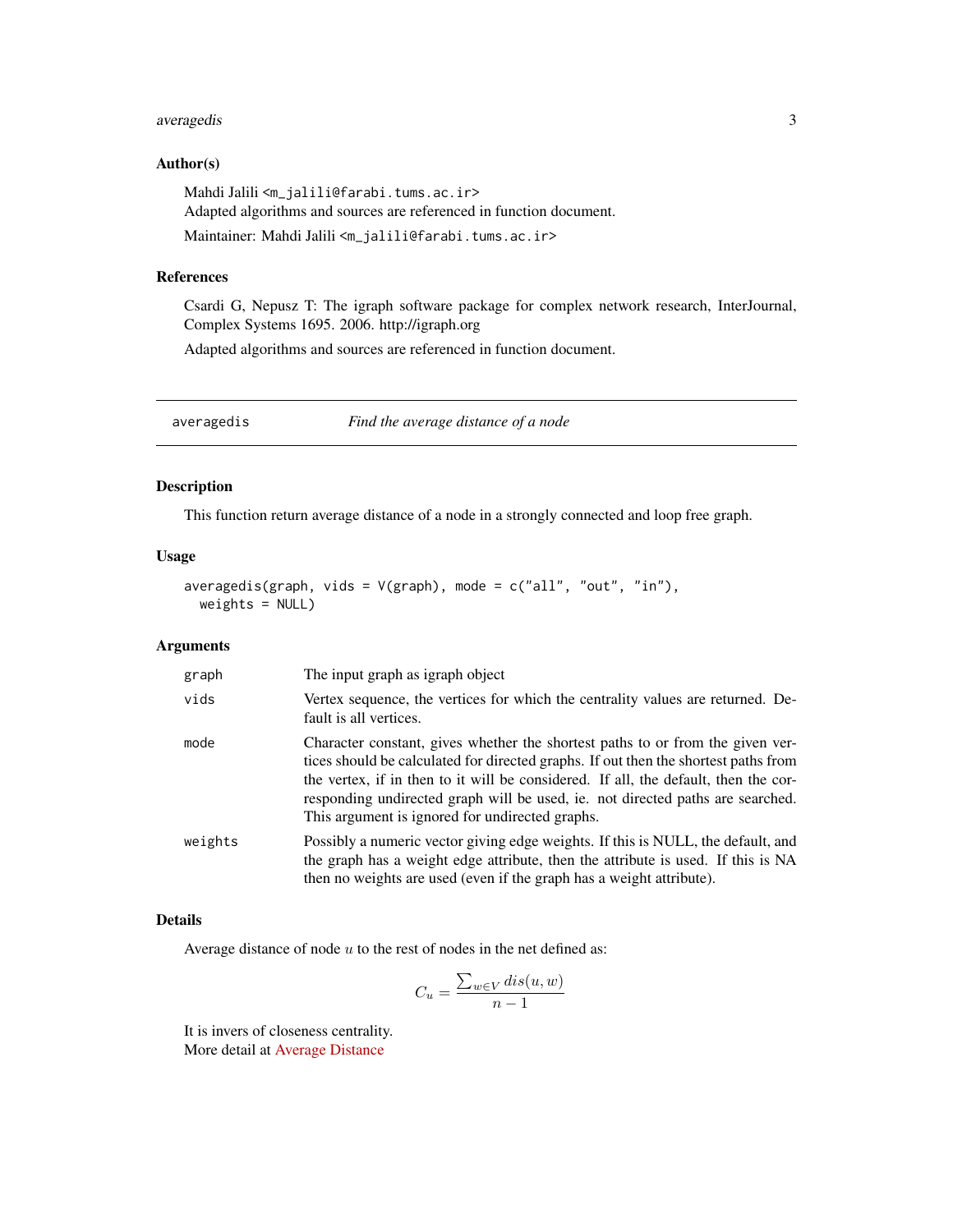## <span id="page-3-0"></span>Value

A numeric vector contaning the centrality scores for the selected vertices.

## Author(s)

Mahdi Jalili <m\_jalili@farabi.tums.ac.ir>

## References

del Rio, Gabriel, Dirk Koschutzki, and Gerardo Coello. "How to identify essential genes from molecular networks?." BMC systems biology 3.1 (2009): 102.

## Examples

```
g <- graph(c(1,2,2,3,3,4,4,2), directed=FALSE)
averagedis(g)
```
barycenter *Find the barycenter centrality score*

#### Description

Barycenter scores are calculated as 1 / (total distance from vertex v to all other vertices) in a strongly connected network.

#### Usage

```
barycenter(graph, vids = V(\text{graph}), mode = c("all", "out", "in"),weights = NULL)
```
#### Arguments

| graph   | The input graph as igraph object                                                                                                                                                                                                                                                                                                                                                                  |
|---------|---------------------------------------------------------------------------------------------------------------------------------------------------------------------------------------------------------------------------------------------------------------------------------------------------------------------------------------------------------------------------------------------------|
| vids    | Vertex sequence, the vertices for which the centrality values are returned. De-<br>fault is all vertices.                                                                                                                                                                                                                                                                                         |
| mode    | Character constant, gives whether the shortest paths to or from the given ver-<br>tices should be calculated for directed graphs. If out then the shortest paths from<br>the vertex, if in then to it will be considered. If all, the default, then the cor-<br>responding undirected graph will be used, ie. not directed paths are searched.<br>This argument is ignored for undirected graphs. |
| weights | Possibly a numeric vector giving edge weights. If this is NULL, the default, and<br>the graph has a weight edge attribute, then the attribute is used. If this is NA<br>then no weights are used (even if the graph has a weight attribute).                                                                                                                                                      |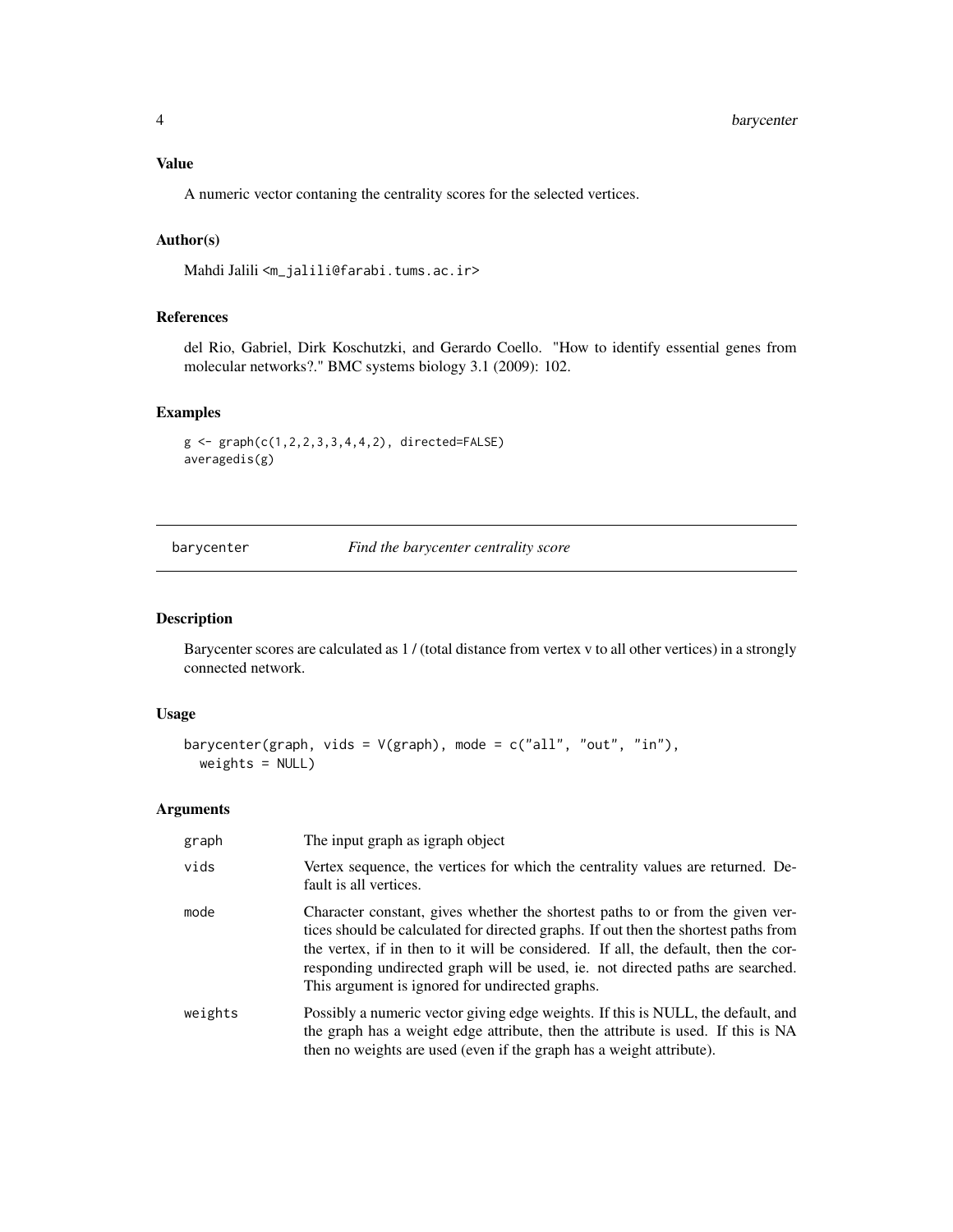#### <span id="page-4-0"></span>bottleneck 5

## Details

There are 2 types of distance centrality scores, Closeness Centrality and Barycenter Centrality. Barycenter Centrality for vertex  $v$  defined as:

 $1/(total distance from v to all otherwise)$ 

Closeness scores are calculated using the formula 1/(averagedistancefromvertexvtoallothervertices) and Barycenter scores are calculated as  $1/(total distance from vertex v to all otherwise)$ . More detail at [Barycenter Centrality](http://www.centiserver.org/?q1=centrality&q2=Barycenter_Centrality)

#### Value

A numeric vector contaning the centrality scores for the selected vertices.

#### Author(s)

Mahdi Jalili <m\_jalili@farabi.tums.ac.ir>

#### References

Viswanath, Meghana. Ontology-based automatic text summarization. Diss. University of Georgia, 2009.

#### Examples

 $g \leq -$  graph( $c(1, 2, 2, 3, 3, 4, 4, 2)$ , directed=FALSE) barycenter(g)

bottleneck *Find the BottleNeck centrality score*

#### Description

BottleNeck Centrality for vertex v defined as:

$$
BN(v) = \sum_{s \in v} P_s(v)
$$

Let  $T_s$  be a shortest path tree rooted at node s.  $P_s(v) = 1$  if more than  $|V(Ts)|/4$  paths from node s to other nodes in  $T_s$  meet at the vertex v, otherwise  $P_s(v) = 0$ .

## Usage

```
bottleneck(graph, vids = V(\text{graph}), mode = c("all", "out", "in"))
```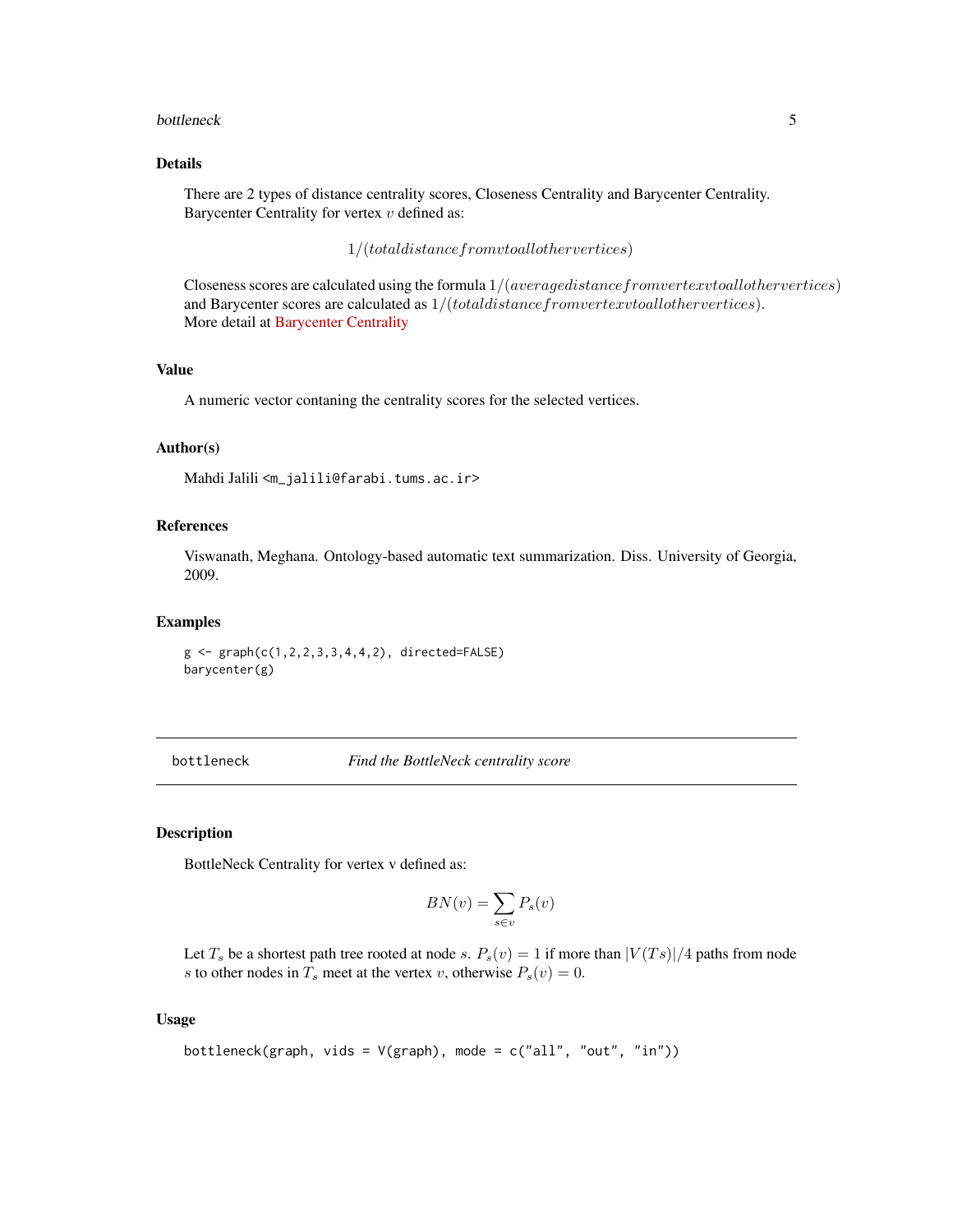#### <span id="page-5-0"></span>Arguments

| graph | The input graph as igraph object                                                                                                                                                                                                                                                                                                                                                                  |
|-------|---------------------------------------------------------------------------------------------------------------------------------------------------------------------------------------------------------------------------------------------------------------------------------------------------------------------------------------------------------------------------------------------------|
| vids  | Vertex sequence, the vertices for which the centrality values are returned. De-<br>fault is all vertices.                                                                                                                                                                                                                                                                                         |
| mode  | Character constant, gives whether the shortest paths to or from the given ver-<br>tices should be calculated for directed graphs. If out then the shortest paths from<br>the vertex, if in then to it will be considered. If all, the default, then the cor-<br>responding undirected graph will be used, ie. not directed paths are searched.<br>This argument is ignored for undirected graphs. |

#### Details

For each node  $v$  in the graph, construct a tree  $T_v$  of shortest paths from that node to all other nodes in the graph. For a node  $v, n_v$  is the number of nodes that are directly or indirectly connected to node v (i.e. the tree  $T_v$  contains  $n_v$  nodes). So extract all nodes w on the above defined tree  $T_v$  of shortest paths from node v, such that more than  $n_v/4$  paths from v to other nodes in the tree meet at node w. Nodes w extracted in this way represent 'bottle necks' of the shortest path tree  $T_v$  rooted at node v, since at least  $n_v/4$  paths of the  $n_v - node$  tree  $T_v$  'meet' at w. More detail at [BottleNeck](http://www.centiserver.org/?q1=centrality&q2=BottleNeck)

## Value

A numeric vector contaning the centrality scores for the selected vertices.

#### Author(s)

Mahdi Jalili <m\_jalili@farabi.tums.ac.ir>

## References

Przulj, N., Dennis A. Wigle, and Igor Jurisica. "Functional topology in a network of protein interactions." Bioinformatics 20.3 (2004): 340-348.

#### Examples

```
g \leftarrow \text{graph}(c(1, 2, 2, 3, 3, 4, 4, 2))bottleneck(g)
```
centroid *Find the centroid value of graph vertices*

## Description

Centroid value  $C_{\text{c}}$ cen(v) for node v defined as:

$$
C_{cen}(v) := minf(v, w) : w \in Vv
$$

where  $f(v, w) := \gamma_v(w) - \gamma_w(v)$ , and  $\gamma_v(w)$  is the number of vertex closer to v than to w.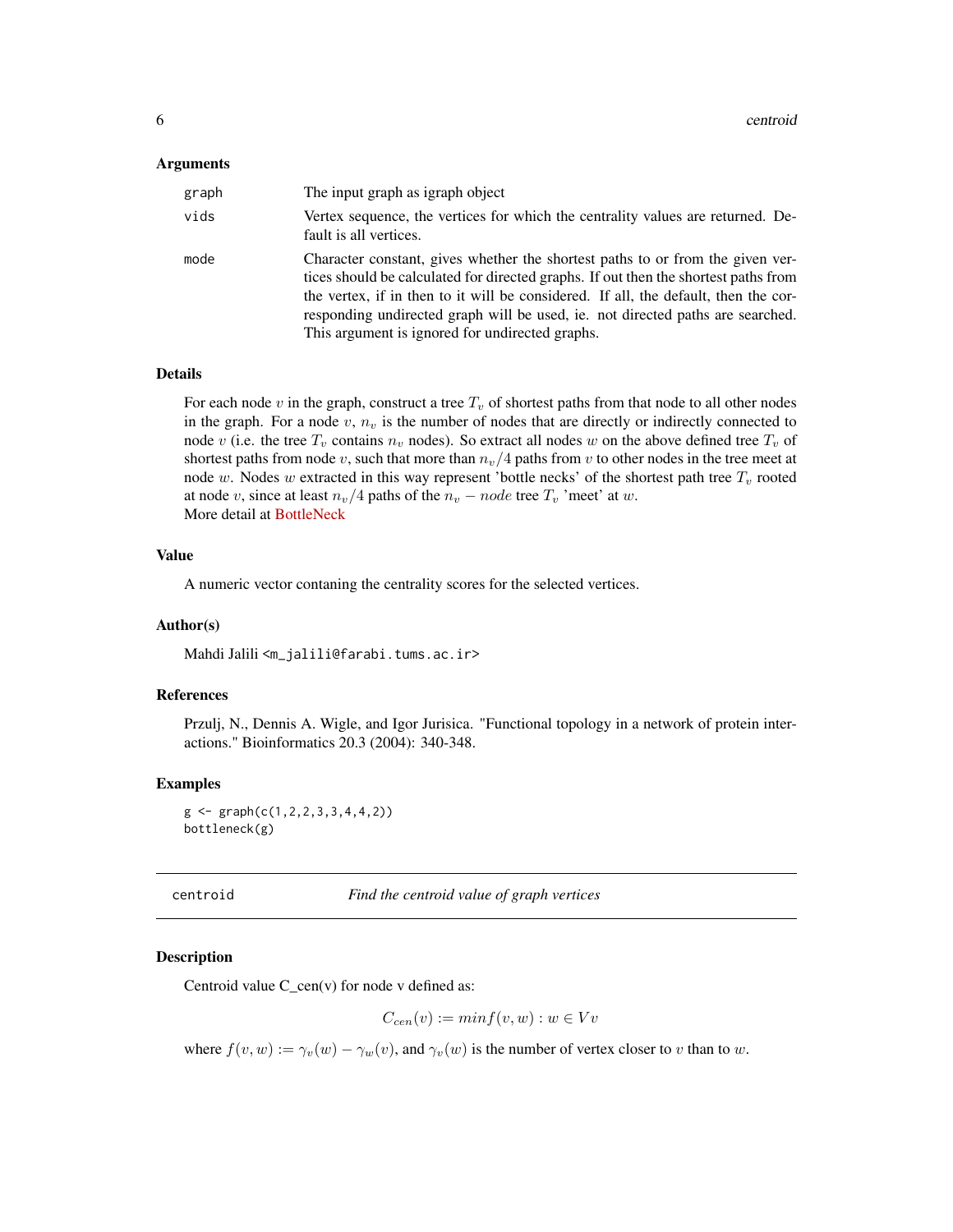#### centroid 7

#### Usage

```
centroid(graph, vids = V(\text{graph}), mode = c("all", "out", "in"),weights = NULL)
```
#### Arguments

| graph   | The input graph as igraph object                                                                                                                                                                                                                                                                                                                                                                  |
|---------|---------------------------------------------------------------------------------------------------------------------------------------------------------------------------------------------------------------------------------------------------------------------------------------------------------------------------------------------------------------------------------------------------|
| vids    | Vertex sequence, the vertices for which the centrality values are returned. De-<br>fault is all vertices.                                                                                                                                                                                                                                                                                         |
| mode    | Character constant, gives whether the shortest paths to or from the given ver-<br>tices should be calculated for directed graphs. If out then the shortest paths from<br>the vertex, if in then to it will be considered. If all, the default, then the cor-<br>responding undirected graph will be used, ie. not directed paths are searched.<br>This argument is ignored for undirected graphs. |
| weights | Possibly a numeric vector giving edge weights. If this is NULL, the default, and<br>the graph has a weight edge attribute, then the attribute is used. If this is NA<br>then no weights are used (even if the graph has a weight attribute).                                                                                                                                                      |

#### Details

Centroid value computed by focusing the calculus on couples of nodes  $(v, w)$  and systematically counting the nodes that are closer (in term of shortest path) to  $v$  or to  $w$ . The calculus proceeds by comparing the node distance from other nodes with the distance of all other nodes from the others, such that a high centroid value indicates that a node  $v$  is much closer to other nodes. Thus, the centroid value provides a centrality index always weighted with the values of all other nodes in the graph.

More detail at [Centroid value](http://www.centiserver.org/?q1=centrality&q2=Centroid_value)

## Value

A numeric vector contaning the centrality scores for the selected vertices.

#### Author(s)

Mahdi Jalili <m\_jalili@farabi.tums.ac.ir>

Algorithm adapted from CentiLib (Grabler, Johannes, 2012).

## References

Scardoni, Giovanni, Michele Petterlini, and Carlo Laudanna. "Analyzing biological network parameters with CentiScaPe." Bioinformatics 25.21 (2009): 2857-2859.

Grabler, Johannes, Dirk Koschutzki, and Falk Schreiber. "CentiLib: comprehensive analysis and exploration of network centralities." Bioinformatics 28.8 (2012): 1178-1179.

## Examples

```
g \leftarrow \text{graph}(c(1, 2, 2, 3, 3, 4, 4, 2), \text{ directed-FALEC})centroid(g)
```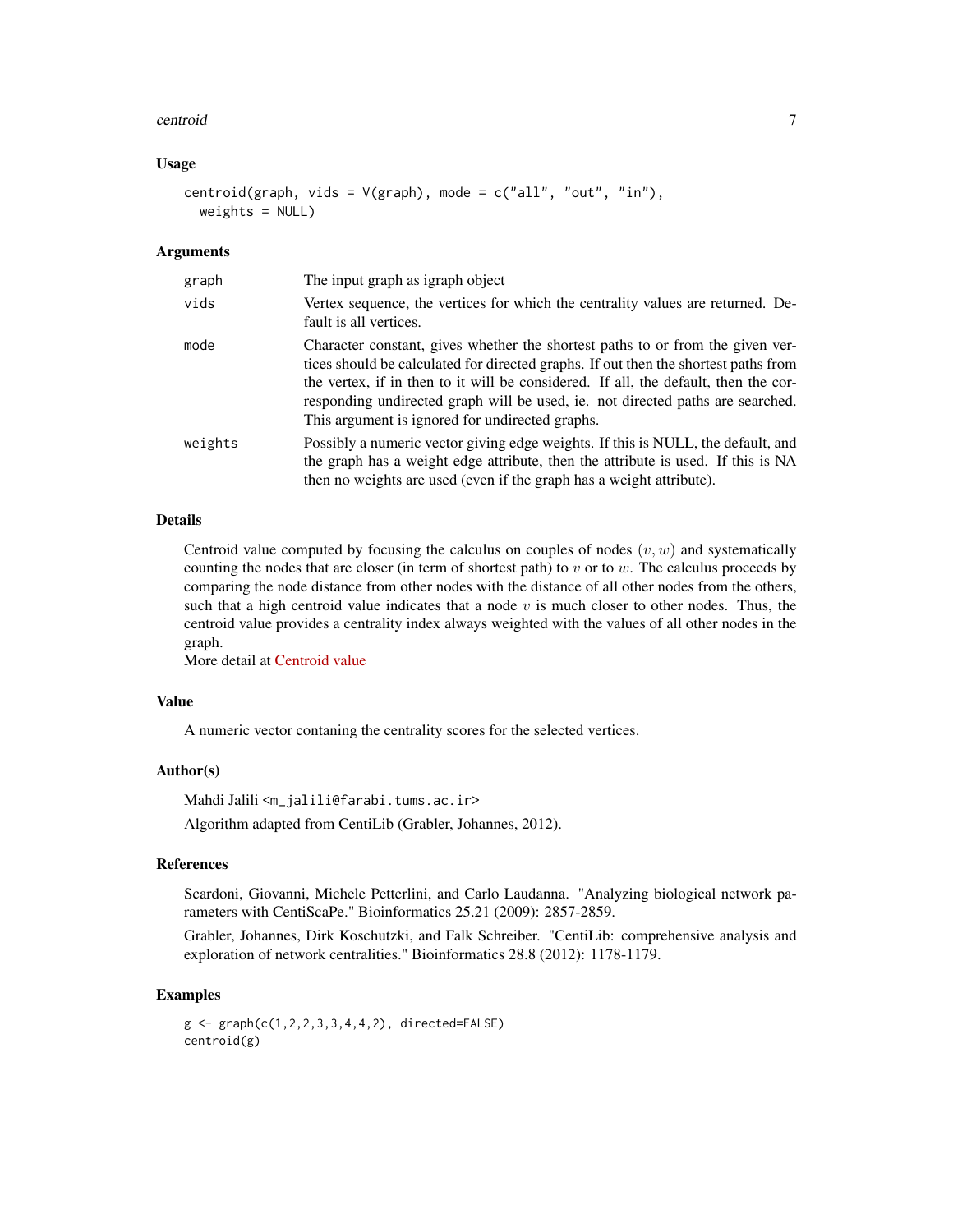<span id="page-7-0"></span>closeness.currentflow *Find current-flow closeness centrality*

#### Description

Current-flow closeness centrality is defined by:

$$
C_{cc}(s) = \frac{n-1}{\sum_{s \neq t} p_{st}(s) - p_{st}(t)} for all: s \in V
$$

where  $(n-1)$  is a normalizing factor,  $p_{st}(s)$  is the absolute electrical potential of vertex s based on the electrical current supply from vertex s to vertex t, and  $p_{st}(s)-p_{st}(t)$  corresponds to the effective resistance typically measured as voltage, which can be interpreted as an alternative measure of distance between  $s$  and  $t$ .

#### Usage

```
closeness.currentflow(graph, vids = V(graph), weights = NULL)
```
#### Arguments

| graph   | The input graph as igraph object                                                                                                                                                                                                             |
|---------|----------------------------------------------------------------------------------------------------------------------------------------------------------------------------------------------------------------------------------------------|
| vids    | Vertex sequence, the vertices for which the centrality values are returned. De-<br>fault is all vertices.                                                                                                                                    |
| weights | Possibly a numeric vector giving edge weights. If this is NULL, the default, and<br>the graph has a weight edge attribute, then the attribute is used. If this is NA<br>then no weights are used (even if the graph has a weight attribute). |

#### Details

The closeness index based on shortest paths can also be transformed to a measure based on electrical current. For the electrical current model set, Brandes et al. developed an alternative measure of the distance between two vertices  $s$  and  $t$ , which is defined as the difference of their electrical potentials. More detail at [Current-Flow Closeness Centrality](http://www.centiserver.org/?q1=centrality&q2=Current-Flow_Closeness_Centrality)

#### Value

A numeric vector contaning the centrality scores for the selected vertices.

#### Author(s)

Mahdi Jalili <m\_jalili@farabi.tums.ac.ir>

Note: This implementation is based on Daniel Fleischer's implementation for yFiles and JMP which convert to java implementation for CentiLib by Johannes Graessler and Dirk Koschuetzki.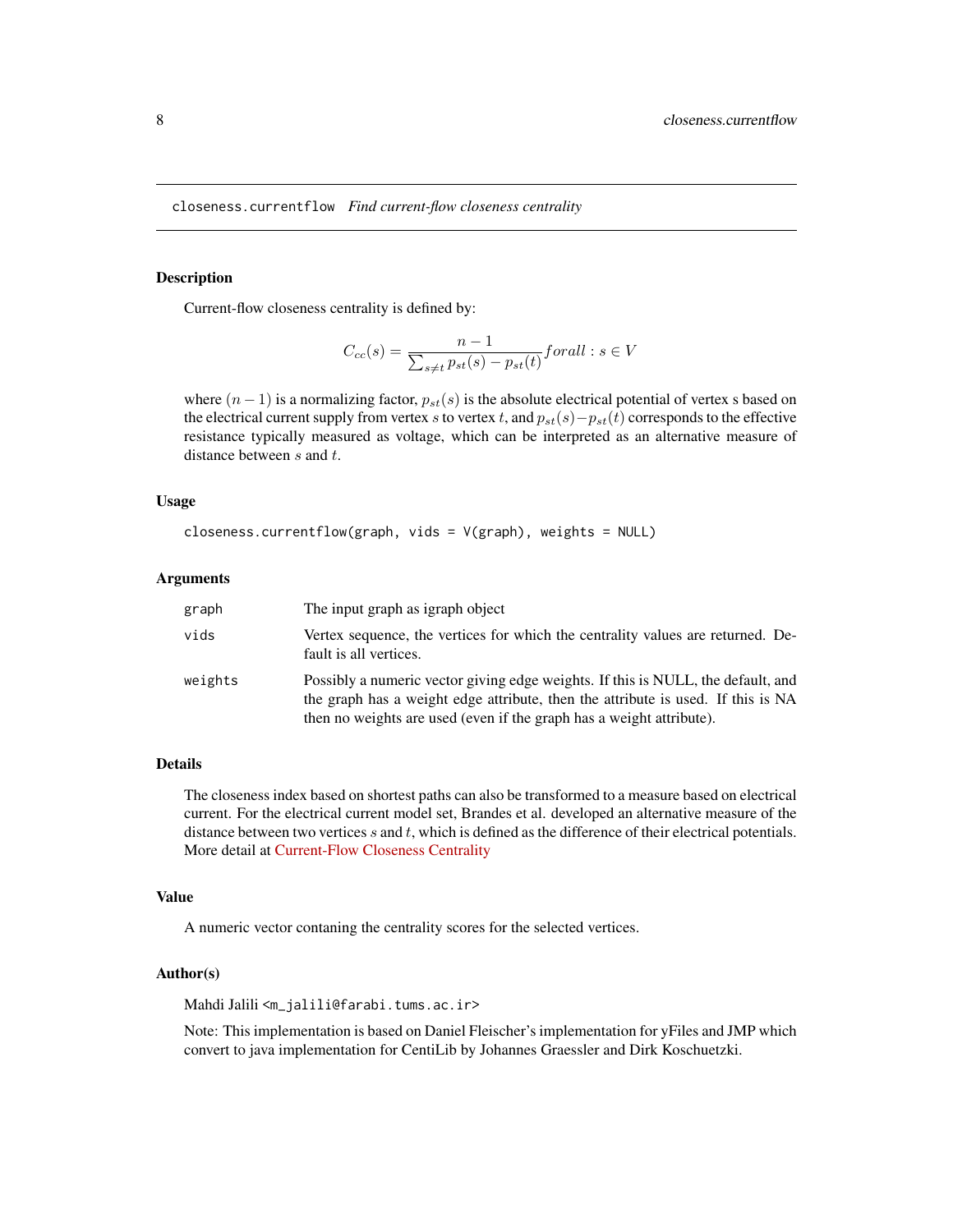## <span id="page-8-0"></span>closeness.freeman 9

## References

Brandes, Ulrik, and Daniel Fleischer. Centrality measures based on current flow. Springer Berlin Heidelberg, 2005.

Grabler, Johannes, Dirk Koschutzki, and Falk Schreiber. "CentiLib: comprehensive analysis and exploration of network centralities." Bioinformatics 28.8 (2012): 1178-1179.

#### Examples

```
g \leq - graph(c(1, 2, 2, 3, 3, 4, 4, 2), directed=FALSE)
closeness.currentflow(g)
```
closeness.freeman *Find the closeness centrality in a strongly connected graph*

## Description

Freeman closeness centrality defined as:

$$
\frac{1}{\sum_{i \neq v} d(v, i)}
$$

#### Usage

```
closeness.freeman(graph, vids = V(graph), mode = c("all", "out", "in"),
 weights = NULL, normalized = FALSE)
```
#### Arguments

| graph      | The input graph as igraph object                                                                                                                                                                                                                                  |
|------------|-------------------------------------------------------------------------------------------------------------------------------------------------------------------------------------------------------------------------------------------------------------------|
| vids       | Vertex sequence, the vertices for which the centrality values are returned. De-<br>fault is all vertices.                                                                                                                                                         |
| mode       | Character string, defined the types of the paths used for measuring the distance<br>in directed graphs. 'in' measures the paths to a vertex, 'out' measures paths<br>from a vertex, all uses undirected paths. This argument is ignored for undirected<br>graphs. |
| weights    | Possibly a numeric vector giving edge weights. If this is NULL, the default, and<br>the graph has a weight edge attribute, then the attribute is used. If this is NA<br>then no weights are used (even if the graph has a weight attribute).                      |
| normalized | Logical scalar, whether to calculate the normalized score.                                                                                                                                                                                                        |

#### Details

Because closeness is infinite if there is no path between two vertex so freeman closeness require a strongly connected graph. In igraph if there is no (directed) path between vertex  $v$  and  $i$  then the total number of vertices is used in the formula instead of the path length. More detail at [Closeness Centrality](http://www.centiserver.org/?q1=centrality&q2=Closeness_Centrality)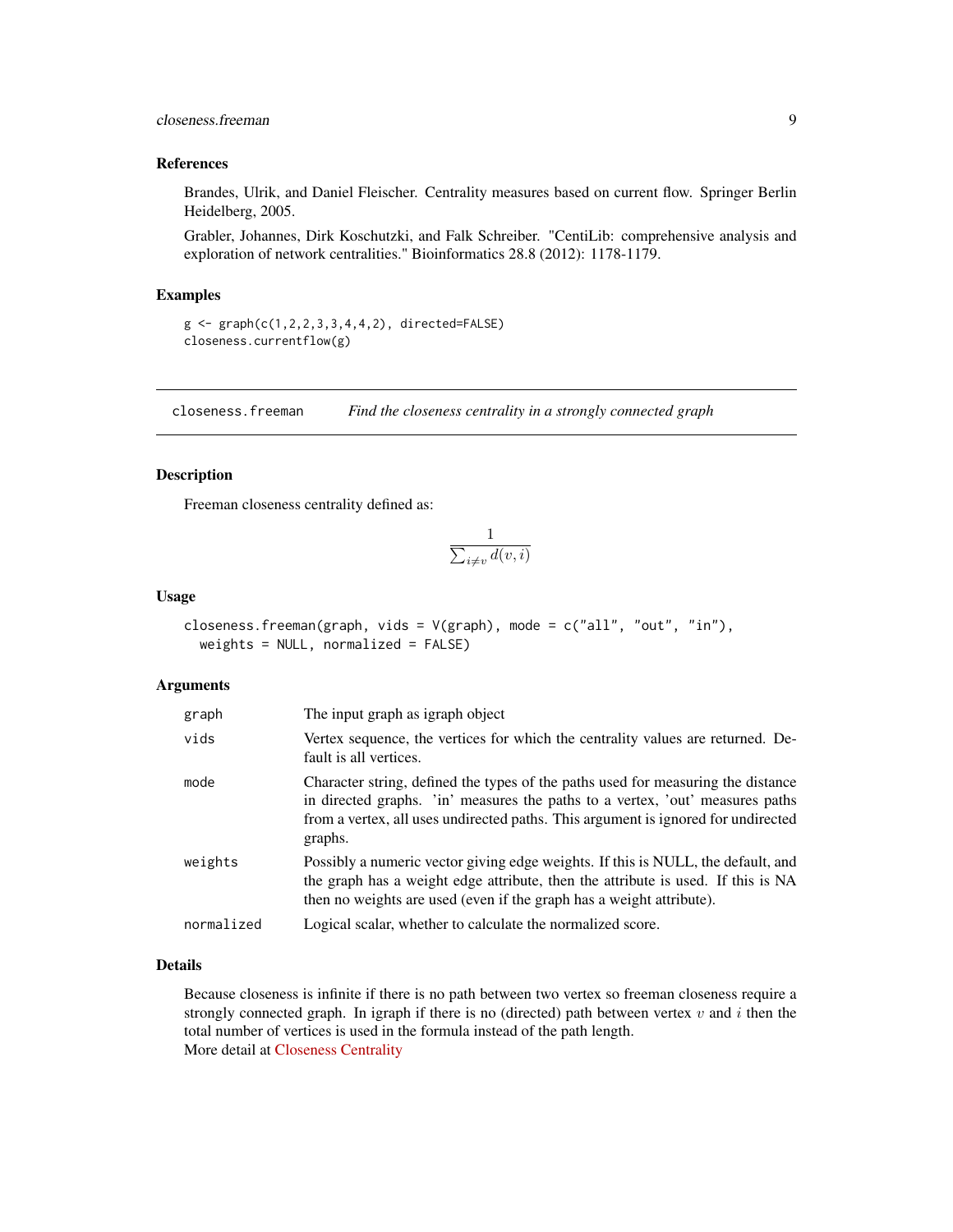## <span id="page-9-0"></span>Value

A numeric vector contaning the centrality scores for the selected vertices.

#### Author(s)

Mahdi Jalili <m\_jalili@farabi.tums.ac.ir>

Use igraph package closeness function.

## References

Freeman, Linton C. "Centrality in social networks conceptual clarification." Social networks 1.3 (1979): 215-239.

#### Examples

```
g <- graph(c(1,2,2,3,3,4,4,2), directed=FALSE)
closeness.freeman(g)
```
closeness.latora *Find the variant (Latora) closeness centrality in a disconnected graph*

#### Description

Variant (Latora) closeness centrality defined as:

$$
\sum_{i\neq v}\frac{1}{d(v,i)}
$$

#### Usage

```
closeness.latora(graph, vids = V(graph), mode = c("all", "out", "in"),
 weights = NULL, normalized = FALSE)
```
## Arguments

| graph      | The input graph as igraph object                                                                                                                                                                                                                                                                                                                                                                  |
|------------|---------------------------------------------------------------------------------------------------------------------------------------------------------------------------------------------------------------------------------------------------------------------------------------------------------------------------------------------------------------------------------------------------|
| vids       | Vertex sequence, the vertices for which the centrality values are returned. De-<br>fault is all vertices.                                                                                                                                                                                                                                                                                         |
| mode       | Character constant, gives whether the shortest paths to or from the given ver-<br>tices should be calculated for directed graphs. If out then the shortest paths from<br>the vertex, if in then to it will be considered. If all, the default, then the cor-<br>responding undirected graph will be used, ie. not directed paths are searched.<br>This argument is ignored for undirected graphs. |
| weights    | Possibly a numeric vector giving edge weights. If this is NULL, the default, and<br>the graph has a weight edge attribute, then the attribute is used. If this is NA<br>then no weights are used (even if the graph has a weight attribute).                                                                                                                                                      |
| normalized | Logical scalar, whether to calculate the normalized score.                                                                                                                                                                                                                                                                                                                                        |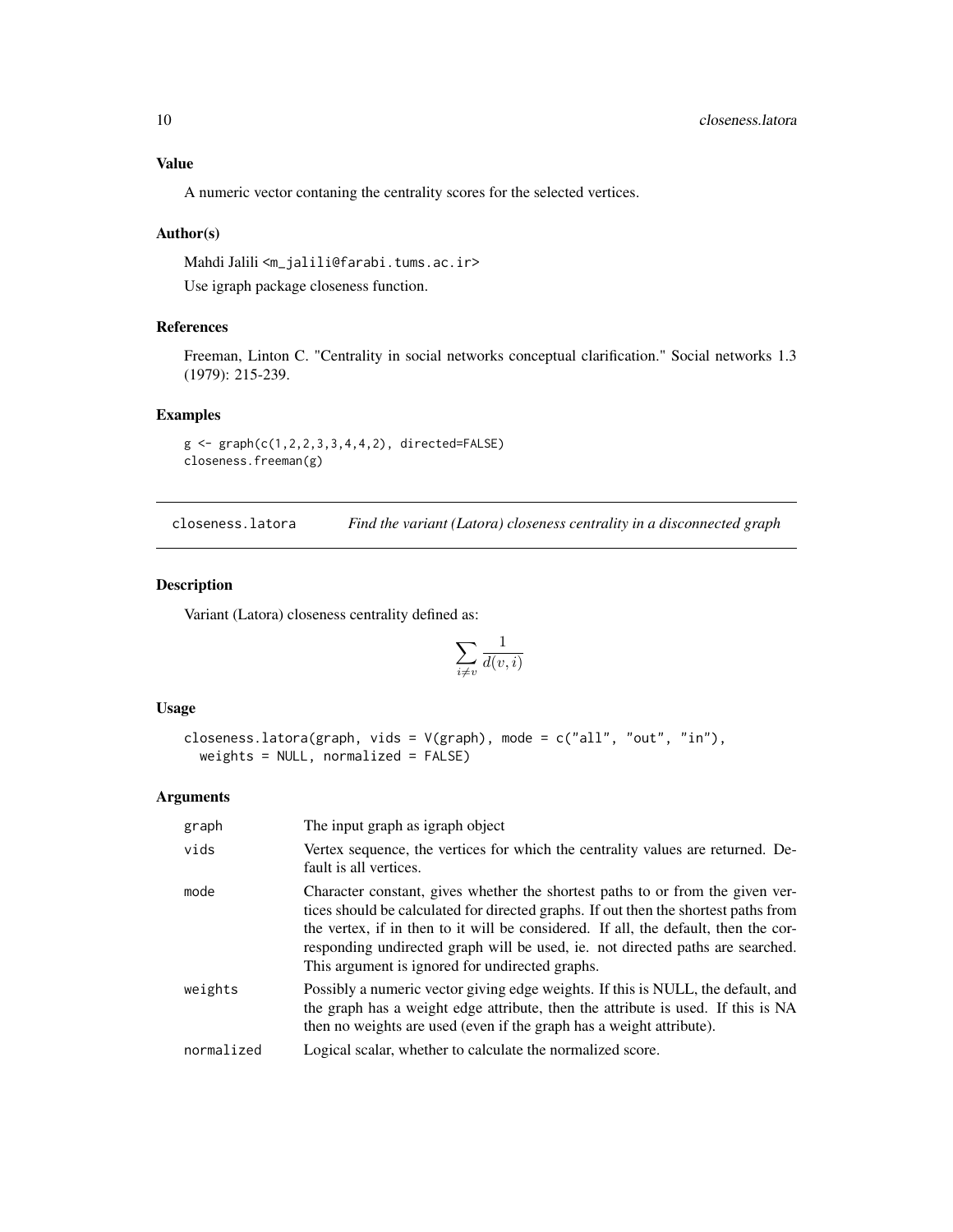## <span id="page-10-0"></span>Details

This variant (sum of inversed distances to all other nodes instead of the inversed of the sum of distances to all other nodes) applicable to both connected and unconnected graphs. More detail at [Closeness Centrality](http://www.centiserver.org/?q1=centrality&q2=Closeness_Centrality)

## Value

A numeric vector contaning the centrality scores for the selected vertices.

#### Author(s)

```
Mahdi Jalili <m_jalili@farabi.tums.ac.ir>
```
## References

Latora V., Marchiori M., Efficient behavior of small-world networks, Physical Review Letters, V. 87, p. 19, 2001.

Opsahl, Tore, Filip Agneessens, and John Skvoretz. "Node centrality in weighted networks: Generalizing degree and shortest paths." Social Networks 32.3 (2010): 245-251.

#### Examples

```
g \leftarrow \text{graph}(c(1, 2, 2, 3, 3, 4, 4, 2))closeness.latora(g)
```
closeness.residual *Find the residual closeness centrality*

## Description

Residual closeness centrality defined as:

$$
C_i = \sum_{j \neq i} \frac{1}{2^{d(i,j)}}
$$

## Usage

closeness.residual(graph, vids = V(graph), mode = c("all", "out", "in"),  $weights = NULL)$ 

#### Arguments

| graph | The input graph as igraph object                                                |
|-------|---------------------------------------------------------------------------------|
| vids  | Vertex sequence, the vertices for which the centrality values are returned. De- |
|       | fault is all vertices.                                                          |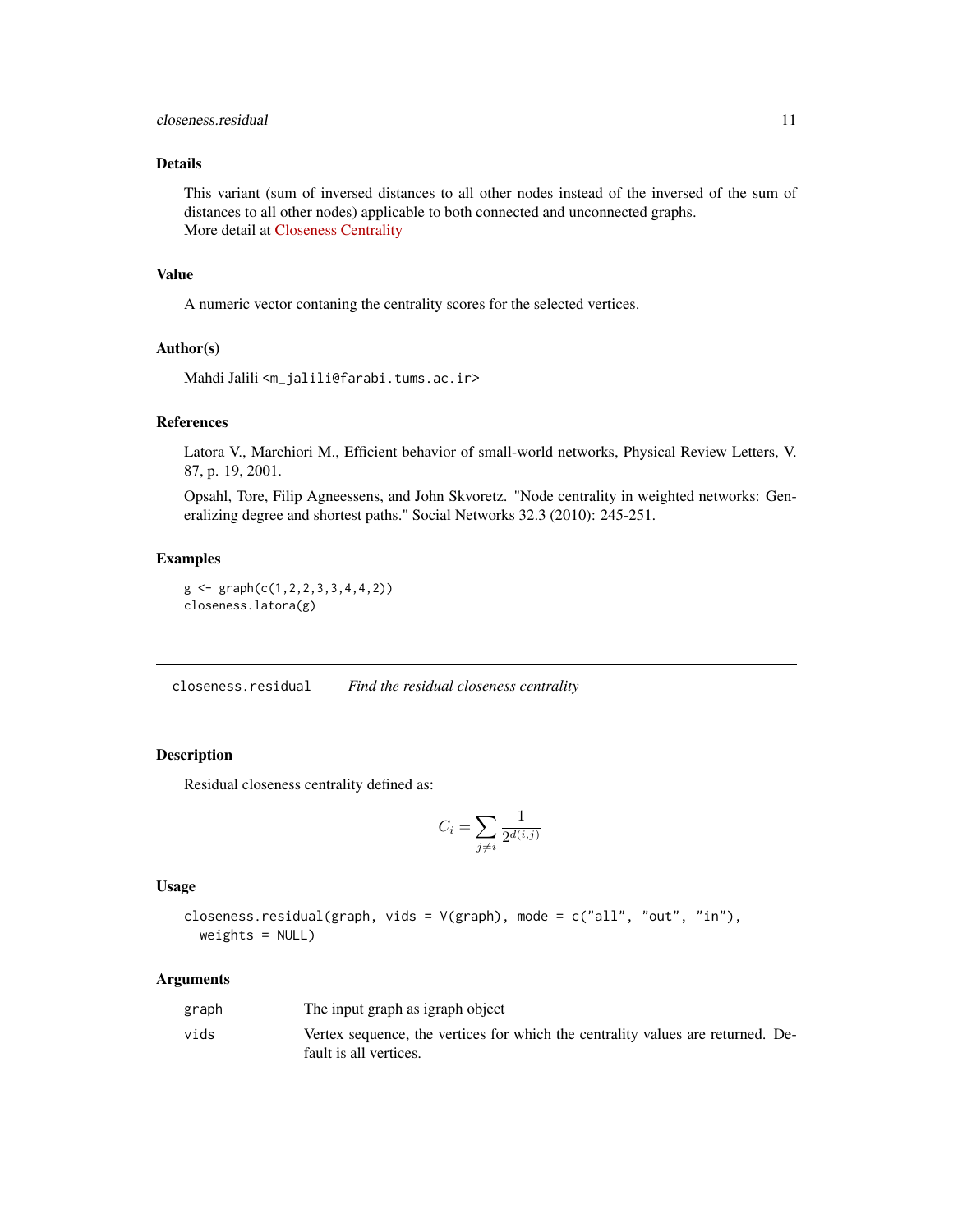<span id="page-11-0"></span>

| mode    | Character constant, gives whether the shortest paths to or from the given ver-<br>tices should be calculated for directed graphs. If out then the shortest paths from<br>the vertex, if in then to it will be considered. If all, the default, then the cor-<br>responding undirected graph will be used, ie. not directed paths are searched.<br>This argument is ignored for undirected graphs. |
|---------|---------------------------------------------------------------------------------------------------------------------------------------------------------------------------------------------------------------------------------------------------------------------------------------------------------------------------------------------------------------------------------------------------|
| weights | Possibly a numeric vector giving edge weights. If this is NULL, the default, and<br>the graph has a weight edge attribute, then the attribute is used. If this is NA<br>then no weights are used (even if the graph has a weight attribute).                                                                                                                                                      |

#### Details

This function calculate closeness of a vertex as Dangalchev defination. More detail at [Residual Closeness Centrality](http://www.centiserver.org/?q1=centrality&q2=Residual_Closeness_Centrality)

## Value

A numeric vector contaning the centrality scores for the selected vertices.

## Author(s)

Mahdi Jalili <m\_jalili@farabi.tums.ac.ir>

## References

Dangalchev, Chavdar. "Residual closeness in networks." Physica A: Statistical Mechanics and its Applications 365.2 (2006): 556-564.

## Examples

 $g \leftarrow \text{graph}(c(1, 2, 2, 3, 3, 4, 4, 2))$ closeness.residual(g)

closeness.vitality *Find the closeness vitality centrality in a strongly connected graph*

## Description

Closeness vitality of a node is the change in the sum of distances between all node pairs when excluding that node.

## Usage

```
closeness.vitality(graph, vids = V(graph), mode = c("all", "out", "in"),
  weights = NULL)
```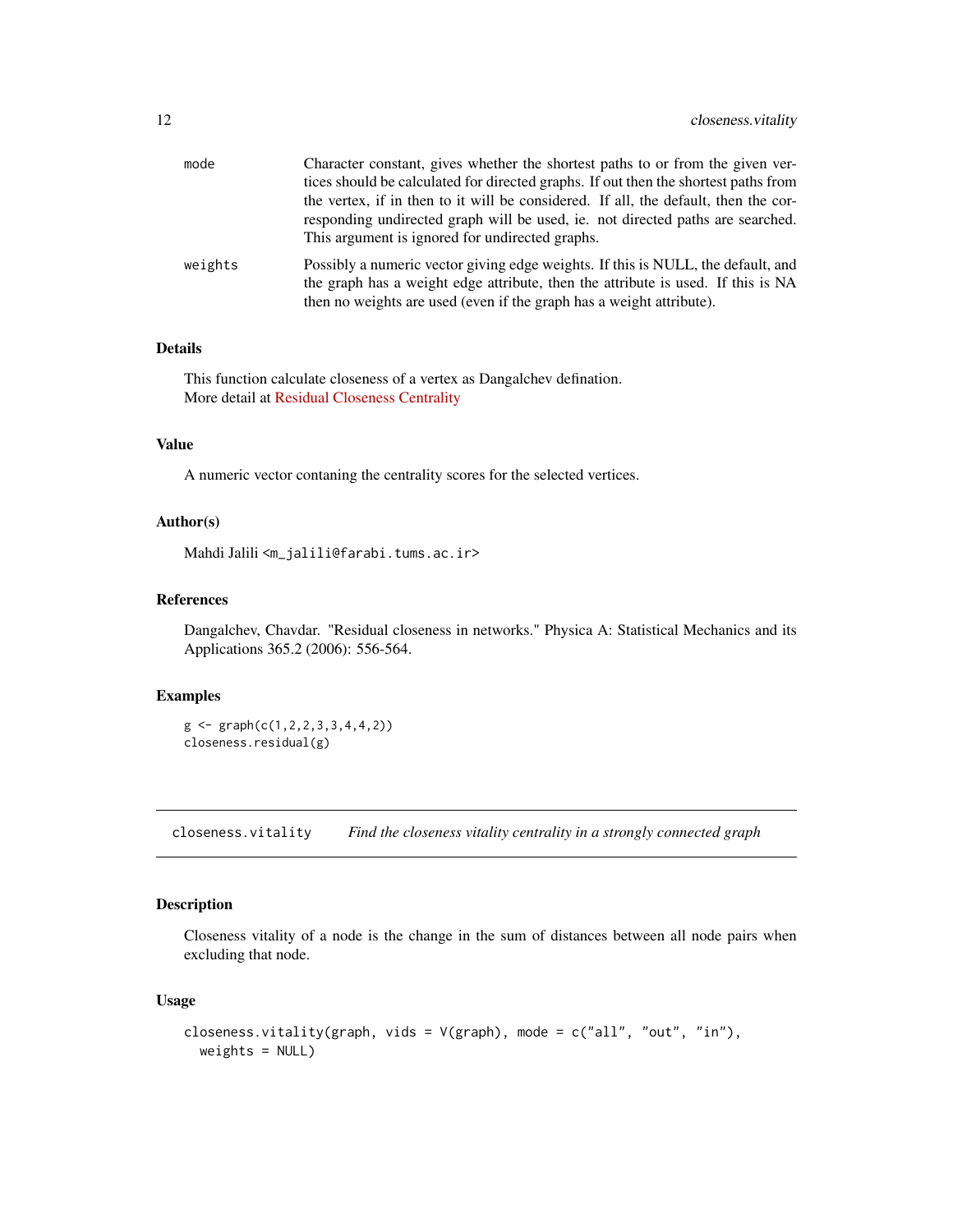#### <span id="page-12-0"></span>clusterrank that the contract of the contract of the contract of the contract of the contract of the contract of the contract of the contract of the contract of the contract of the contract of the contract of the contract

#### Arguments

| graph   | The input graph as igraph object                                                                                                                                                                                                                                  |
|---------|-------------------------------------------------------------------------------------------------------------------------------------------------------------------------------------------------------------------------------------------------------------------|
| vids    | Vertex sequence, the vertices for which the centrality values are returned. De-<br>fault is all vertices.                                                                                                                                                         |
| mode    | Character string, defined the types of the paths used for measuring the distance<br>in directed graphs. 'in' measures the paths to a vertex, 'out' measures paths<br>from a vertex, all uses undirected paths. This argument is ignored for undirected<br>graphs. |
| weights | Possibly a numeric vector giving edge weights. If this is NULL, the default, and<br>the graph has a weight edge attribute, then the attribute is used. If this is NA<br>then no weights are used (even if the graph has a weight attribute).                      |

## Details

More detail at [Closeness Vitality](http://www.centiserver.org/?q1=centrality&q2=Closeness_Vitality)

## Value

A numeric vector contaning the centrality scores for the selected vertices.

#### Author(s)

Mahdi Jalili <m\_jalili@farabi.tums.ac.ir>

## References

Brandes, U. & Erlebach, T. 2005. Network Analysis: Methodological Foundations, U.S. Government Printing Office.

## Examples

```
g \leftarrow \text{graph}(c(1, 2, 2, 3, 3, 4, 4, 2, 1, 4), \text{ directed-FALSE})closeness.vitality(g)
```
clusterrank *Find the ClusterRank ranks in a graph*

## Description

Mathematically, the ClusterRank score  $s_i$  of node i is defined as:

$$
s_i = f(c_i) \sum_{j \in \tau_i} (k_{out}^j + 1)
$$

where the term  $f(c_i)$  accounts for the effect of i's local clustering and the term '+1' results from the contribution of  $j$  itself. Here  $f(c_i) = 10^{-c_i}$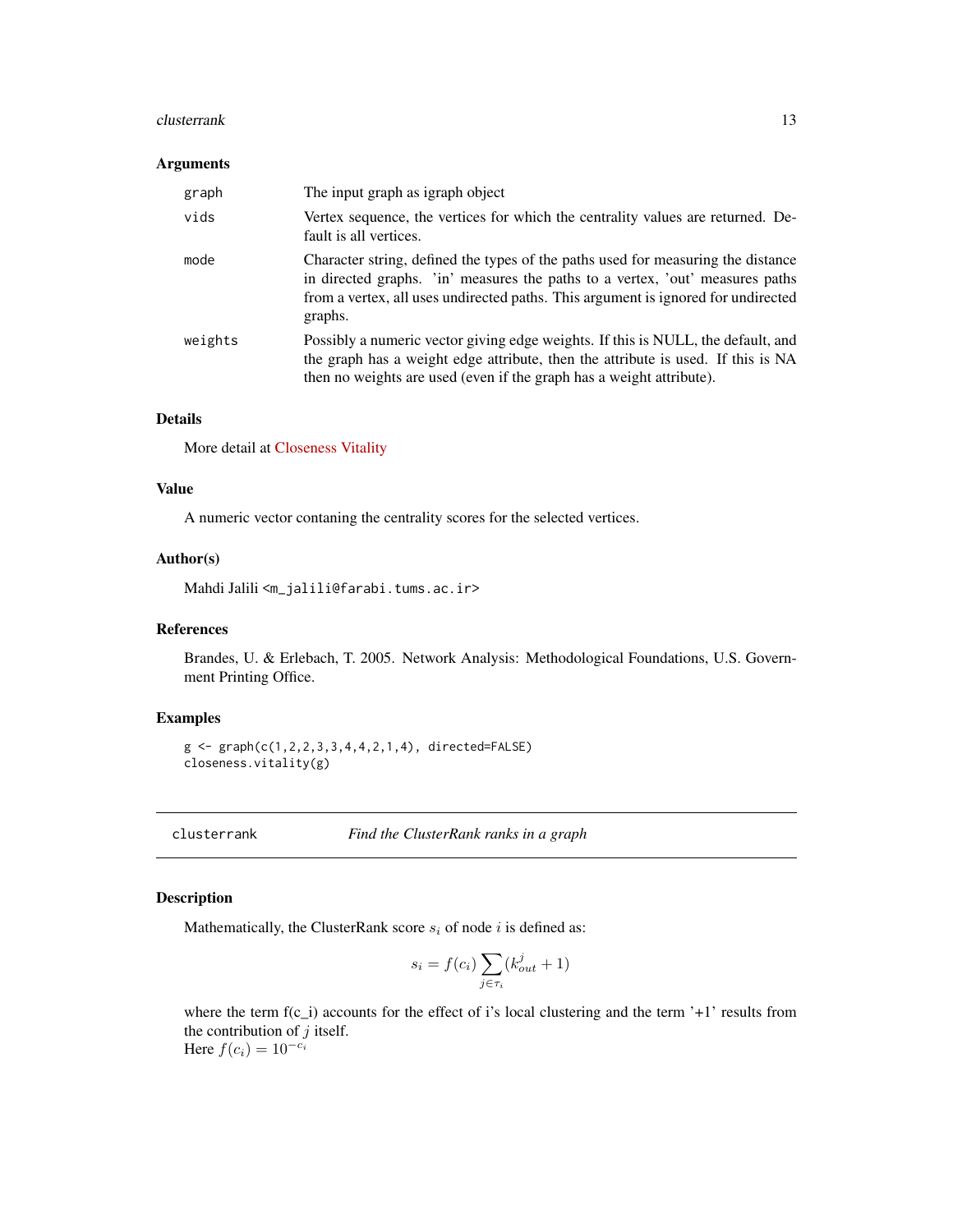clusterrank(graph, vids = V(graph), directed = TRUE, loops = TRUE)

## Arguments

| graph    | The input graph as igraph object                                                                          |
|----------|-----------------------------------------------------------------------------------------------------------|
| vids     | Vertex sequence, the vertices for which the centrality values are returned. De-<br>fault is all vertices. |
| directed | Logical scalar, whether to directed graph is analyzed. This argument is ignored<br>for undirected graphs. |
| loops    | Logical; whether the loop edges are also counted.                                                         |

## Details

ClusterRank is a local ranking algorithm which takes into account not only the number of neighbors and the neighbors' influences, but also the clustering coefficient. ClusterRank can also be applied to undirected networks where the superiority of ClusterRank is significant compared with degree centrality and k-core decomposition.

More detail at [ClusterRank](http://www.centiserver.org/?q1=centrality&q2=ClusterRank)

#### Value

A numeric vector contaning the centrality scores for the selected vertices.

## Author(s)

Mahdi Jalili <m\_jalili@farabi.tums.ac.ir>

## References

Chen, Duan-Bing, et al. "Identifying influential nodes in large-scale directed networks: the role of clustering." PloS one 8.10 (2013): e77455.

#### Examples

```
g \leftarrow \text{graph}(c(1, 2, 2, 3, 3, 4, 4, 2, 2, 5, 5, 3, 4, 1, 4, 3, 1, 6, 6, 3, 3, 6, 2, 6, 5, 6))clusterrank(g)
```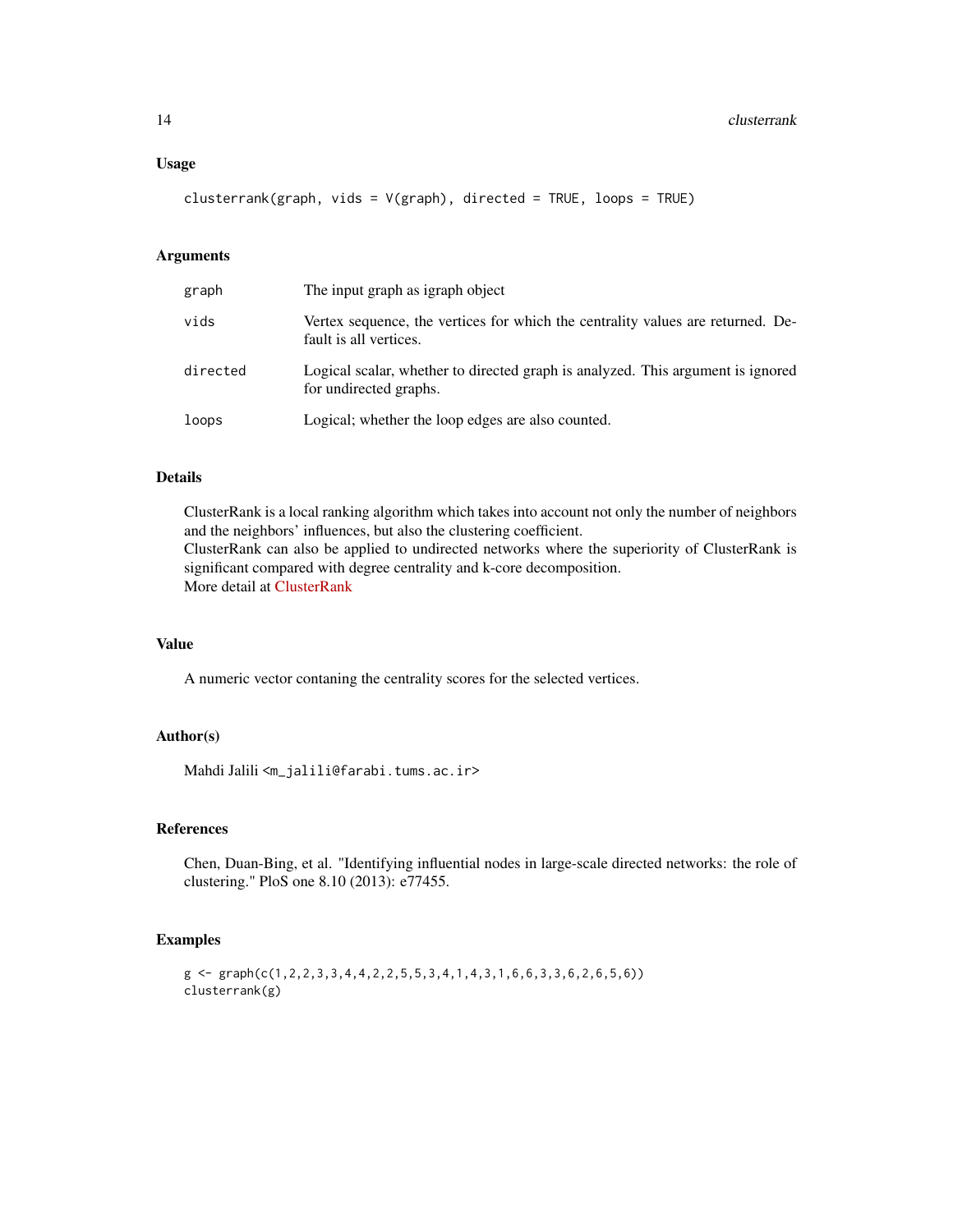<span id="page-14-0"></span>

#### **Description**

The communicability betweenness of a node r is:

$$
\omega_r = \frac{1}{C} \sum_p \sum_q \frac{G_{prq}}{G_{pq}}, p \neq q, p \neq r, q \neq r
$$

where where  $G_{prq} = (e^A)_{pq} - (e^{A+E(r)})_{pq}$  is the number of walks involving node  $r, G_{pq} = (e^A)_{pq}$ is the number of closed walks starting at node p and ending at node q, and  $C = (n-1)^2 - (n-1)$ is a normalization factor equal to the number of terms in the sum.

#### Usage

communibet(graph, vids =  $V(\text{graph})$ , normalized = FALSE)

#### Arguments

| graph      | The input graph as igraph object                                                                          |
|------------|-----------------------------------------------------------------------------------------------------------|
| vids       | Vertex sequence, the vertices for which the centrality values are returned. De-<br>fault is all vertices. |
| normalized | Logical scalar, whether to calculate the normalized score.                                                |

#### Details

Communicability betweenness measure makes use of the number of walks connecting every pair of nodes as the basis of a betweenness centrality measure.

The resulting  $\omega_r$  takes values between zero and one. The lower bound cannot be attained for a connected graph, and the upper bound is attained in the star graph. More detail at [Communicability Betweenness Centrality](http://www.centiserver.org/?q1=centrality&q2=Communicability_Betweenness_Centrality)

#### Value

A numeric vector contaning the centrality scores for the selected vertices.

#### Author(s)

Mahdi Jalili <m\_jalili@farabi.tums.ac.ir>

Algorithm adapted from NetworkX 1.9 (Hagberg, A. 2008).

#### References

Estrada, Ernesto, Desmond J. Higham, and Naomichi Hatano. "Communicability betweenness in complex networks." Physica A: Statistical Mechanics and its Applications 388.5 (2009): 764-774.

Hagberg, Aric, Pieter Swart, and Daniel S Chult. Exploring network structure, dynamics, and function using NetworkX. No. LA-UR-08-05495; LA-UR-08-5495. Los Alamos National Laboratory (LANL), 2008.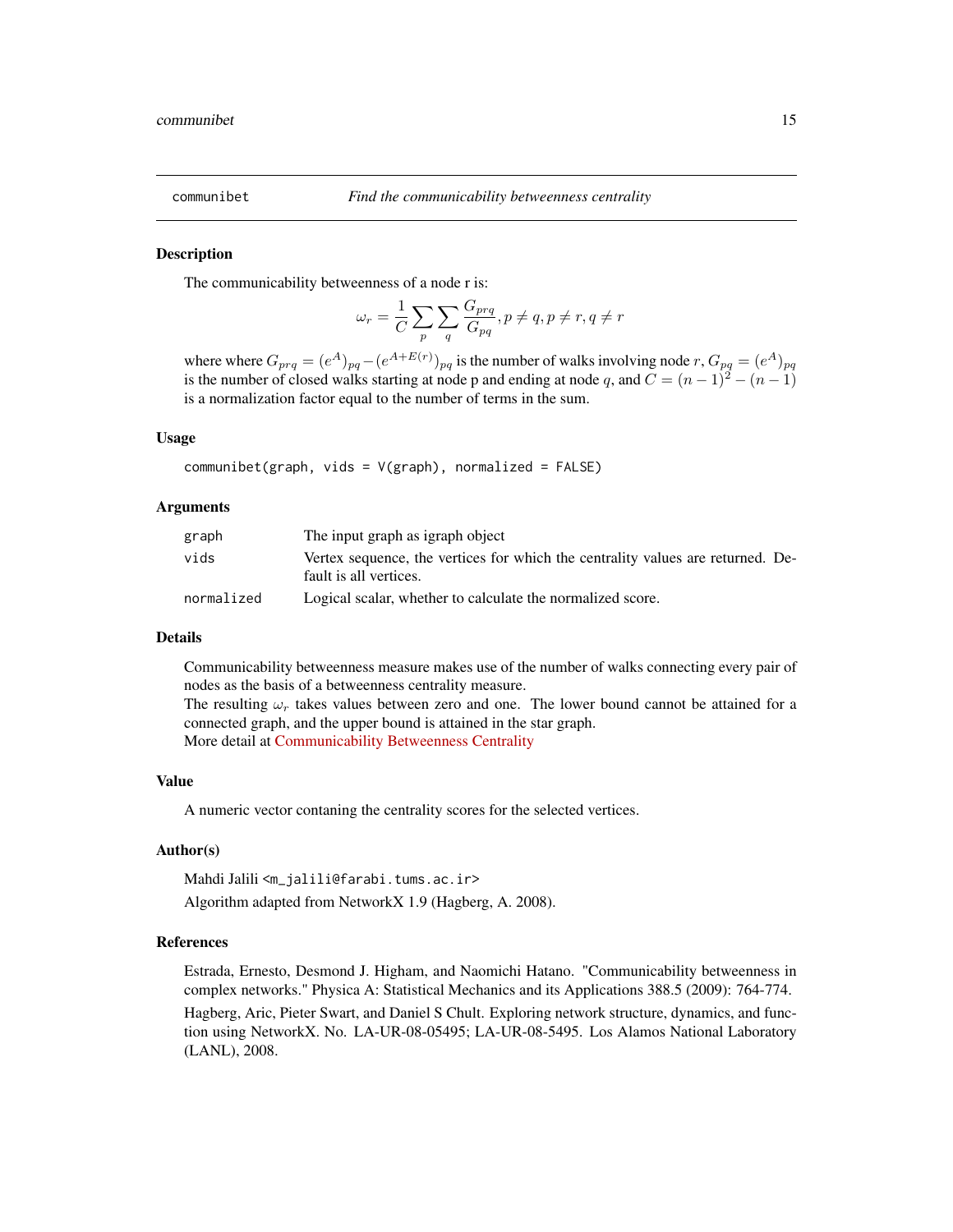#### Examples

```
## Not run:
g <- graph(c(1,2,2,3,2,6,6,5,3,5,3,4,5,4,4,7), directed=FALSE)
communibet(g)
## End(Not run)
```
communitycent *Find the community-based node centrality*

#### Description

This function returns community-based node centrality measures.

#### Usage

```
communitycent(graph, vids = V(graph), type = c("commweight", "commconn"),
  normalise = TRUE)
```
#### Arguments

| graph     | The input graph as igraph object                                                                                              |
|-----------|-------------------------------------------------------------------------------------------------------------------------------|
| vids      | Vertex sequence, the vertices for which the centrality values are returned. De-<br>fault is all vertices.                     |
| type      | A character string naming the community centrality measure. Can be one of<br>"commweight" or "commconn"                       |
| normalise | Logical, whether to normalise community connectedness for "commonn". De-<br>faults to TRUE. Will be ignored for "commweight". |

#### Details

The "commweight" type weights each community that a node belongs to by how similar that community is to each of the other communities to which the node also belongs. For node  $i$  the community centrality is:

$$
C_c(i) = \sum_{i \in j}^{N} (1 - \frac{1}{m} \sum_{i \in j \cap k}^{m} S(j, k))
$$

where the main sum is over the N communities to which node i belongs, and  $S(i, k)$  refers to the similarity between community j and  $k$ , calculated as the Jaccard coefficient for the number of shared nodes between each community pair, and this is averaged over the  $m$  communities paired with community  $j$  and in which node  $i$  jointly belongs.

The "commconn" type weights each community that a node belongs to by how many connections the community forms outside of itself relative to how many connections the community has within

<span id="page-15-0"></span>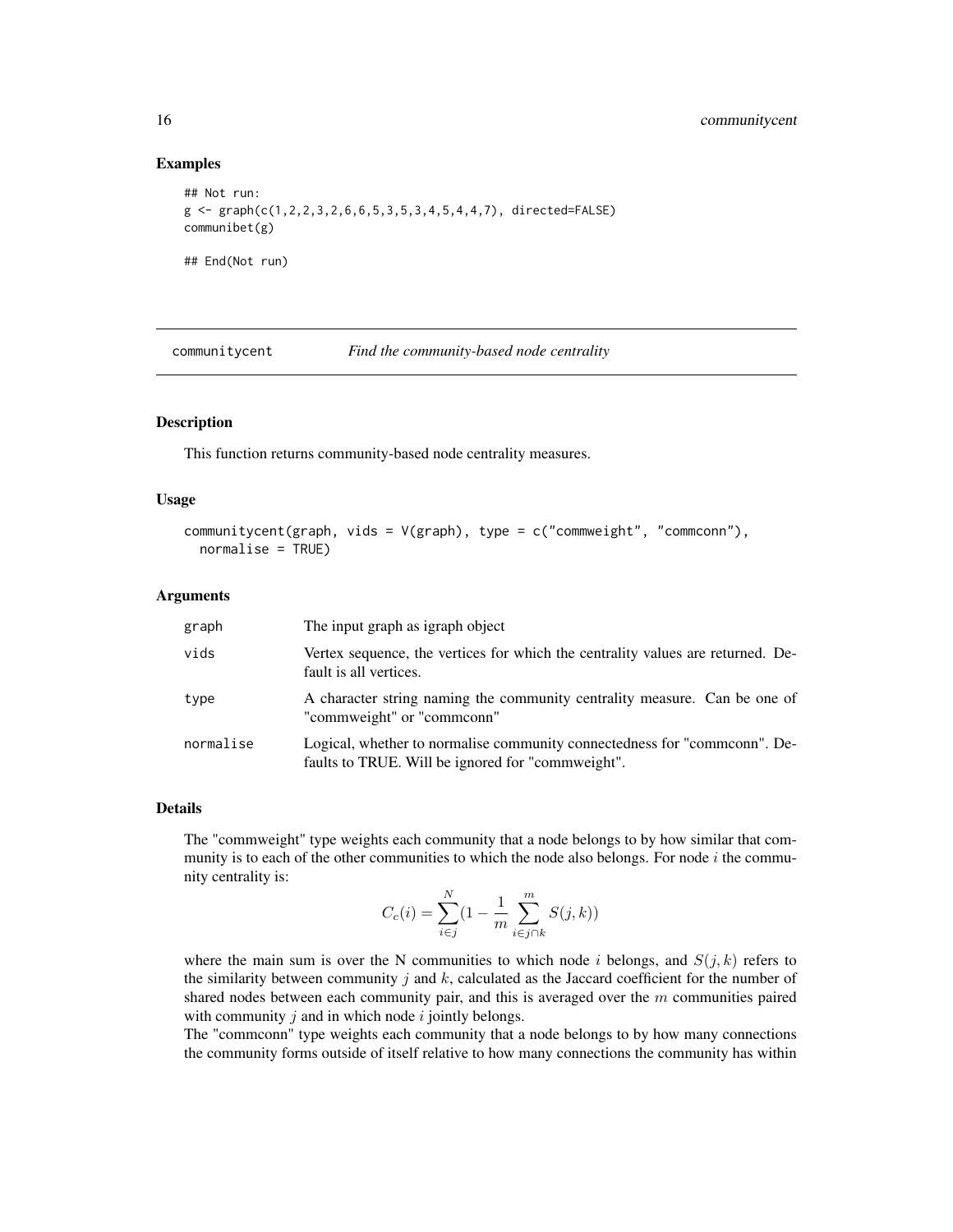#### <span id="page-16-0"></span>crossclique to the contract of the contract of the contract of the contract of the contract of the contract of the contract of the contract of the contract of the contract of the contract of the contract of the contract of

itself (the inverse of modularity), so that nodes that belong to more highly connecting communitites will receive a higher community centrality score. For node i the community centrality is:

$$
C_c(i) = \sum_{i \in j}^{N} e_{ij} \frac{\check{e}_{B(j)}}{\check{e}_{W(j)}}
$$

where  $e_{ij}$  is the number of edges node i has in community j,  $\check{e}_{B(j)} = \frac{e_{B(j)}}{n_j d}$  is the number of edges community j makes outside of itself normalised by the number of nodes in community j multiplied by the average degree in the network, and  $\check{e}_{W(j)} = \frac{e_{W(j)}}{n(n-1)}$  $\frac{ew(j)}{n(n-1)/2}$  is the number of edges within community  $j$  normalised by the total number possible.

For more detail see 'linkcomm' package and [Community Centrality](http://www.centiserver.org/?q1=centrality&q2=Community_Centrality)

## Value

A numeric vector contaning the centrality scores for the selected vertices.

#### Author(s)

Mahdi Jalili <m\_jalili@farabi.tums.ac.ir>

Code obtained from 'linkcomm' package.

#### References

Kalinka, Alex T., and Pavel Tomancak. "linkcomm: an R package for the generation, visualization, and analysis of link communities in networks of arbitrary size and type." Bioinformatics 27.14 (2011).

#### Examples

```
## Not run:
g <- random.graph.game(20, 3/10)
communitycent(g)
```
## End(Not run)

crossclique *Find the cross-clique connectivity (centrality)*

#### Description

The cross-clique connectivity  $X(v)$  of a node is the number of cliques to which belongs. A node with a high  $X(v)$  value is called a highly cross-connected node.

#### Usage

crossclique(graph, vids = V(graph))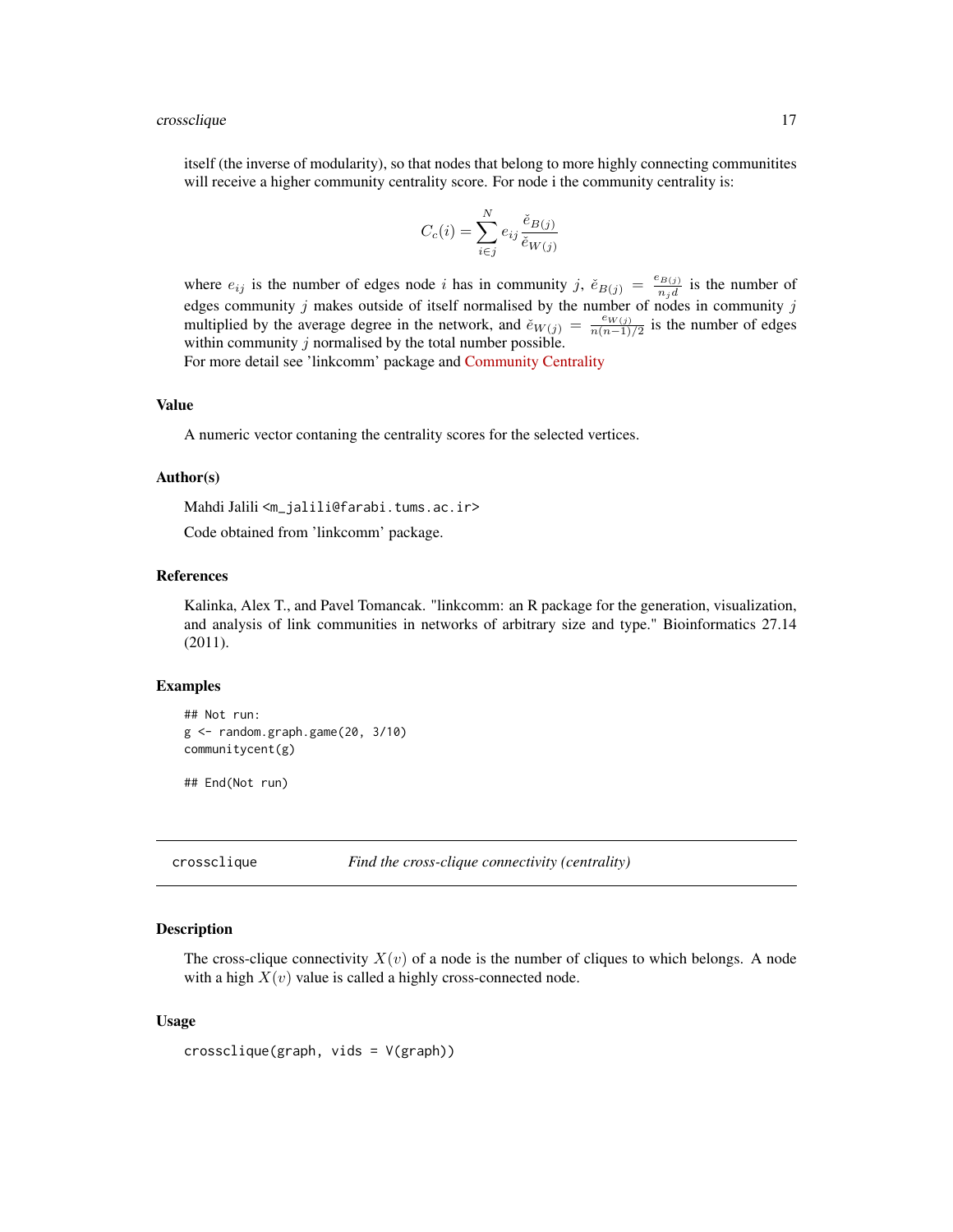<span id="page-17-0"></span>18 decay and the contract of the contract of the contract of the contract of the contract of the contract of the contract of the contract of the contract of the contract of the contract of the contract of the contract of t

#### Arguments

| graph | The input graph as igraph object                                                |
|-------|---------------------------------------------------------------------------------|
| vids  | Vertex sequence, the vertices for which the centrality values are returned. De- |
|       | fault is all vertices.                                                          |

## Details

Note: Directed graph considered as undirected ones and multiple edges and loops are ignored. More detail at [Cross-Clique Connectivity](http://www.centiserver.org/?q1=centrality&q2=Cross-Clique_Connectivity)

## Value

A numeric vector contaning the centrality scores for the selected vertices.

#### Author(s)

Mahdi Jalili <m\_jalili@farabi.tums.ac.ir>

#### References

Faghani, M., and U. Nguyen. "A Study of XSS Worm Propagation and Detection Mechanisms in Online Social Networks." (2013): 1-1.

#### Examples

 $g \leq -$  graph( $c(1, 2, 2, 3, 3, 4, 4, 2)$ , directed=FALSE) crossclique(g)

decay *Find the decay centrality of a given vertex*

## Description

Decay centrality of a given vertex  $x$  of a graph G is define as:

$$
\sum_{y \in V(G)} \sigma^{d(x,y)}
$$

where  $d(x, y)$  denotes the distance between x and y and  $\sigma \in (0, 1)$  is a parameter.

#### Usage

```
decay(graph, vids = V(\text{graph}), mode = c("all", "out", "in"),weights = NULL, decay = 0.5)
```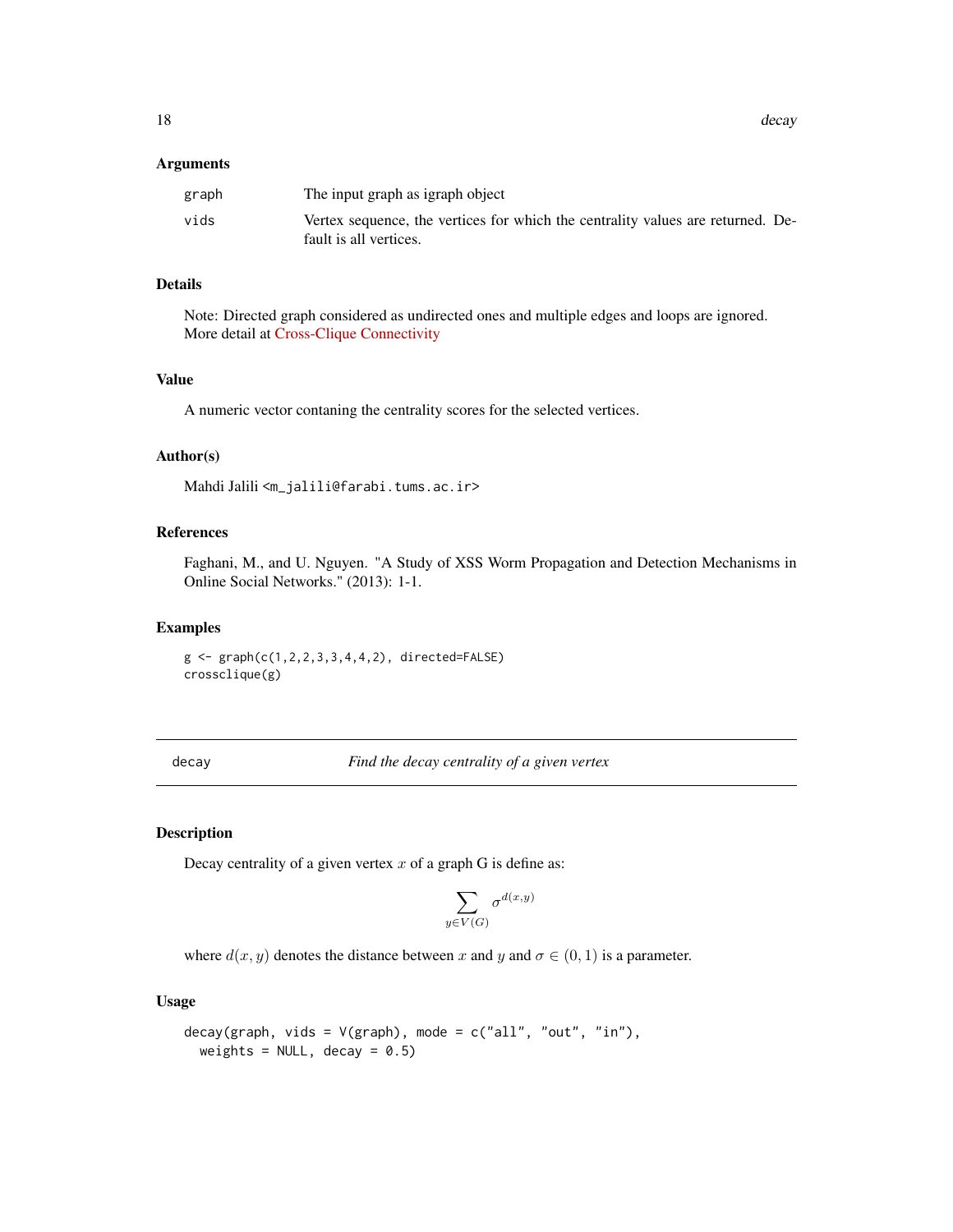## <span id="page-18-0"></span>diffusion.degree 19

#### Arguments

| graph   | The input graph as igraph object                                                                                                                                                                                                                                                                                                                                                                  |
|---------|---------------------------------------------------------------------------------------------------------------------------------------------------------------------------------------------------------------------------------------------------------------------------------------------------------------------------------------------------------------------------------------------------|
| vids    | Vertex sequence, the vertices for which the centrality values are returned. De-<br>fault is all vertices.                                                                                                                                                                                                                                                                                         |
| mode    | Character constant, gives whether the shortest paths to or from the given ver-<br>tices should be calculated for directed graphs. If out then the shortest paths from<br>the vertex, if in then to it will be considered. If all, the default, then the cor-<br>responding undirected graph will be used, ie. not directed paths are searched.<br>This argument is ignored for undirected graphs. |
| weights | Possibly a numeric vector giving edge weights. If this is NULL, the default, and<br>the graph has a weight edge attribute, then the attribute is used. If this is NA<br>then no weights are used (even if the graph has a weight attribute).                                                                                                                                                      |
| decay   | A decay parameter which the default is 0.5.                                                                                                                                                                                                                                                                                                                                                       |

#### Details

Decay centrality is a centrality measure based on the proximity between a choosen vertex and every other vertex weighted by the decay. More detail at [Decay Centrality](http://www.centiserver.org/?q1=centrality&q2=Decay_Centrality)

## Value

A numeric vector contaning the centrality scores for the selected vertices.

#### Author(s)

Mahdi Jalili <m\_jalili@farabi.tums.ac.ir>

## References

Jana Hurajova, Silvia Gago and Tomas Madaras, Decay Centrality, 15th Conference of Kosice Mathematicians. Herl'ny 2.-5. aprila 2014.

## Examples

```
g \leftarrow \text{graph}(c(1, 2, 2, 3, 3, 4, 4, 2), \text{ directed-FALSE})decay(g)
```
diffusion.degree *Find the variant (Latora) closeness centrality in a disconnected graph*

## Description

The diffusion degree of a node is defined as the cumulative contribution score of the node itself and its neighbors.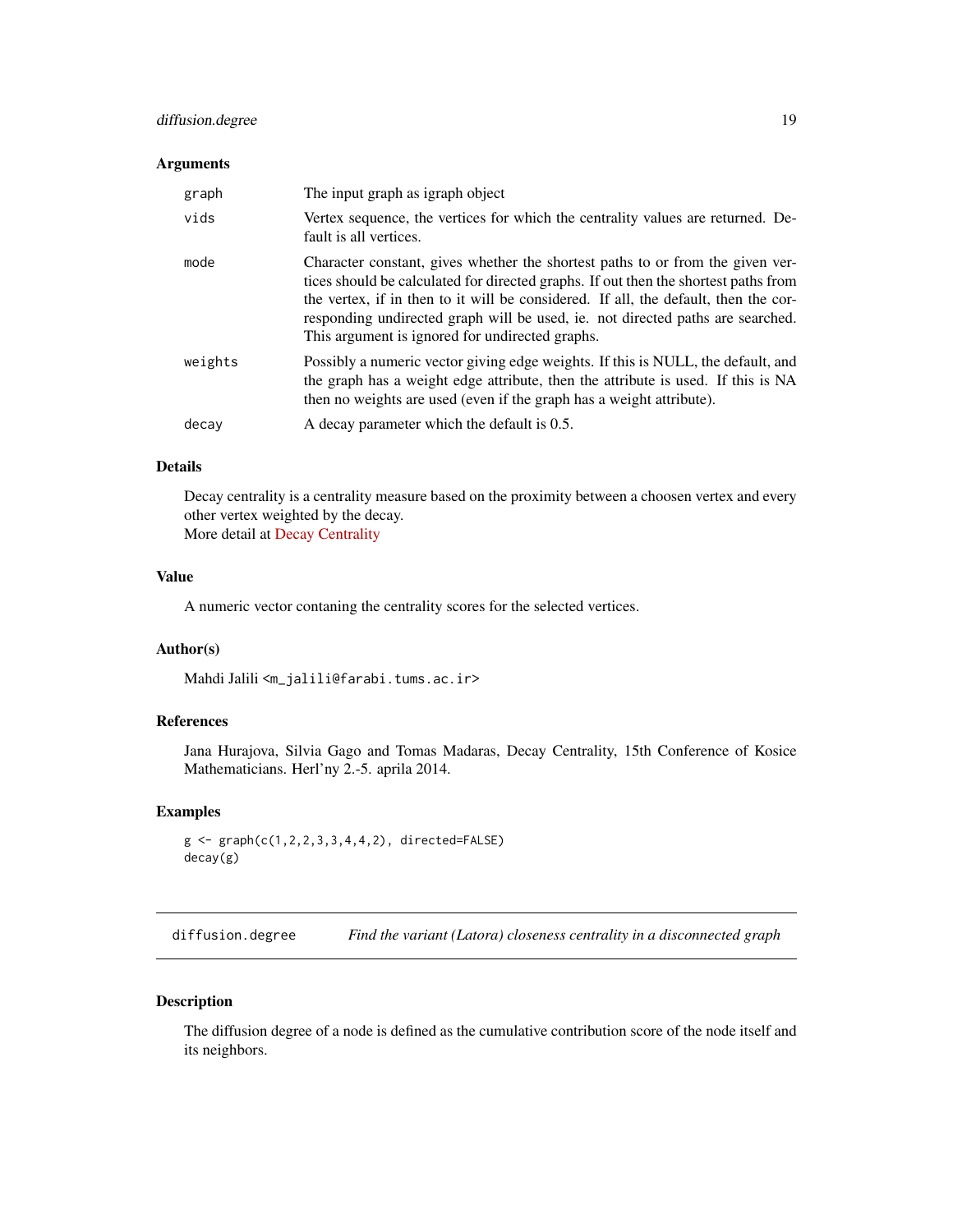#### Usage

```
diffusion.degree(graph, vids = V(graph), mode = c("all", "out", "in"),
  loops = TRUE, lambda = 1)
```
#### Arguments

| graph  | The input graph as igraph object                                                                                                                                                                                                                                                                                                                                  |
|--------|-------------------------------------------------------------------------------------------------------------------------------------------------------------------------------------------------------------------------------------------------------------------------------------------------------------------------------------------------------------------|
| vids   | Vertex sequence, the vertices for which the centrality values are returned. De-<br>fault is all vertices.                                                                                                                                                                                                                                                         |
| mode   | Character constant, it specifies how to use the direction of the edges if a directed<br>graph is analyzed. For 'out' only the outgoing edges are followed. For 'in' all<br>vertices from which the source vertex is reachable in at most order steps are<br>counted. 'all' ignores the direction of the edges. This argument is ignored for<br>undirected graphs. |
| loops  | Logical; whether the loop edges are also counted.                                                                                                                                                                                                                                                                                                                 |
| lambda | Possibly a numeric vector giving propagation probability of vertices. The default<br>is 1 for all vertices.                                                                                                                                                                                                                                                       |

## Details

Diffusion degree  $C_{DD}$  of node v defined as:

$$
C_{DD}(v) = \lambda_v * C_D(v) + \sum_{i \in neighbors(v)} \lambda_i * C_D(i)
$$

where  $C_D$  is degree of of vertex and  $\lambda$  is propagation probability of vertex.

In a diffusion process, a node v with propagation probability  $\lambda_v$ , can activate its neighbor u with probability  $\lambda_v$ .

When the diffusion process propagates to the next level, active neighbors of  $v$  will try to activate their inactive neighbors. Thus the cumulative contribution in the diffusion process by neighbors of  $v$  will be maximized when all of its neighbors will be activated in the previous step. More detail at [Diffusion Degree](http://www.centiserver.org/?q1=centrality&q2=Diffusion_Degree)

## Value

A numeric vector contaning the centrality scores for the selected vertices.

## Author(s)

Mahdi Jalili <m\_jalili@farabi.tums.ac.ir>

## References

Pal, Sankar K., Suman Kundu, and C. A. Murthy. "Centrality Measures, Upper Bound, and Influence Maximization in Large Scale Directed Social Networks." Fundamenta Informaticae 130.3 (2014): 317-342.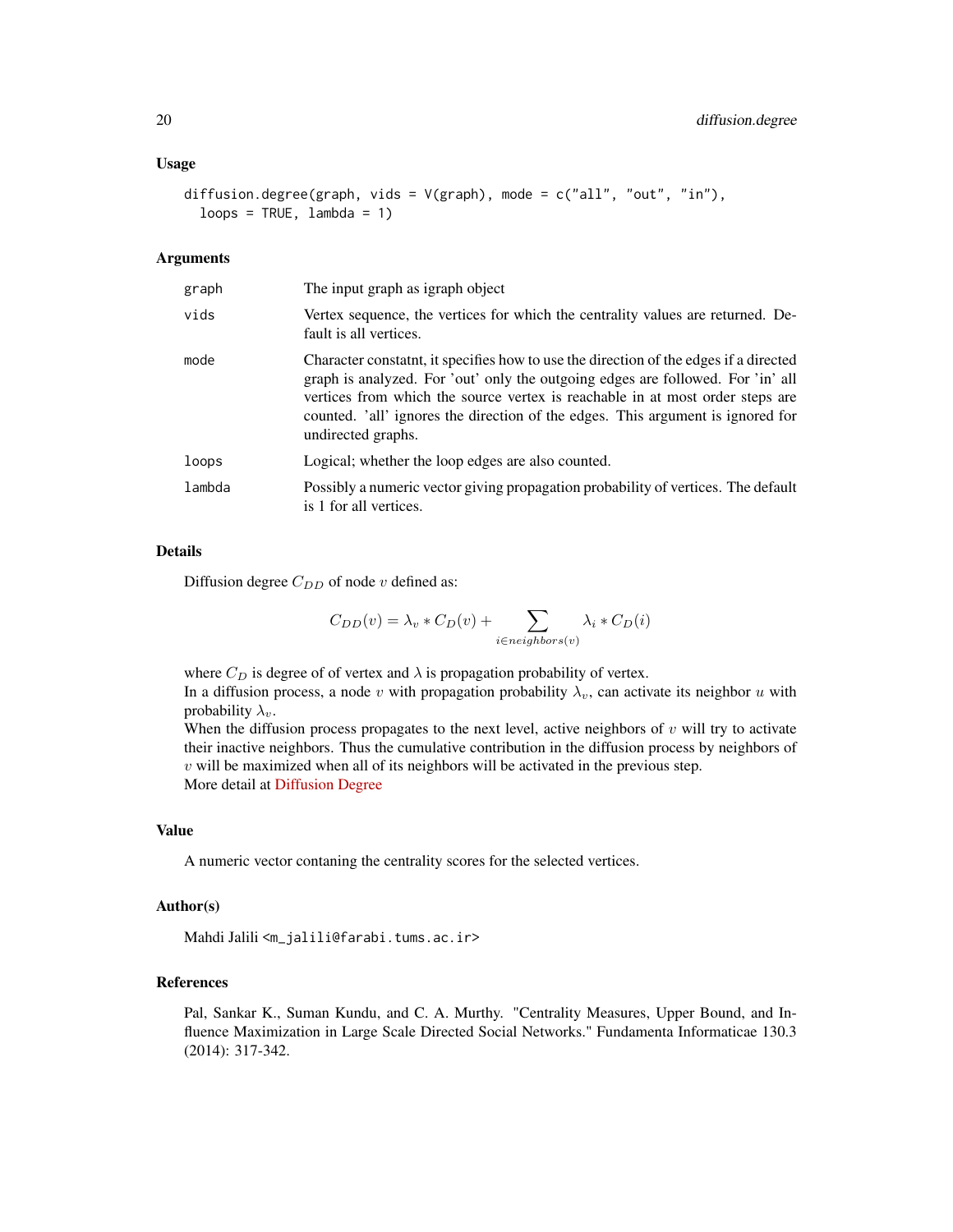#### <span id="page-20-0"></span>dmnc 21

## Examples

 $g \leftarrow \text{graph}(c(1, 2, 2, 3, 3, 4, 4, 2))$ diffusion.degree(g)

dmnc *Find the density of maximum neighborhood component (DMNC) in a graph*

## Description

The score of node v,  $DMNC(v)$ , is defined to be  $\frac{E}{N^{\epsilon}}$ :

 $|E(MNC(v))|$  $\overline{\left| {V(MNC(v))} \right|^{\epsilon}}$ 

where for some  $1 \leq \epsilon \leq 2$ .

## Usage

dmnc(graph, vids =  $V(\text{graph})$ , mode =  $c("all", "out", "in")$ , epsilon = 1.67)

#### Arguments

| graph   | The input graph as igraph object                                                                                                                                                                                                                                                                                                                                   |
|---------|--------------------------------------------------------------------------------------------------------------------------------------------------------------------------------------------------------------------------------------------------------------------------------------------------------------------------------------------------------------------|
| vids    | Vertex sequence, the vertices for which the centrality values are returned. De-<br>fault is all vertices.                                                                                                                                                                                                                                                          |
| mode    | Character constaint, it specifies how to use the direction of the edges if a directed<br>graph is analyzed. For 'out' only the outgoing edges are followed. For 'in' all<br>vertices from which the source vertex is reachable in at most order steps are<br>counted. 'all' ignores the direction of the edges. This argument is ignored for<br>undirected graphs. |
| epsilon | $\epsilon$ parameter which default is 1.67.                                                                                                                                                                                                                                                                                                                        |
|         |                                                                                                                                                                                                                                                                                                                                                                    |

## Details

See Maximum Neighborhood Component (MNC) More detail at [DMNC-Density of Maximum Neighborhood Component](http://www.centiserver.org/?q1=centrality&q2=DMNC-Density_of_Maximum_Neighborhood_Component)

## Value

A numeric vector contaning the centrality scores for the selected vertices.

## Author(s)

Mahdi Jalili <m\_jalili@farabi.tums.ac.ir>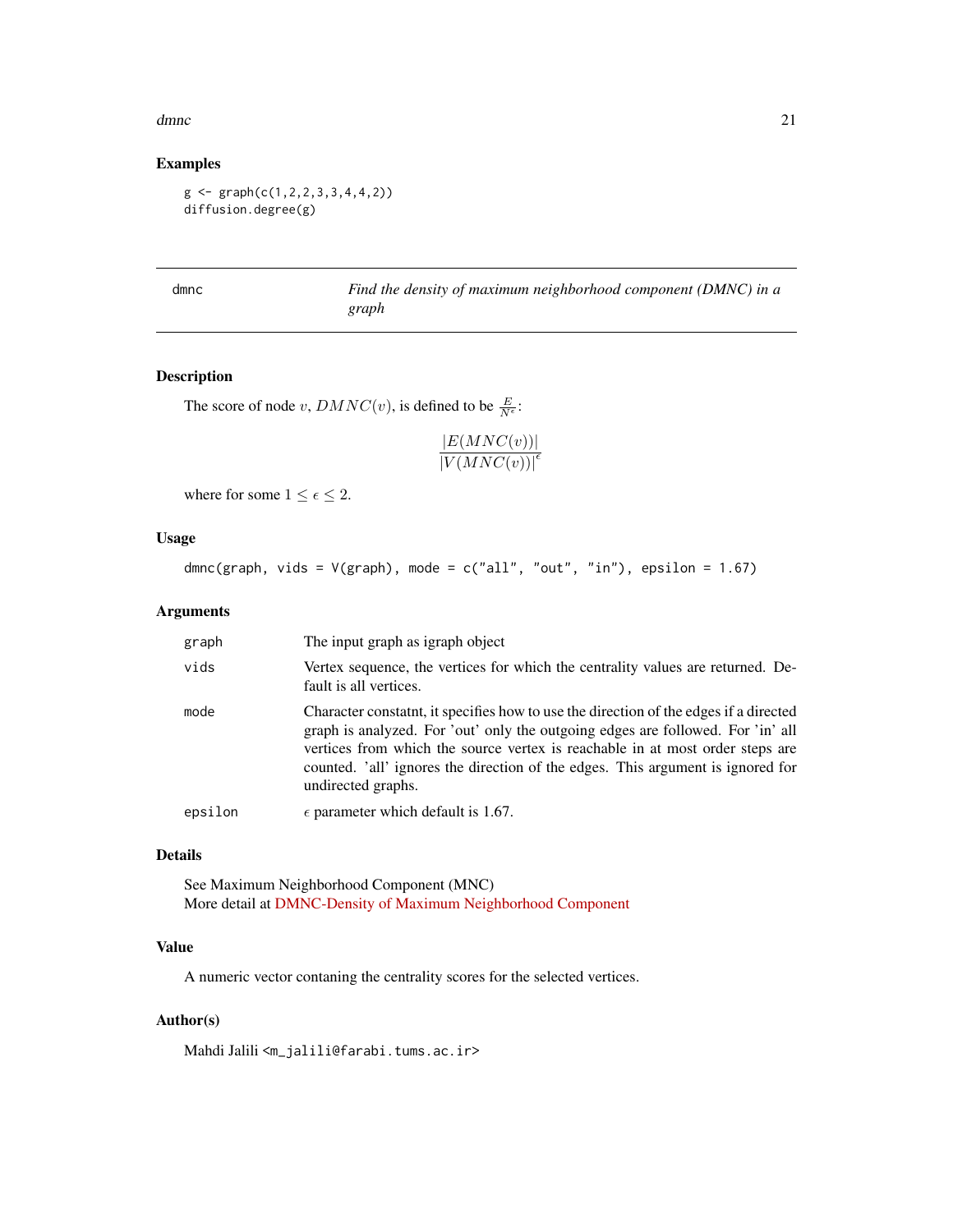#### <span id="page-21-0"></span>References

Lin, Chung-Yen, et al. "Hubba: hub objects analyzer-a framework of interactome hubs identification for network biology." Nucleic acids research 36.suppl 2 (2008): W438-W443.

#### Examples

```
g <- random.graph.game(20, 3/10)
dmnc(g)
```
entropy *Find the entropy centrality in a graph*

#### Description

Entropy centrality measures centrality of nodes depending on their contribution to the entropy of the graph.

#### Usage

```
entropy(graph, vids = V(\text{graph}), mode = c("all", "out", "in"),weights = NULL)
```
#### Arguments

| graph   | The input graph as igraph object                                                                                                                                                                                                                                                                                                                                                                  |
|---------|---------------------------------------------------------------------------------------------------------------------------------------------------------------------------------------------------------------------------------------------------------------------------------------------------------------------------------------------------------------------------------------------------|
| vids    | Vertex sequence, the vertices for which the centrality values are returned. De-<br>fault is all vertices.                                                                                                                                                                                                                                                                                         |
| mode    | Character constant, gives whether the shortest paths to or from the given ver-<br>tices should be calculated for directed graphs. If out then the shortest paths from<br>the vertex, if in then to it will be considered. If all, the default, then the cor-<br>responding undirected graph will be used, ie. not directed paths are searched.<br>This argument is ignored for undirected graphs. |
| weights | Possibly a numeric vector giving edge weights. If this is NULL, the default, and<br>the graph has a weight edge attribute, then the attribute is used. If this is NA<br>then no weights are used (even if the graph has a weight attribute).                                                                                                                                                      |

#### Details

The centrality entropy measures  $H_{ce}$  of a graph G, defined as:

$$
H_{ce}(G) = -\sum_{i=1}^{n} \gamma(v_i) \times log_2 \gamma(v_i)
$$

where  $\gamma(v_i) = \frac{paths(v_i)}{paths(v_1, v_2, ..., v_M)}$  where  $paths(v_i)$  is the number of geodesic paths from node  $v_i$  to all the other nodes in the graph and  $paths(v_1, v_2, ..., v_M)$  is the total number of geodesic paths M that exists across all the nodes in the graph.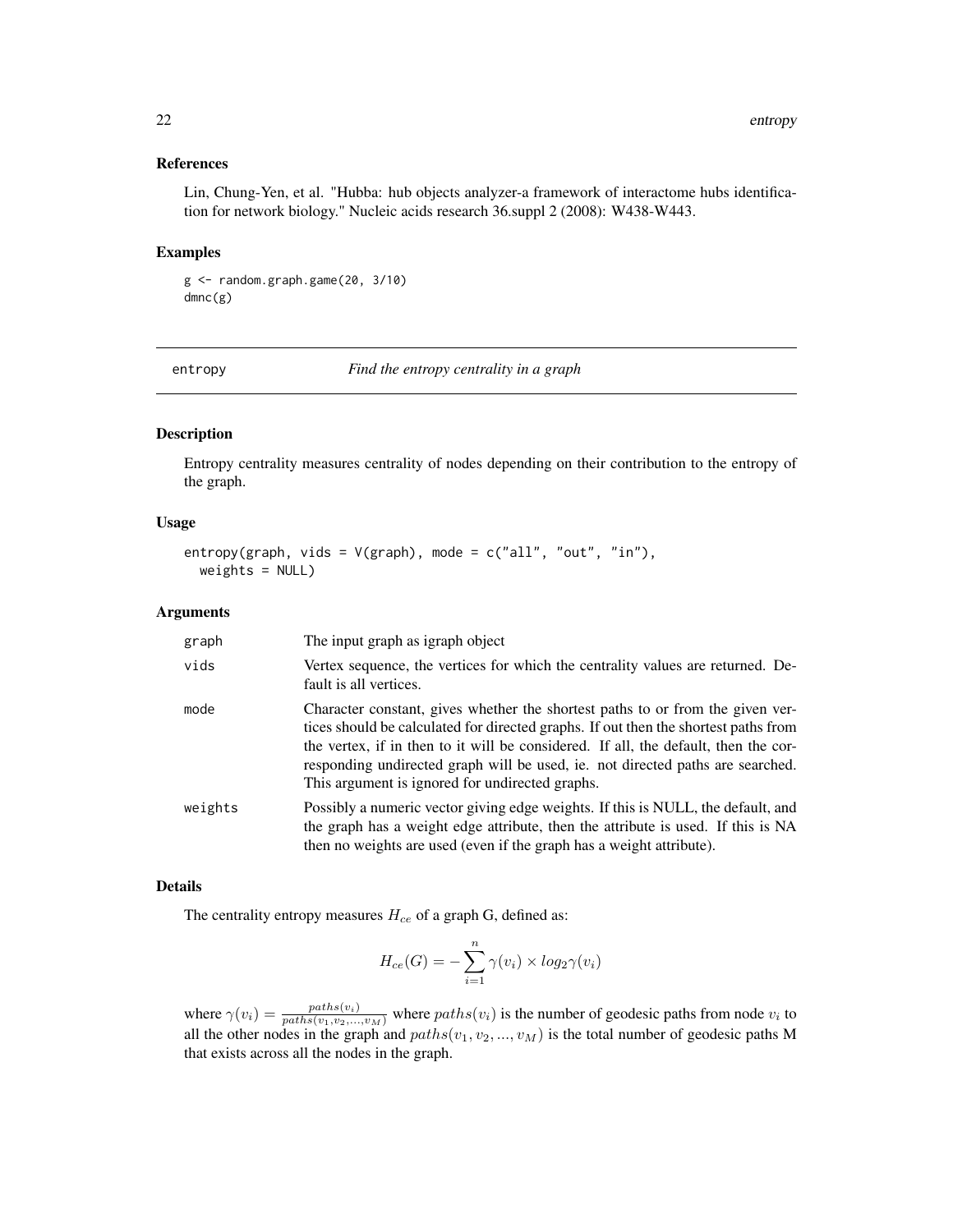<span id="page-22-0"></span> $e$ epc 23

The centrality entropy provides information on the degree of centrality for a node in the graph. Those nodes that will split the graph in two or that will reduce substantially the number of paths available to reach other nodes when removed, will have a higher impact in decreasing the total centrality entropy of a graph.

More detail at [Entropy Centrality](http://www.centiserver.org/?q1=centrality&q2=Entropy_Centrality)

#### Value

A numeric vector contaning the centrality scores for the selected vertices.

#### Author(s)

Mahdi Jalili <m\_jalili@farabi.tums.ac.ir>

## References

Ortiz-Arroyo, Daniel, and DM Akbar Hussain. "An information theory approach to identify sets of key players." Intelligence and Security Informatics. Springer Berlin Heidelberg, 2008. 15-26.

#### Examples

```
g <- erdos.renyi.game(10, 1/10)
entropy(g)
```
epc *Find the edge percolated component (EPC) in a graph*

## Description

For a node v in G,  $EPC(v)$  is defined as:

$$
EPC(v) = \frac{1}{|v|} \sum_{k=1}^{1000} \sum_{t \in e} \delta_{vt}^k
$$

Given a threshold  $(0 \leq the threshold \leq 1)$ , we create 1000 reduced network by asigning a random number between 0 and 1 to every edge and remove edges if their associated random numbers are less than the threshold.

Let the  $G_k$  be the reduced network generated at the  $k_{th}$  time reduced process. If nodes u and v are connected in  $G_k$ , set  $\delta_{vt}^k$  to 1; otherwise  $\delta_{vt}^k = 0$ .

#### Usage

```
epc(graph, vids = V(\text{graph}), threshold = 0.5)
```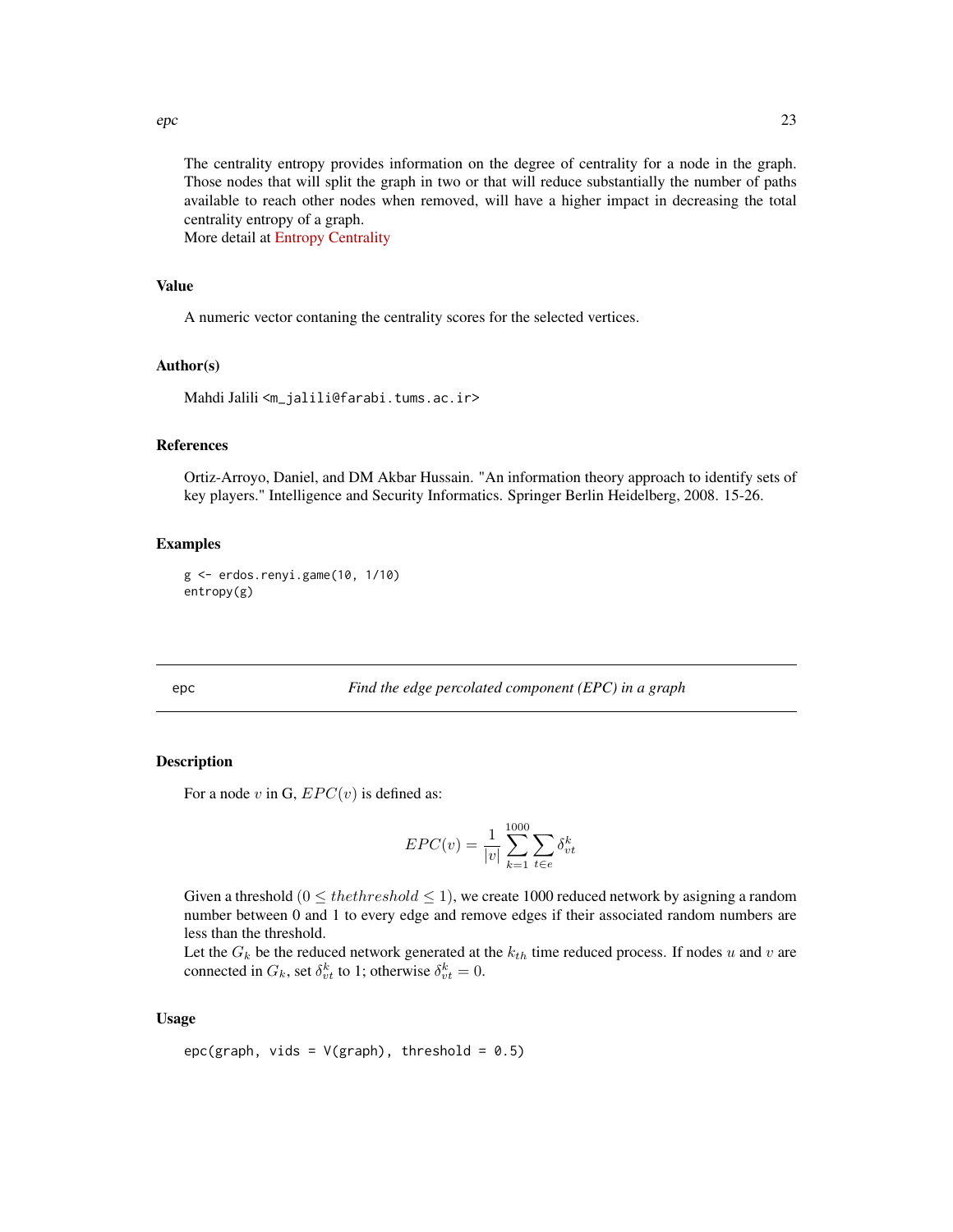#### <span id="page-23-0"></span>Arguments

| graph     | The input graph as igraph object                                                                                                |
|-----------|---------------------------------------------------------------------------------------------------------------------------------|
| vids      | Vertex sequence, the vertices for which the centrality values are returned. De-<br>fault is all vertices.                       |
| threshold | The threshold parameter, for filter graph and create reduced one, which must be<br>between $0$ and $1$ . The default is $0.5$ . |

#### Details

For an interaction network G, assign a removing probability p to every edge. Let G'be a realization of the random edge removing from G. If nodes v and w are connected in G', set  $d_{vw}$  be 1, otherwise set  $d_{vw}$  be 0. The percolated connectivity of v and w,  $c_{vw}$ , is defined to be the average of  $d_{vw}$  over realizations. The size of percolated component containing node  $v$ ,  $s_v$ , is defined to be the sum of  $c_{vw}$  over nodes w. The score of node v,  $EPC(v)$ , is defined to be  $s_v$ . More detail at [EPC-Edge Percolated Component](http://www.centiserver.org/?q1=centrality&q2=EPC-Edge_Percolated_Component)

#### Value

A numeric vector contaning the centrality scores for the selected vertices.

#### Author(s)

Mahdi Jalili <m\_jalili@farabi.tums.ac.ir>

## References

Lin, Chung-Yen, et al. "Hubba: hub objects analyzer-a framework of interactome hubs identification for network biology." Nucleic acids research 36.suppl 2 (2008): W438-W443.

Chen, Shu-Hwa, et al. "cyto-Hubba: A Cytoscape plug-in for hub object analysis in network biology." 20th International Conference on Genome Informatics. 2009.

## Examples

```
g \leftarrow \text{graph}(c(1, 2, 2, 3, 3, 4, 4, 2))epc(g)
```
geokpath *Find the geodesic k-path centrality*

#### Description

Geodesic K-path centrality counts neighbours as those that are on a geodesic path less than "k" away.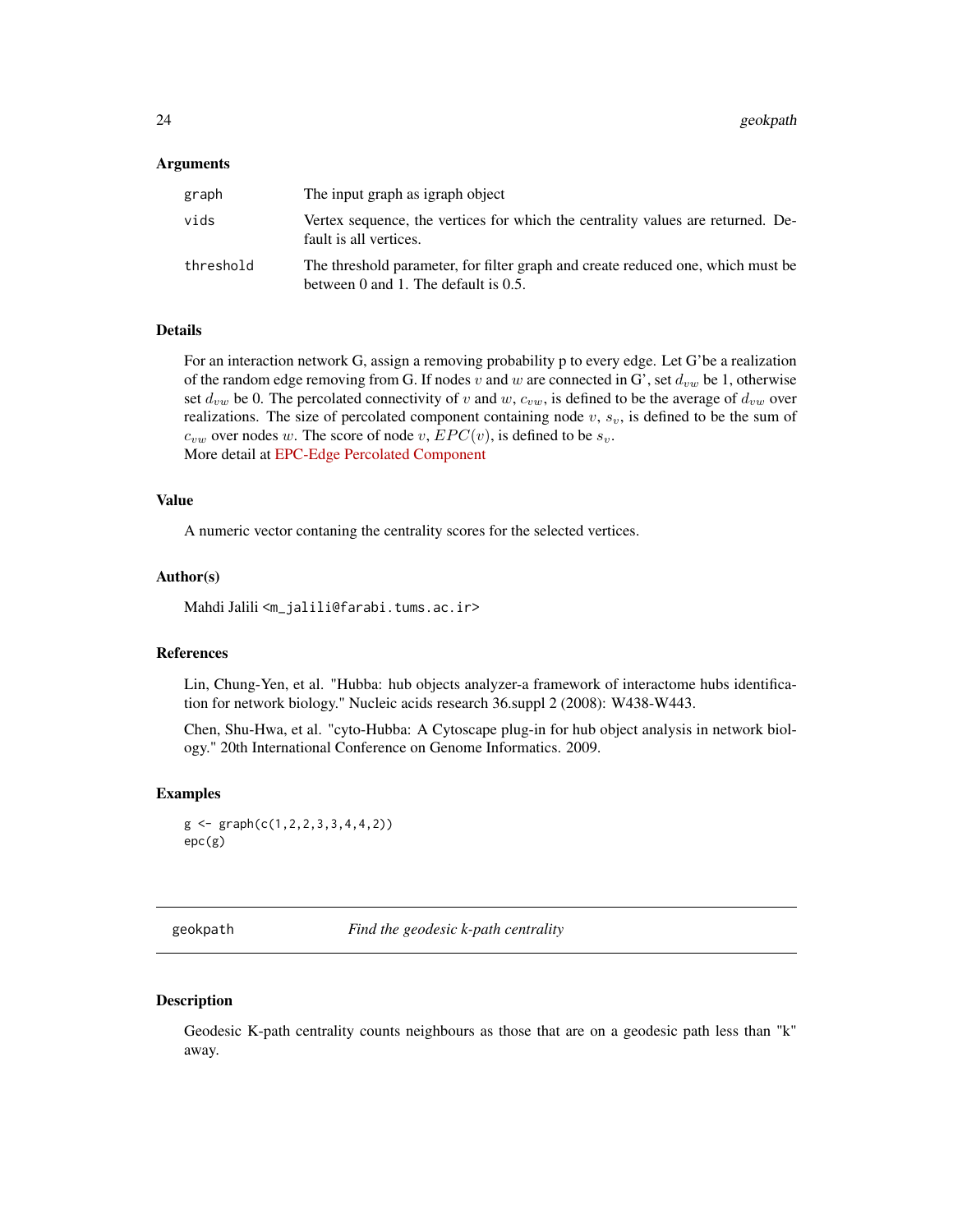#### geokpath 25

## Usage

```
geokpath(graph, vids = V(graph), mode = c("all", "out", "in"),
 weights = NULL, k = 3)
```
## Arguments

| graph   | The input graph as igraph object                                                                                                                                                                                                                                                                                                                                                                  |
|---------|---------------------------------------------------------------------------------------------------------------------------------------------------------------------------------------------------------------------------------------------------------------------------------------------------------------------------------------------------------------------------------------------------|
| vids    | Vertex sequence, the vertices for which the centrality values are returned. De-<br>fault is all vertices.                                                                                                                                                                                                                                                                                         |
| mode    | Character constant, gives whether the shortest paths to or from the given ver-<br>tices should be calculated for directed graphs. If out then the shortest paths from<br>the vertex, if in then to it will be considered. If all, the default, then the cor-<br>responding undirected graph will be used, ie. not directed paths are searched.<br>This argument is ignored for undirected graphs. |
| weights | Possibly a numeric vector giving edge weights. If this is NULL, the default, and<br>the graph has a weight edge attribute, then the attribute is used. If this is NA<br>then no weights are used (even if the graph has a weight attribute).                                                                                                                                                      |
| k       | The k parameter. The default is 3.                                                                                                                                                                                                                                                                                                                                                                |

## Details

More detail at [Geodesic K-Path Centrality](http://www.centiserver.org/?q1=centrality&q2=Geodesic_K-Path_Centrality)

#### Value

A numeric vector contaning the centrality scores for the selected vertices.

## Author(s)

Mahdi Jalili <m\_jalili@farabi.tums.ac.ir>

## References

Borgatti, Stephen P., and Martin G. Everett. "A graph-theoretic perspective on centrality." Social networks 28.4 (2006): 466-484.

## Examples

g <- barabasi.game(100) geokpath(g)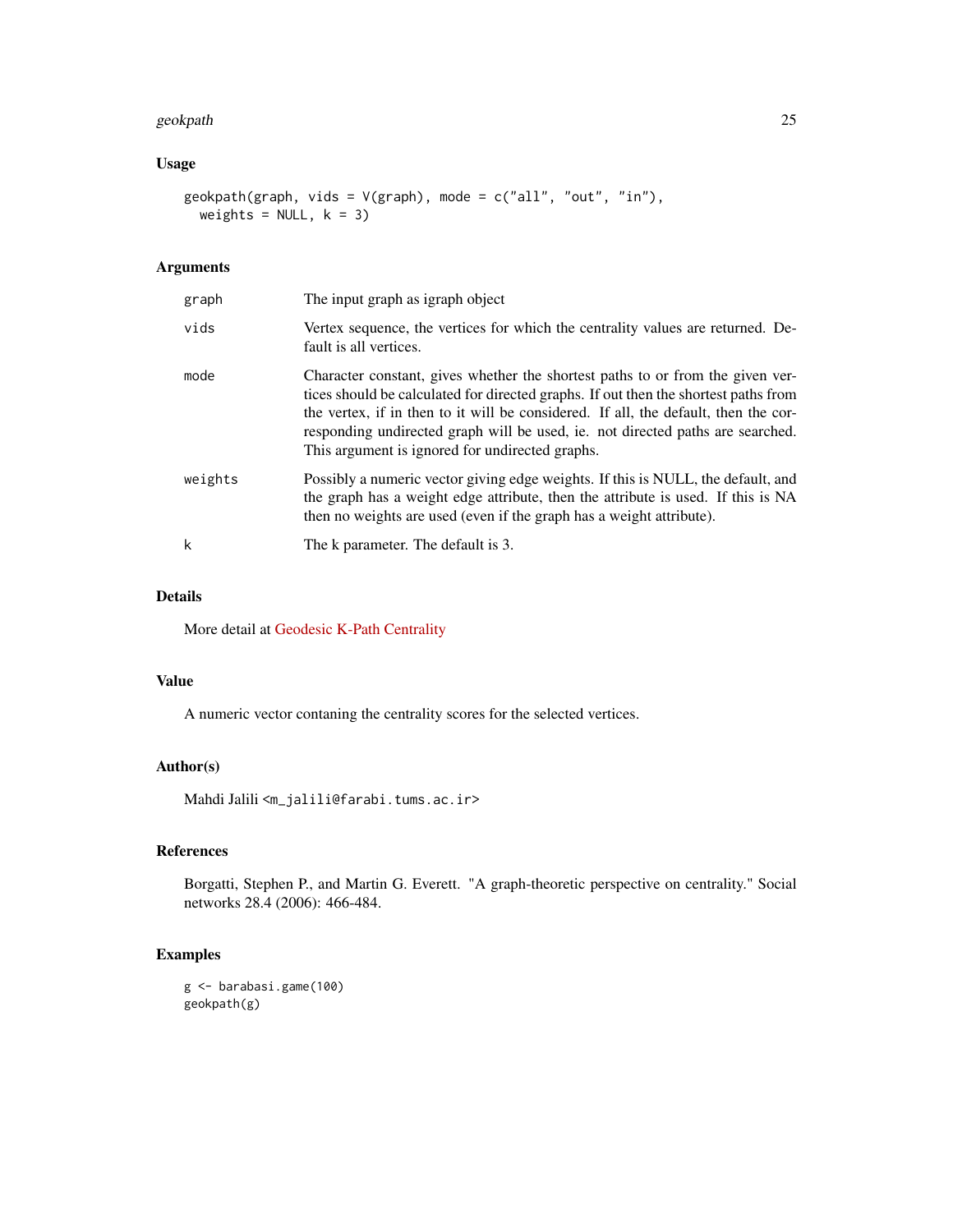<span id="page-25-0"></span>

#### Description

Hubbell centrality defined as:

 $C_h = E + W C_h$ 

where  $E$  is some exogeneous input and  $W$  is a weight matrix derived from the adjancancy matrix A.

## Usage

```
hubbell(graph, vids = V(\text{graph}), weights = NULL, weightfactor = 0.5)
```
## Arguments

| graph        | The input graph as igraph object                                                                                                                                                                                                             |
|--------------|----------------------------------------------------------------------------------------------------------------------------------------------------------------------------------------------------------------------------------------------|
| vids         | Vertex sequence, the vertices for which the centrality values are returned. De-<br>fault is all vertices.                                                                                                                                    |
| weights      | Possibly a numeric vector giving edge weights. If this is NULL, the default, and<br>the graph has a weight edge attribute, then the attribute is used. If this is NA<br>then no weights are used (even if the graph has a weight attribute). |
| weightfactor | The weight factor Logical which must be greater than 0. The defualt is 0.5.                                                                                                                                                                  |

#### Details

This centrality value is defined by means of a weighted and loop allowed network. The weighted adjacency matrix  $W$  of a network G is asymmetric and contains real-valued weights for each edge. More detail at [Hubbell Index](http://www.centiserver.org/?q1=centrality&q2=Hubbell_Index)

## Value

A numeric vector contaning the centrality scores for the selected vertices.

#### Author(s)

Mahdi Jalili <m\_jalili@farabi.tums.ac.ir>

Algorithm adapted from CentiLib (Grabler, Johannes, 2012).

## References

Hubbell, Charles H. "An input-output approach to clique identification." Sociometry (1965): 377- 399.

Grabler, Johannes, Dirk Koschutzki, and Falk Schreiber. "CentiLib: comprehensive analysis and exploration of network centralities." Bioinformatics 28.8 (2012): 1178-1179.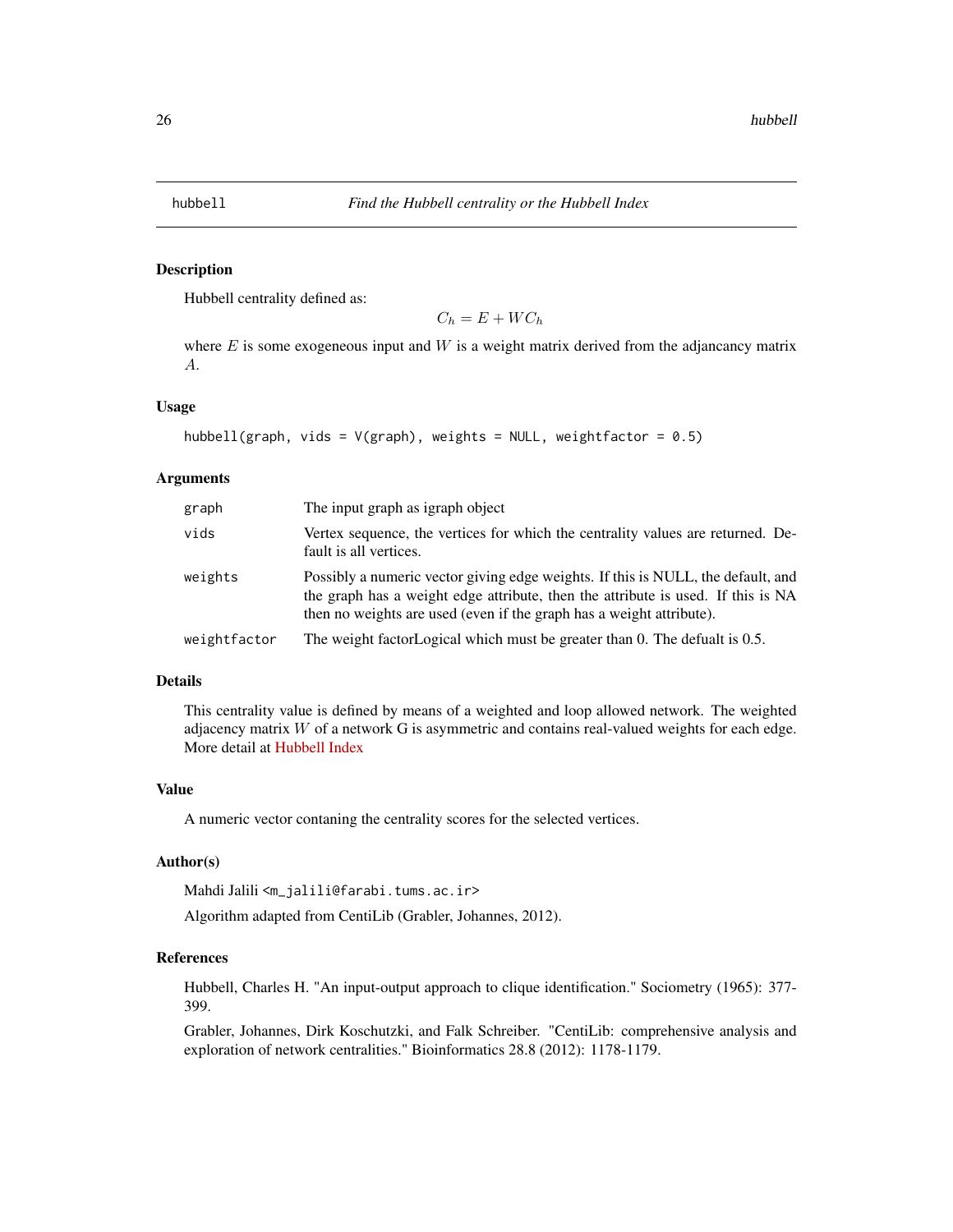#### <span id="page-26-0"></span>katzcent 27

#### Examples

```
g <- barabasi.game(100)
hubbell(g)
```
katzcent *Find the Katz centrality (Katz Status Index)*

## **Description**

The Katz centrality for node i is:

$$
x_i = \alpha \sum_j A_{ij} x_j + \beta
$$

where A is the adjacency matrix of the graph G with eigenvalues  $\lambda$ . The parameter  $\beta$  controls the initial centrality and  $\alpha < \frac{1}{\lambda_{max}}$ .

## Usage

katzcent(graph, vids =  $V(\text{graph})$ , alpha = 0.1)

## Arguments

| graph | The input graph as igraph object                                                                          |
|-------|-----------------------------------------------------------------------------------------------------------|
| vids  | Vertex sequence, the vertices for which the centrality values are returned. De-<br>fault is all vertices. |
| alpha | The alpha parameter, which must be between 0.0-0.2. The default is 0.1.                                   |

#### Details

Katz centrality computes the relative influence of a node within a network by measuring the number of the immediate neighbors (first degree nodes) and also all other nodes in the network that connect to the node under consideration through these immediate neighbors. More detail at [Katz Centrality](http://www.centiserver.org/?q1=centrality&q2=Katz_Centrality)

## Value

A numeric vector contaning the centrality scores for the selected vertices.

#### Author(s)

```
Mahdi Jalili <m_jalili@farabi.tums.ac.ir>
```
Algorithm adapted from CentiBin with thanks Dirk Koschutzki. (Junker, Bjorn H. 2006).

#### References

Newman, Mark. Networks: an introduction. Oxford University Press, 2010.

Junker, Bjorn H., Dirk Koschutzki, and Falk Schreiber. "Exploration of biological network centralities with CentiBiN." BMC bioinformatics 7.1 (2006): 219.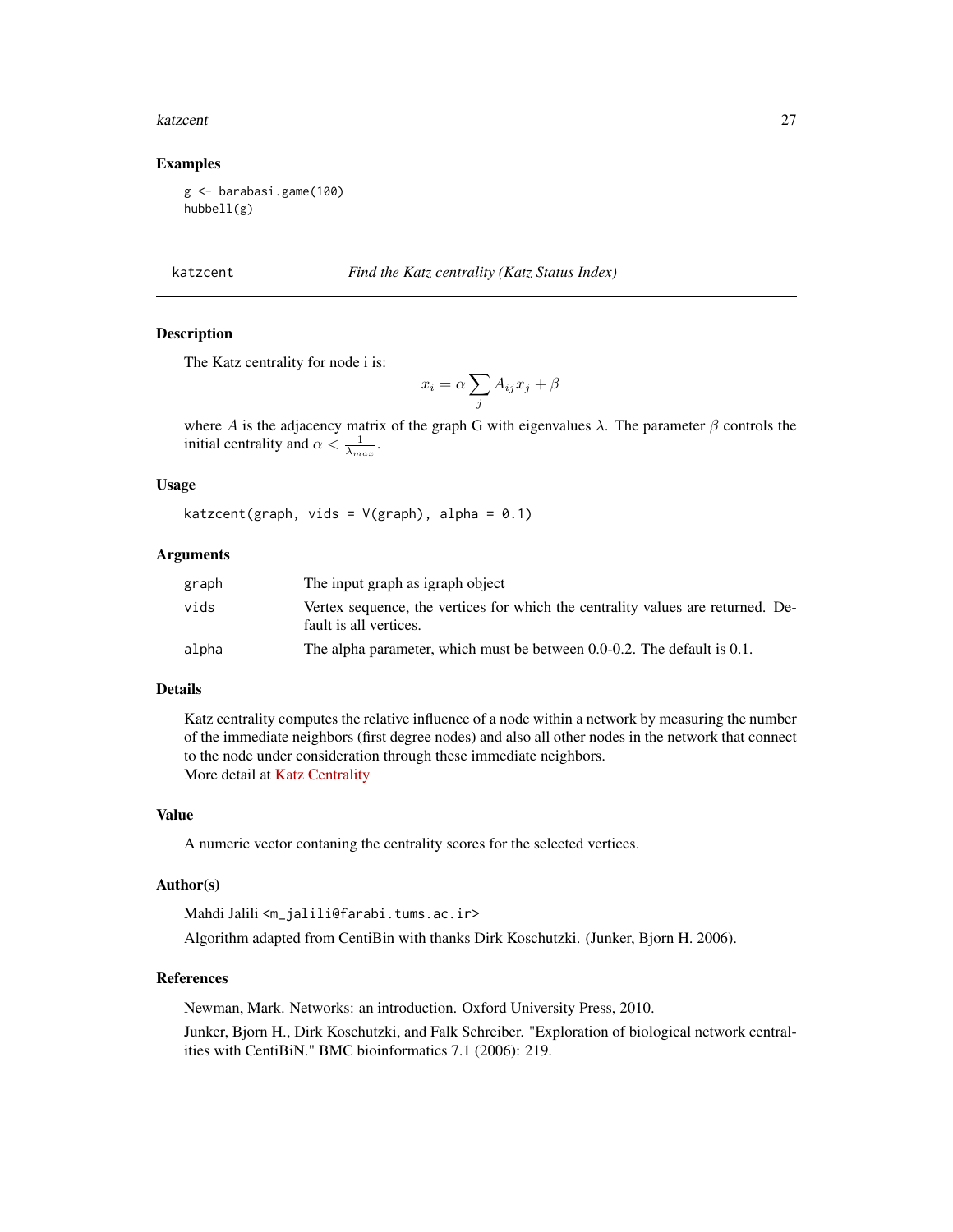28 laplacian and the contract of the contract of the contract of the contract of the contract of the contract of the contract of the contract of the contract of the contract of the contract of the contract of the contract

#### Examples

```
g <- barabasi.game(20)
katzcent(g)
```
## laplacian *Find the laplacian centrality*

## Description

The Laplacian centrality with respect to v is:

$$
C_v^L = (\Delta E)_v = d_G^2(v) + d_G(v) + 2 \sum_{v_i \in N(v)} d_G(v_i)
$$

where G is a graph of n vertices,  $N(v)$  is the set of neighbors of v in G and  $d_G(v_i)$  is the degree of  $v_i$  in G.

## Usage

```
laplacian(graph, vids = V(graph), mode = c("all", "out", "in"),
  loops = TRUE)
```
#### Arguments

| graph | The input graph as igraph object                                                                                                                                                                                                                                                                                                                                   |
|-------|--------------------------------------------------------------------------------------------------------------------------------------------------------------------------------------------------------------------------------------------------------------------------------------------------------------------------------------------------------------------|
| vids  | Vertex sequence, the vertices for which the centrality values are returned. De-<br>fault is all vertices.                                                                                                                                                                                                                                                          |
| mode  | Character constaint, it specifies how to use the direction of the edges if a directed<br>graph is analyzed. For 'out' only the outgoing edges are followed. For 'in' all<br>vertices from which the source vertex is reachable in at most order steps are<br>counted. 'all' ignores the direction of the edges. This argument is ignored for<br>undirected graphs. |
| loops | Logical; whether the loop edges are also counted.                                                                                                                                                                                                                                                                                                                  |

## Details

Laplacian centrality is a simple centrality measure that can be calculated in linear time. It is defined as the drop in the Laplacian energy (i.e. sum of squares of the eigenvalues in the Laplacian matrix) of the graph when the vertex is removed. More detail at [Laplacian Centrality](http://www.centiserver.org/?q1=centrality&q2=Laplacian_Centrality)

## Value

A numeric vector contaning the centrality scores for the selected vertices.

#### Author(s)

Mahdi Jalili <m\_jalili@farabi.tums.ac.ir>

<span id="page-27-0"></span>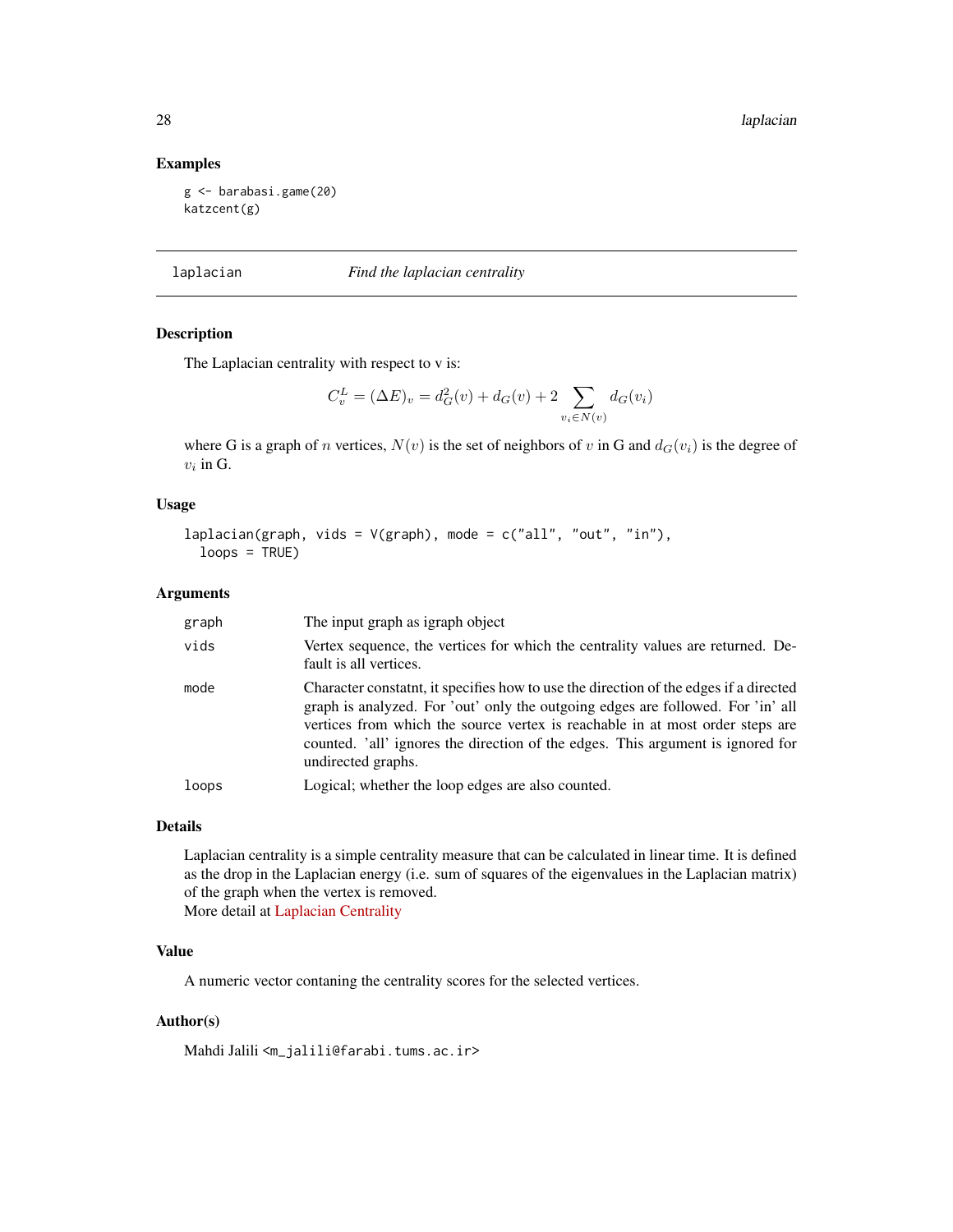#### <span id="page-28-0"></span>leaderrank 29

#### References

Qi, Xingqin, et al. "Laplacian centrality: A new centrality measure for weighted networks." Information Sciences 194 (2012): 240-253.

#### Examples

```
g \leftarrow \text{graph}(c(1, 2, 2, 3, 3, 4, 4, 2))laplacian(g)
```
leaderrank *Find the LeaderRank in a directed graph*

## Description

This function find the LeaderRank in a directed graph

#### Usage

leaderrank(graph, vids = V(graph))

#### Arguments

| graph | The input graph as igraph object                                                |
|-------|---------------------------------------------------------------------------------|
| vids  | Vertex sequence, the vertices for which the centrality values are returned. De- |
|       | fault is all vertices.                                                          |

#### Details

Given a network consisting of N nodes and M directed links, a ground node connected with every node by a bidirectional link is added. Then, the network becomes strongly connected and consists of N+1 nodes and M+2N links (a bidirectional link is counted as two links with inverse directions). LeaderRank directly applies the standard random walk process to determine the score of every node. Accordingly, if the score of node i at time step t is  $si(t)$ , the dynamics can be described by an iterative process as:

$$
s_i(t+1) = \sum_{j=1}^{N+1} \frac{a_{ji}}{k_j^{out}} s_j(t)
$$

where  $a_{ji}$  is the element of the corresponding (N + 1)-dimensional adjacency matrix, which equals 1 if there is a directed link from j to i and 0 otherwise, and  $k_j^{out}$  is the out-degree of node j. The process starts with the initialization where all node scores are 1 and will soon converge to a unique steady state denoted as  $s_i^{\infty}$ ,  $(i = 1, 2, ..., N, N + 1)$ . LeaderRank ranks all nodes according to  $s_i^{\infty}$ , and the nodes with larger final scores are considered to be more influential in spreading. More detail at [LeaderRank](http://www.centiserver.org/?q1=centrality&q2=LeaderRank)

## Value

A numeric vector contaning the centrality scores for the selected vertices.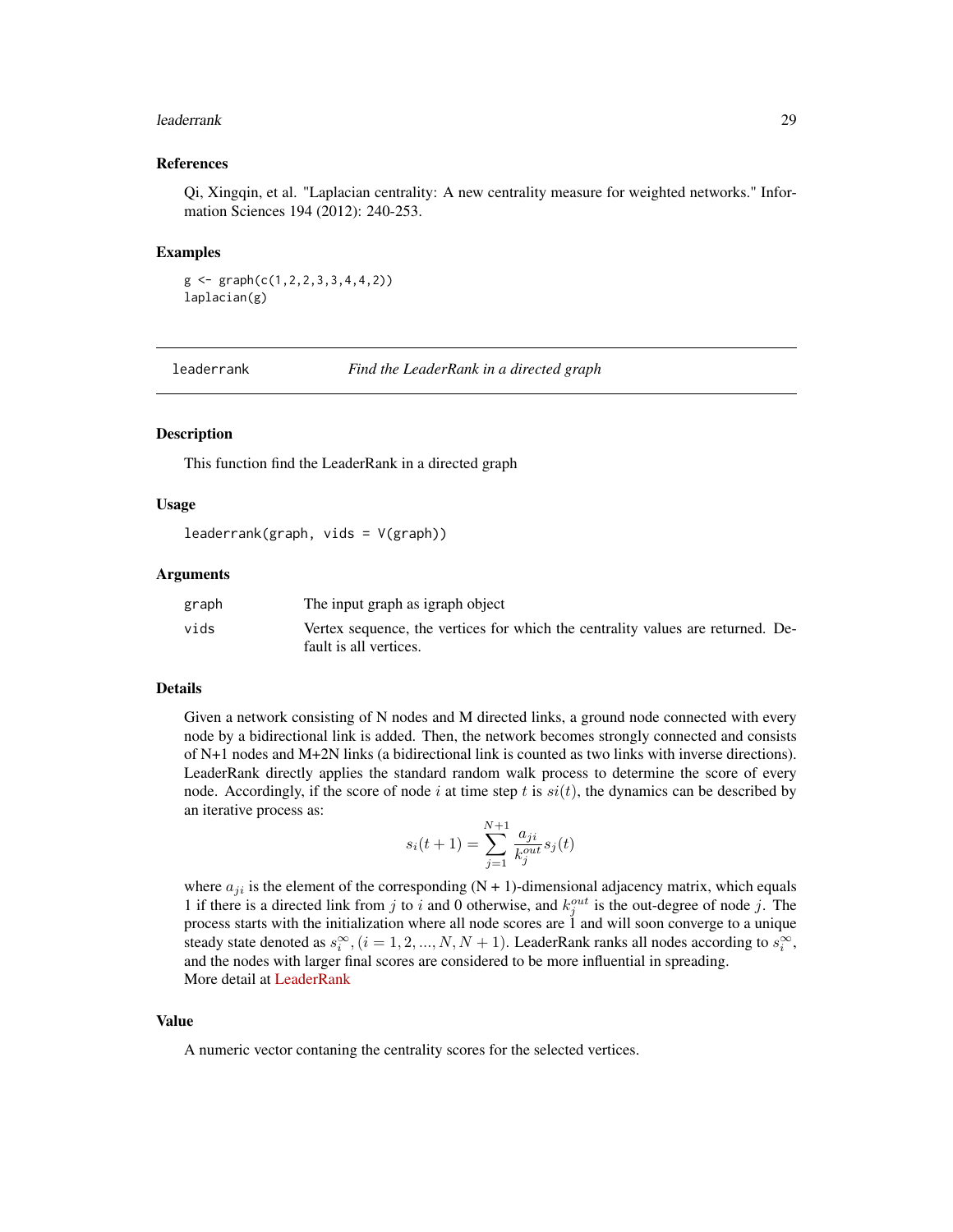#### <span id="page-29-0"></span>Author(s)

Mahdi Jalili <m\_jalili@farabi.tums.ac.ir>

#### References

Lu, Linyuan, et al. "Leaders in social networks, the delicious case." PloS one 6.6 (2011): e21202.

#### Examples

```
g \leftarrow \text{graph}(c(1, 2, 2, 3, 3, 4, 4, 2))leaderrank(g)
```
leverage *Find the leverage centrality*

#### Description

Leverage centrality considers the degree of a node relative to its neighbors and operates under the principle that a node in a network is central if its immediate neighbors rely on that node for information.

#### Usage

```
leverage(graph, vids = V(graph), mode = c("all", "out", "in"),
  loops = TRUE)
```
#### Arguments

| graph | The input graph as igraph object                                                                                                                                                                                                                                                                                                                                   |
|-------|--------------------------------------------------------------------------------------------------------------------------------------------------------------------------------------------------------------------------------------------------------------------------------------------------------------------------------------------------------------------|
| vids  | Vertex sequence, the vertices for which the centrality values are returned. De-<br>fault is all vertices.                                                                                                                                                                                                                                                          |
| mode  | Character constaint, it specifies how to use the direction of the edges if a directed<br>graph is analyzed. For 'out' only the outgoing edges are followed. For 'in' all<br>vertices from which the source vertex is reachable in at most order steps are<br>counted. 'all' ignores the direction of the edges. This argument is ignored for<br>undirected graphs. |
| loops | Logical; whether the loop edges are also counted.                                                                                                                                                                                                                                                                                                                  |

#### Details

Leverage centrality of vertex  $i$  defined as:

$$
l_i = \frac{1}{k_i} \sum_{N_i} \frac{k_i - k_j}{k_i + k_j}
$$

where  $k_i$  is degree of a given node i,  $k_j$  is degree of each of its neighbors and  $N_i$  is all neighbors. A node with negative leverage centrality is influenced by its neighbors, as the neighbors connect and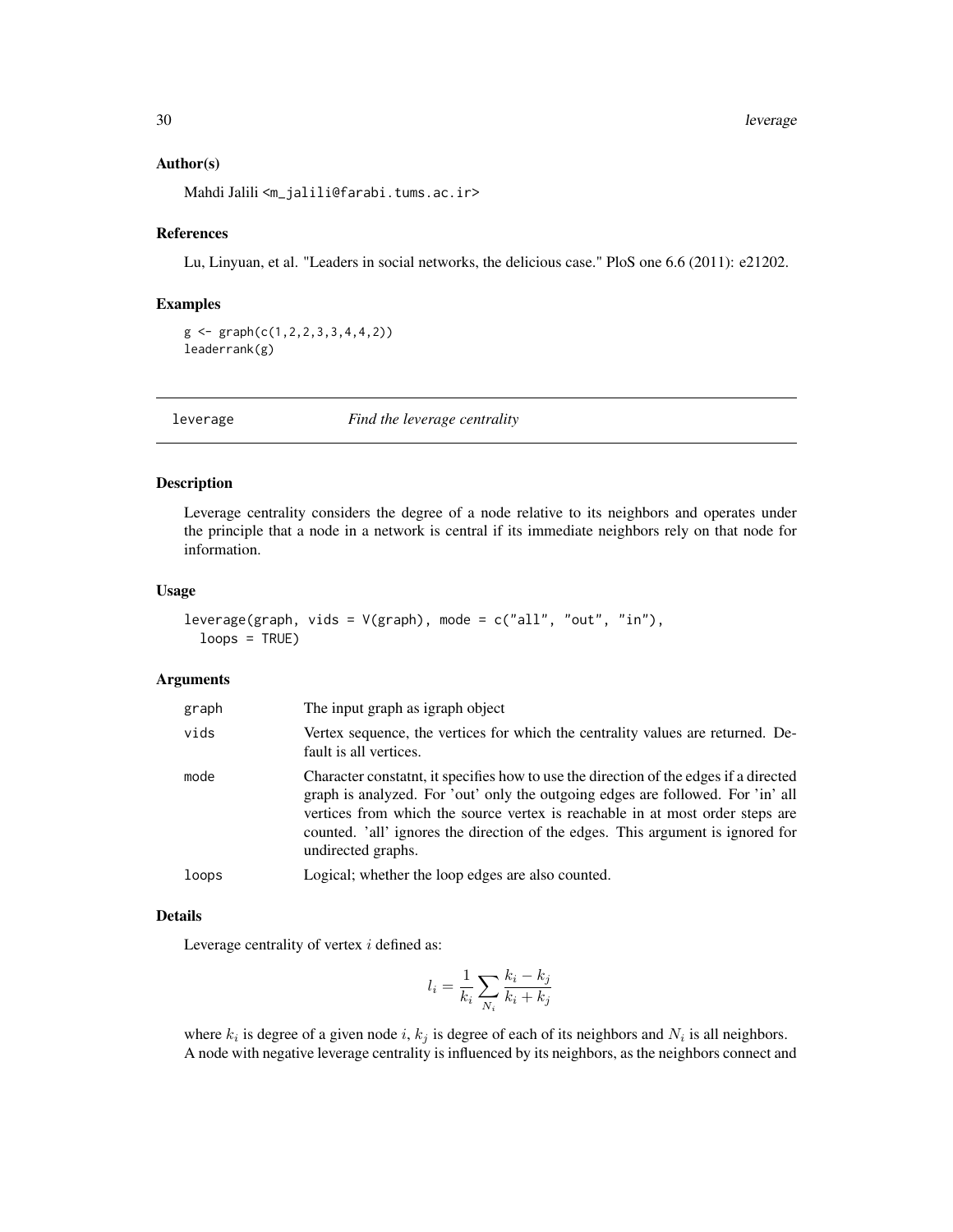#### <span id="page-30-0"></span>lincent 31

interact with far more nodes. A node with positive leverage centrality, on the other hand, influences its neighbors since the neighbors tend to have far fewer connections. More detail at [Leverage Centrality](http://www.centiserver.org/?q1=centrality&q2=Leverage_Centrality)

## Value

A numeric vector contaning the centrality scores for the selected vertices.

#### Author(s)

Mahdi Jalili <m\_jalili@farabi.tums.ac.ir>

#### References

Joyce, Karen E., et al. "A new measure of centrality for brain networks." PLoS One 5.8 (2010): e12200.

## Examples

 $g \leftarrow \text{graph}(c(1, 2, 2, 3, 3, 4, 4, 2))$ leverage(g)

lincent *Find the lin centrality in a graph*

## Description

Lin centrality of a node  $x$  with a nonempty coreachable set is:

$$
\frac{|\{y|d(x,y) < \infty\}|^2}{\sum_{d(x,y)< \infty} d(x,y)}
$$

where

## Usage

```
lincent(graph, vids = V(\text{graph}), mode = c("all", "out", "in"),weights = NULL)
```
#### Arguments

| graph | The input graph as igraph object                                                                                                                                                                                                                                                                                                                                                                  |
|-------|---------------------------------------------------------------------------------------------------------------------------------------------------------------------------------------------------------------------------------------------------------------------------------------------------------------------------------------------------------------------------------------------------|
| vids  | Vertex sequence, the vertices for which the centrality values are returned. De-<br>fault is all vertices.                                                                                                                                                                                                                                                                                         |
| mode  | Character constant, gives whether the shortest paths to or from the given ver-<br>tices should be calculated for directed graphs. If out then the shortest paths from<br>the vertex, if in then to it will be considered. If all, the default, then the cor-<br>responding undirected graph will be used, ie. not directed paths are searched.<br>This argument is ignored for undirected graphs. |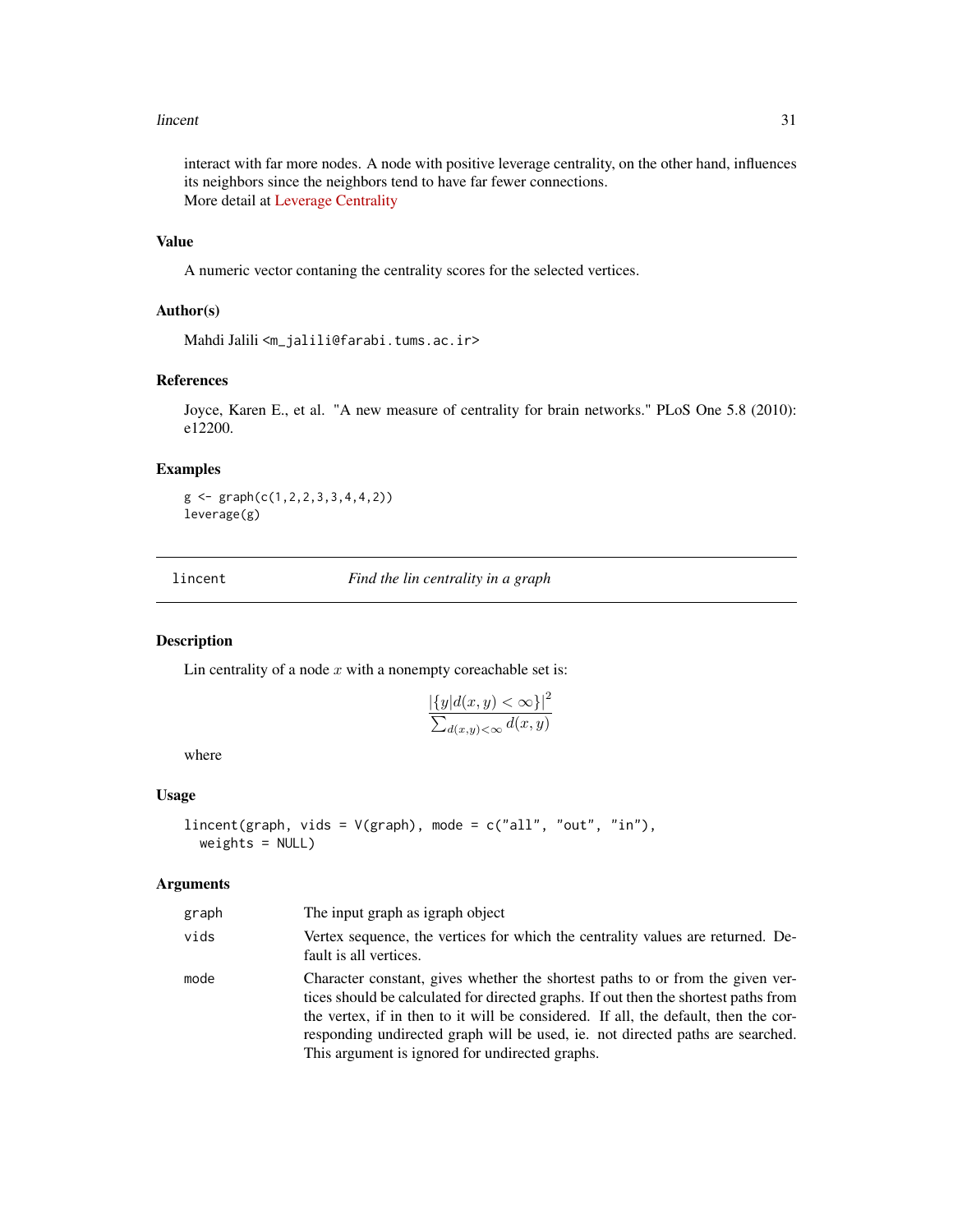<span id="page-31-0"></span>

| weights | Possibly a numeric vector giving edge weights. If this is NULL, the default, and |
|---------|----------------------------------------------------------------------------------|
|         | the graph has a weight edge attribute, then the attribute is used. If this is NA |
|         | then no weights are used (even if the graph has a weight attribute).             |

## Details

Lin centrality consider closeness not the inverse of a sum of distances, but rather the inverse of the average distance, which entails a first multiplication by the number of coreachable nodes. This change normalizes closeness across the graph. Now, however, we want nodes with a larger coreachable set to be more important, given that the average distance is the same, so we multiply again by the number of coreachable nodes. Nodes with an empty coreachable set have centrality 1 by definition.

More detail at [Lin Centrality](http://www.centiserver.org/?q1=centrality&q2=Lin_Centrality)

## Value

A numeric vector contaning the centrality scores for the selected vertices.

## Author(s)

Mahdi Jalili <m\_jalili@farabi.tums.ac.ir>

#### References

Lin, Nan. Foundations of social research. New York: McGraw-Hill, 1976.

Boldi, Paolo, and Sebastiano Vigna. "Axioms for centrality." Internet Mathematics just-accepted (2014): 00-00.

#### Examples

```
g \leftarrow \text{graph}(c(1, 2, 2, 3, 3, 4, 4, 2))lincent(g)
```
lobby *Find the lobby index (centrality)*

#### Description

The l-index or lobby index of a node x is the largest integer k such that x has at least k neighbors with a degree of at least  $k$ .

#### Usage

```
lobby(graph, vids = V(\text{graph}), mode = c("all", "out", "in"), loops = TRUE)
```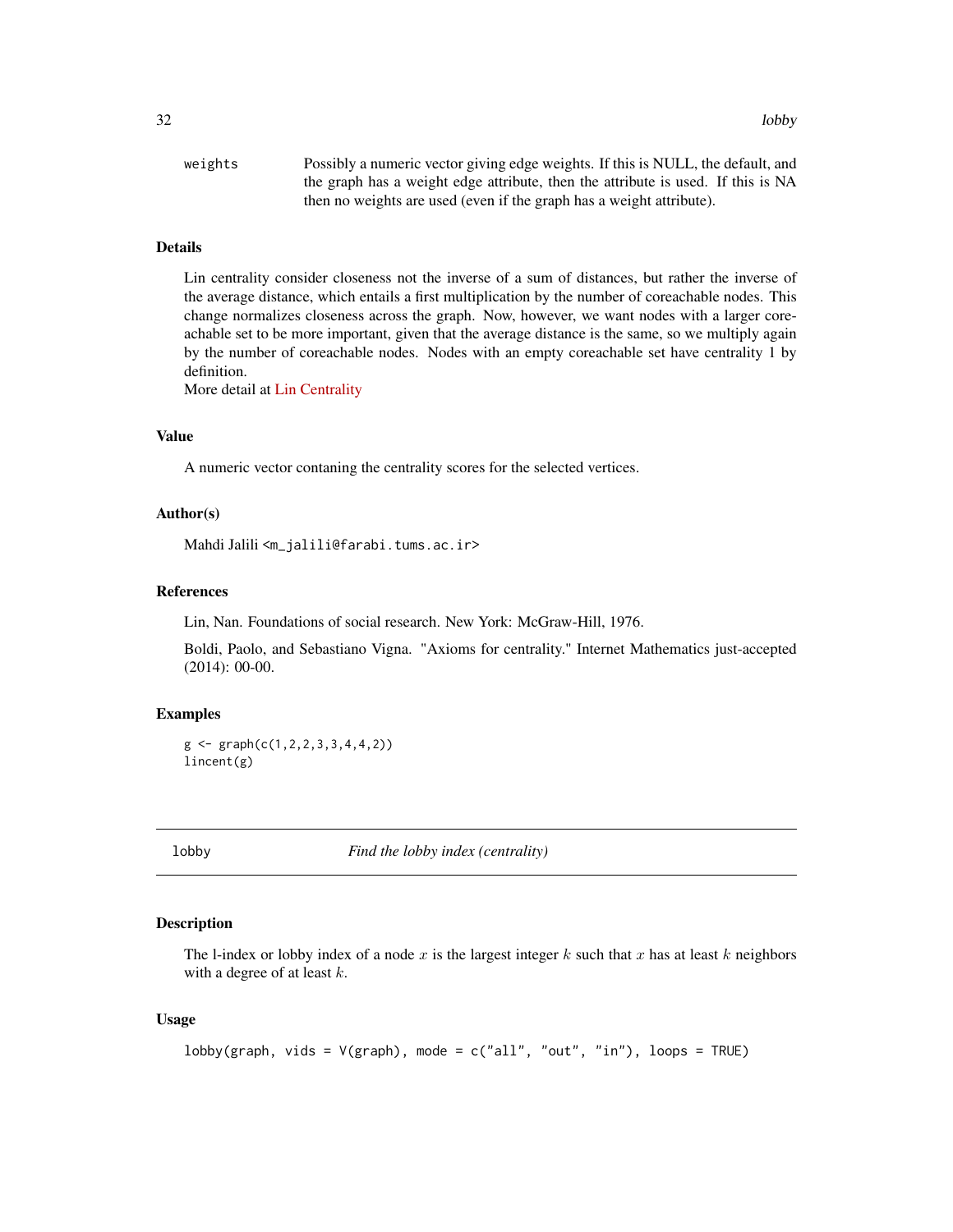#### <span id="page-32-0"></span>markovcent 33

#### Arguments

| graph | The input graph as igraph object                                                                                                                                                                                                                                                                                                                                  |
|-------|-------------------------------------------------------------------------------------------------------------------------------------------------------------------------------------------------------------------------------------------------------------------------------------------------------------------------------------------------------------------|
| vids  | Vertex sequence, the vertices for which the centrality values are returned. De-<br>fault is all vertices.                                                                                                                                                                                                                                                         |
| mode  | Character constant, it specifies how to use the direction of the edges if a directed<br>graph is analyzed. For 'out' only the outgoing edges are followed. For 'in' all<br>vertices from which the source vertex is reachable in at most order steps are<br>counted. 'all' ignores the direction of the edges. This argument is ignored for<br>undirected graphs. |
| loops | Logical; whether the loop edges are also counted.                                                                                                                                                                                                                                                                                                                 |

## Details

For more detail at [Lobby Index](http://www.centiserver.org/?q1=centrality&q2=Lobby_Index)

## Value

A numeric vector contaning the centrality scores for the selected vertices.

## Author(s)

Mahdi Jalili <m\_jalili@farabi.tums.ac.ir>

## References

Korn, A., A. Schubert, and A. Telcs. "Lobby index in networks." Physica A: Statistical Mechanics and its Applications 388.11 (2009): 2221-2226.

## Examples

```
g \leftarrow \text{random.graph.game}(20, 3/10)lobby(g)
```
markovcent *Find the markov centrality score*

## Description

The Markov centrality score uses the concept of a random walk through the graph to calculate the centrality of each vertex.

## Usage

markovcent(graph, vids = V(graph))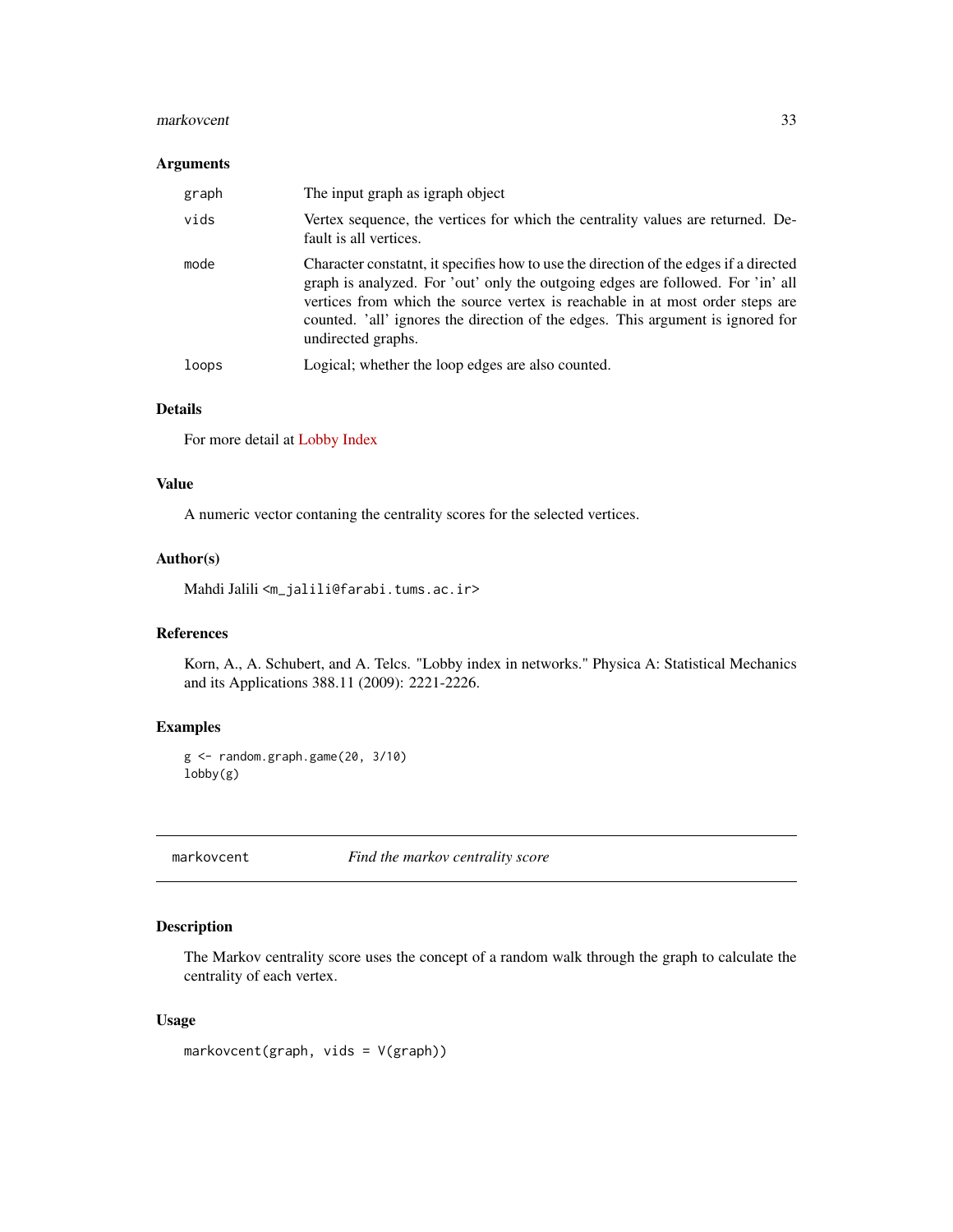#### <span id="page-33-0"></span>Arguments

| graph | The input graph as igraph object                                             |
|-------|------------------------------------------------------------------------------|
| vids  | Vertex sequence, the vertices for which the markov centrality values are re- |
|       | turned.                                                                      |

## Details

The method uses the mean first-passage time from every vertex to every other vertex to produce a score for each vertex.

More detail at [Markov Centrality](http://www.centiserver.org/?q1=centrality&q2=Markov_Centrality)

## Value

A numeric vector contaning the centrality scores for the selected vertices.

## Author(s)

Mahdi Jalili <m\_jalili@farabi.tums.ac.ir>

Original code from Bioconductor SANTA package (Cornish AJ, 2014)

## References

White, S. & Smyth, P. Algorithms for estimating relative importance in networks. Proceedings of the ninth ACM SIGKDD international conference on Knowledge discovery and data mining, 2003. ACM, 266-275.

Cornish AJ and Markowetz F (2014). "SANTA: Quantifying the Functional Content of Molecular Networks." PLOS Computational Biology, 10(9), pp. e1003808. http://dx.doi.org/10.1371/journal.pcbi.1003808.

#### Examples

 $g \leftarrow \text{graph}(c(1, 2, 2, 3, 3, 4, 4, 2))$ markovcent(g)

mnc *Find the maximum neighborhood component (MNC)*

## Description

Maximum Neighborhood Component defined as:

 $MNC(v) = |V(MC(v))|$ 

where where MC(v) is a maximum connected component of the  $G[N(v)]$  and  $G[N(v)]$  is the induced subgraph of G by  $N(v)$  and  $N(v)$  is neighborhoods of node v.

#### Usage

```
mnc(graph, vids = V(graph), mode = c("all", "out", "in"))
```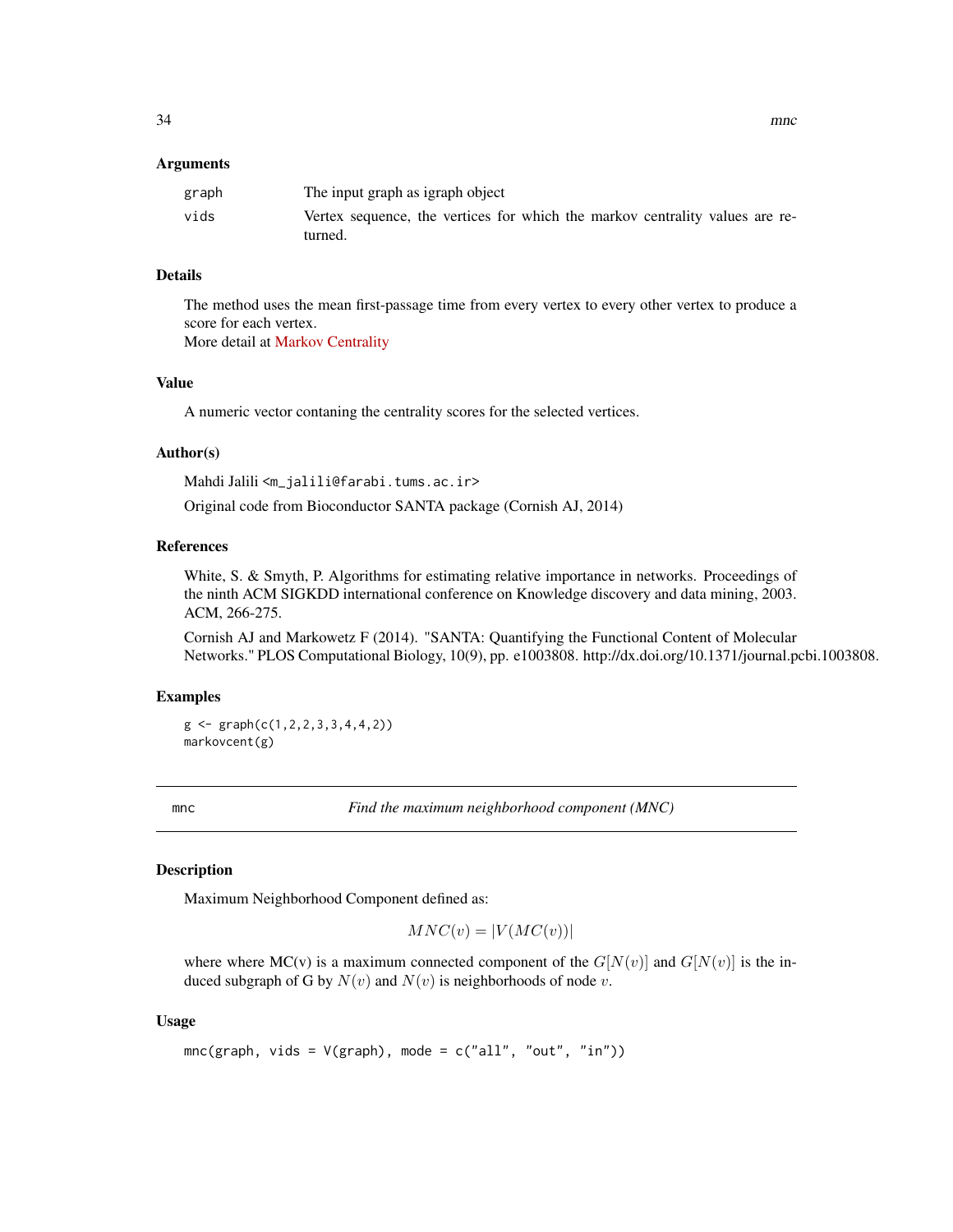#### <span id="page-34-0"></span>pairwisedis 35

#### Arguments

| graph | The input graph as igraph object                                                                                                                                                                                                                                                                                                                                  |
|-------|-------------------------------------------------------------------------------------------------------------------------------------------------------------------------------------------------------------------------------------------------------------------------------------------------------------------------------------------------------------------|
| vids  | Vertex sequence, the vertices for which the centrality values are returned. De-<br>fault is all vertices.                                                                                                                                                                                                                                                         |
| mode  | Character constant, it specifies how to use the direction of the edges if a directed<br>graph is analyzed. For 'out' only the outgoing edges are followed. For 'in' all<br>vertices from which the source vertex is reachable in at most order steps are<br>counted. 'all' ignores the direction of the edges. This argument is ignored for<br>undirected graphs. |

## Details

The neighborhood of a node v, nodes adjacent to v, induce a subnetwork  $N(v)$ . The score of node v,  $MNC(v)$ , is defined to be the size of the maximum connected component of  $N(v)$ . The neighborhood  $N(v)$  is the set of nodes adjacent to v and does not contain node v. More detail at [MNC-Maximum Neighborhood Component](http://www.centiserver.org/?q1=centrality&q2=MNC_Maximum_Neighborhood_Component)

## Value

A numeric vector contaning the centrality scores for the selected vertices.

#### Author(s)

Mahdi Jalili <m\_jalili@farabi.tums.ac.ir>

#### References

Lin, Chung-Yen, et al. "Hubba: hub objects analyzer-a framework of interactome hubs identification for network biology." Nucleic acids research 36.suppl 2 (2008): W438-W443.

#### Examples

g <- random.graph.game(20, 3/10) mnc(g)

pairwisedis *Find the pairwise disconnectivity index*

#### **Description**

The pairwise disconnectivity index of vertex  $v$ ,  $Dis(v)$  defined as:

$$
Dis(v) = \frac{N_0 - N_{-v}}{N_0} = 1 - \frac{N_{-v}}{N_0}
$$

where  $N_0$  is the total number of ordered pairs of vertices in a network that are connected by at least one directed path of any length. It is supposed that  $N_0 > 0$ , i.e., there exists at least one edge in the network that links two different vertices.  $N_{-v}$  is the number of ordered pairs that are still connected after removing vertex  $v$  from the network, via alternative paths through other vertices.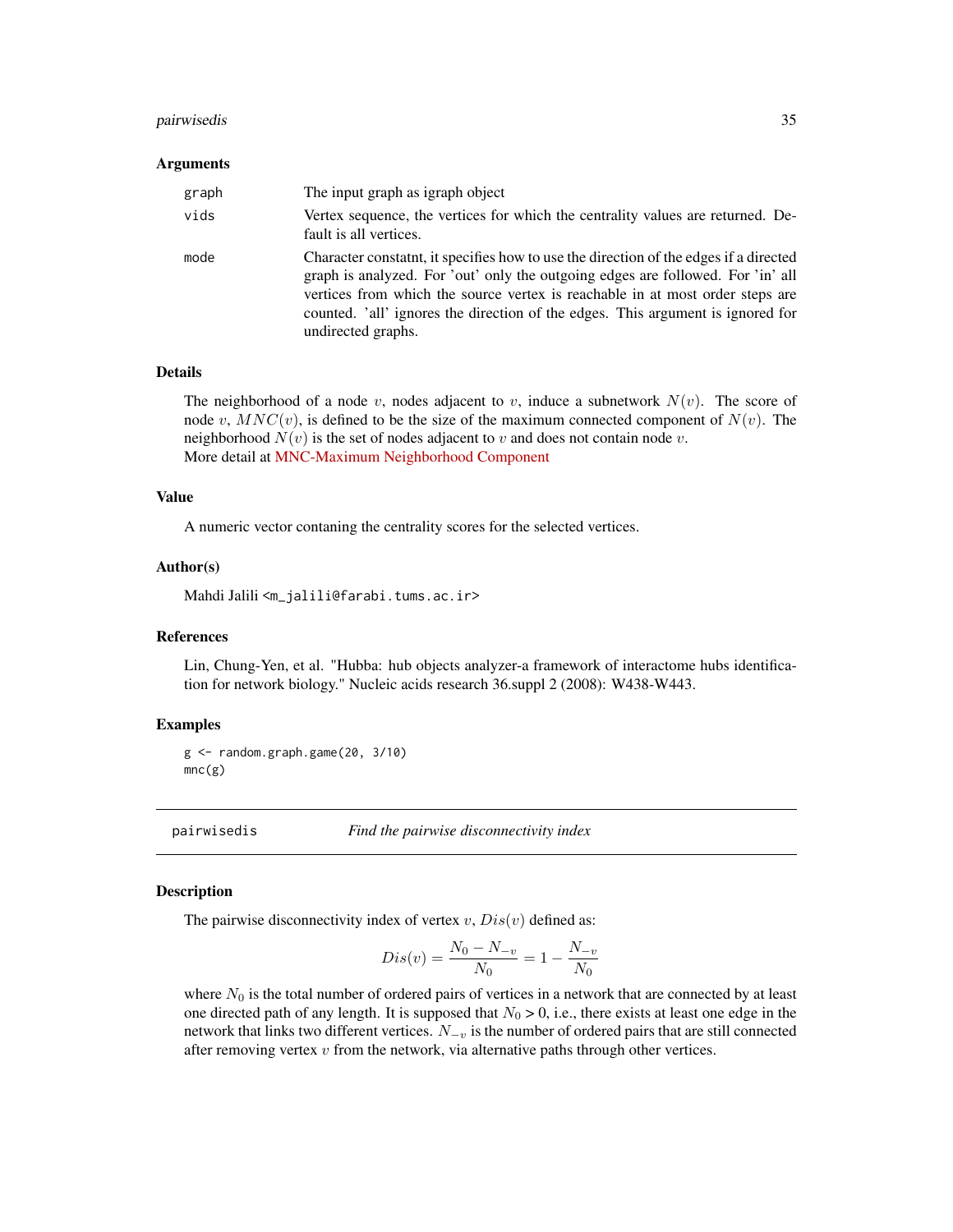#### <span id="page-35-0"></span>Usage

pairwisedis(graph, vids = V(graph))

## Arguments

| graph | The input graph as igraph object                                                                          |
|-------|-----------------------------------------------------------------------------------------------------------|
| vids  | Vertex sequence, the vertices for which the centrality values are returned. De-<br>fault is all vertices. |

## Details

The pairwise disconnectivity defined as index of vertex  $v$ ,  $Dis(v)$ , as the fraction of those initially connected pairs of vertices in a network which become disconnected if vertex  $v$  is removed from the network. The pairwise disconnectivity index quantifies how crucial an individual element is for sustaining the communication ability between connected pairs of vertices in a network that is displayed as a directed graph.

More detail at [Pairwise Disconnectivity Index](http://www.centiserver.org/?q1=centrality&q2=Pairwise_Disconnectivity_Index)

#### Value

A numeric vector contaning the centrality scores for the selected vertices.

#### Author(s)

Mahdi Jalili <m\_jalili@farabi.tums.ac.ir>

## References

Potapov, Anatolij P., Bjorn Goemann, and Edgar Wingender. "The pairwise disconnectivity index as a new metric for the topological analysis of regulatory networks." BMC bioinformatics 9.1 (2008): 227.

#### Examples

```
g \leftarrow \text{graph}(c(1, 2, 2, 3, 3, 4, 4, 2))pairwisedis(g)
```
radiality *Find the radiality centrality in a graph*

#### Description

The radiality is a node centrality index and will give high centralities to vertices that are a short distance to every other vertex in its reachable neighborhood compared to its diameter.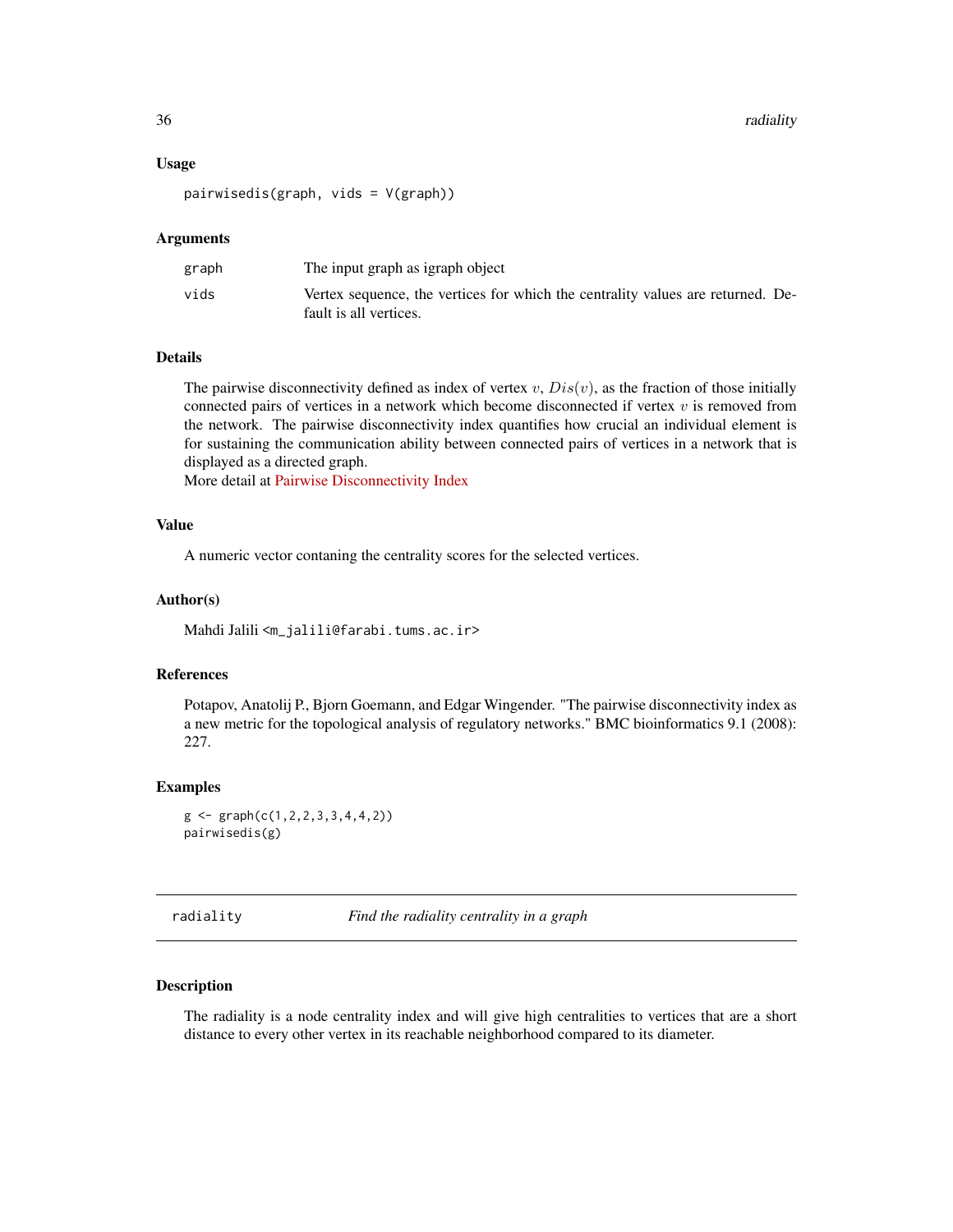#### radiality 37

#### Usage

```
radiality(graph, vids = V(graph), mode = c("all", "out", "in"),weights = NULL)
```
#### Arguments

| graph   | The input graph as igraph object                                                                                                                                                                                                                                                                                                                                                                  |
|---------|---------------------------------------------------------------------------------------------------------------------------------------------------------------------------------------------------------------------------------------------------------------------------------------------------------------------------------------------------------------------------------------------------|
| vids    | Vertex sequence, the vertices for which the centrality values are returned. De-<br>fault is all vertices.                                                                                                                                                                                                                                                                                         |
| mode    | Character constant, gives whether the shortest paths to or from the given ver-<br>tices should be calculated for directed graphs. If out then the shortest paths from<br>the vertex, if in then to it will be considered. If all, the default, then the cor-<br>responding undirected graph will be used, ie. not directed paths are searched.<br>This argument is ignored for undirected graphs. |
| weights | Possibly a numeric vector giving edge weights. If this is NULL, the default, and<br>the graph has a weight edge attribute, then the attribute is used. If this is NA<br>then no weights are used (even if the graph has a weight attribute).                                                                                                                                                      |

## Details

Radiality centrality defined as:

$$
C_{rad}(v) = \frac{\sum_{w \in V} (d+1 - d(v, w))}{n-1}
$$

where d is diameter of graph G with n vertices and  $d(v, w)$  is distance between vertex v and w. The radiality of a node  $v$  is calculated by computing the shortest path between the node  $v$  and all other nodes in the graph. The value of each path is then subtracted by the value of the diameter  $+1$ (G+1) and the resulting values are summated. Finally, the obtained value is divided for the number of nodes -1 (n-1). The radiality should be always compared to the closeness and to the eccentricity: a node with high eccentricity + high closeness+ high radiality is a consistent indication of a high central position in the graph.

More detail at [Radiality Centrality](http://www.centiserver.org/?q1=centrality&q2=Radiality_Centrality)

#### Value

A numeric vector contaning the centrality scores for the selected vertices.

#### Author(s)

Mahdi Jalili <m\_jalili@farabi.tums.ac.ir>

## References

Wolfram Research, Inc., Mathematica, Version 10.0, Champaign, IL (2014). http://reference.wolfram.com/language/ref/Radi

Scardoni, G., Laudanna, C., Tosadori, G., Fabbri, F. & Faizaan, M. CentiScaPe: Network centralities for Cytoscape. http://www.cbmc.it/~scardonig/centiscape/CentiScaPefiles/CentralitiesTutorial.pdf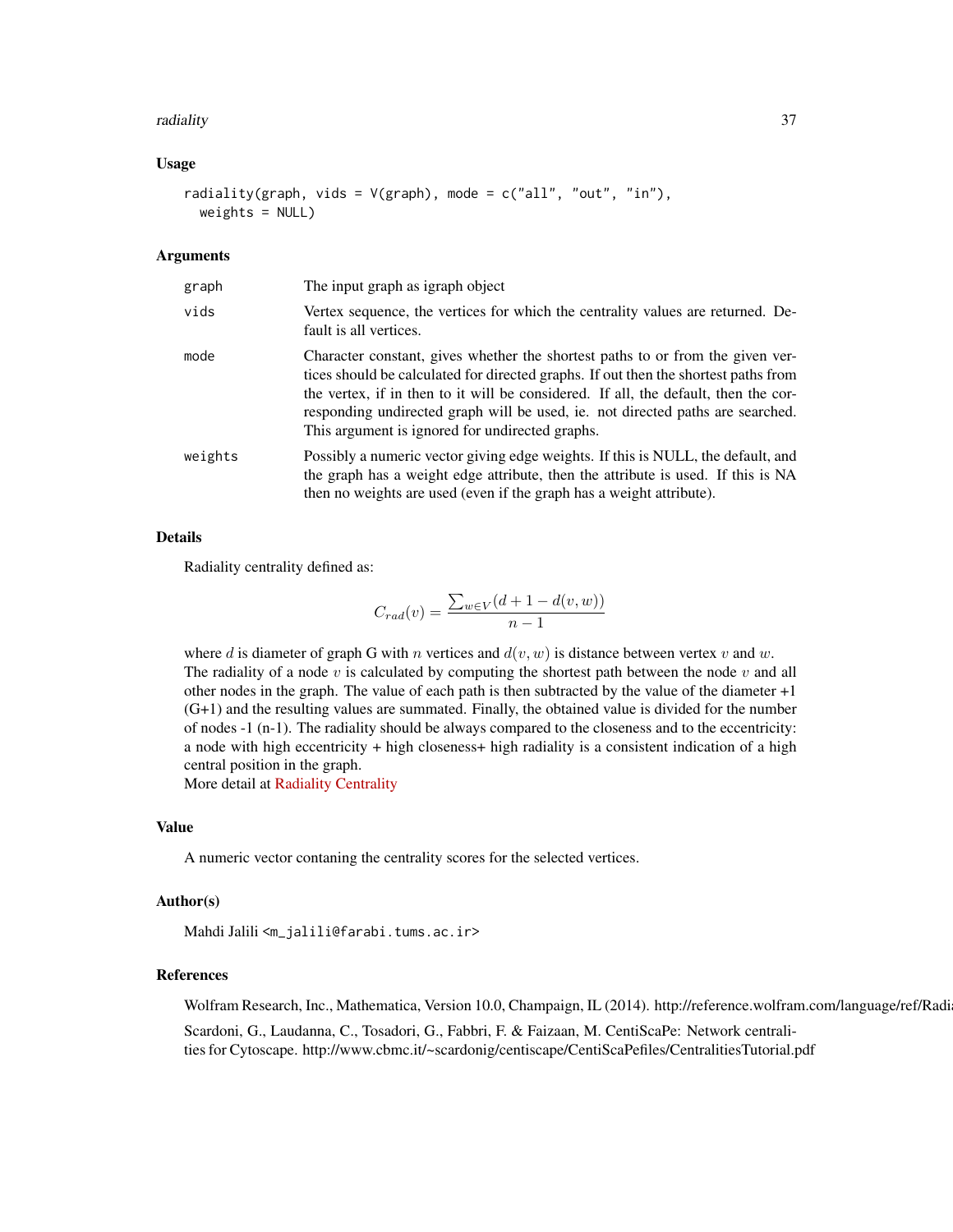#### Examples

 $g \leftarrow \text{graph}(c(1, 2, 2, 3, 3, 4, 4, 2))$ radiality(g)

salsa *Find the SALSA as 'hub' or 'authority' score*

#### Description

The Stochastic Approach for Link-Structure Analysis (SALSA) is combination of HITS and PageRank which creates a neighborhood graph using authority and hub pages and links and create a bipartite graph of the authority and hub pages in the neighborhood graph.

#### Usage

```
salsa(graph, vids = V(\text{graph}), score = c("hub", "authority"))
```
#### Arguments

| graph | The input graph as igraph object                                                                                             |
|-------|------------------------------------------------------------------------------------------------------------------------------|
| vids  | Vertex sequence, the vertices for which the centrality values are returned. De-<br>fault is all vertices.                    |
| score | Character constant, gives which score should be calculated and must be one of<br>'hub' or 'authority'. The default is 'hub'. |

## Details

More detail at [SALSA](http://www.centiserver.org/?q1=centrality&q2=SALSA)

## Value

A numeric vector contaning the centrality scores for the selected vertices.

#### Author(s)

Mahdi Jalili <m\_jalili@farabi.tums.ac.ir>

#### References

Lempel, Ronny, and Shlomo Moran. "SALSA: the stochastic approach for link-structure analysis." ACM Transactions on Information Systems (TOIS) 19.2 (2001): 131-160.

## Examples

g <- barabasi.game(10) salsa(g)

<span id="page-37-0"></span>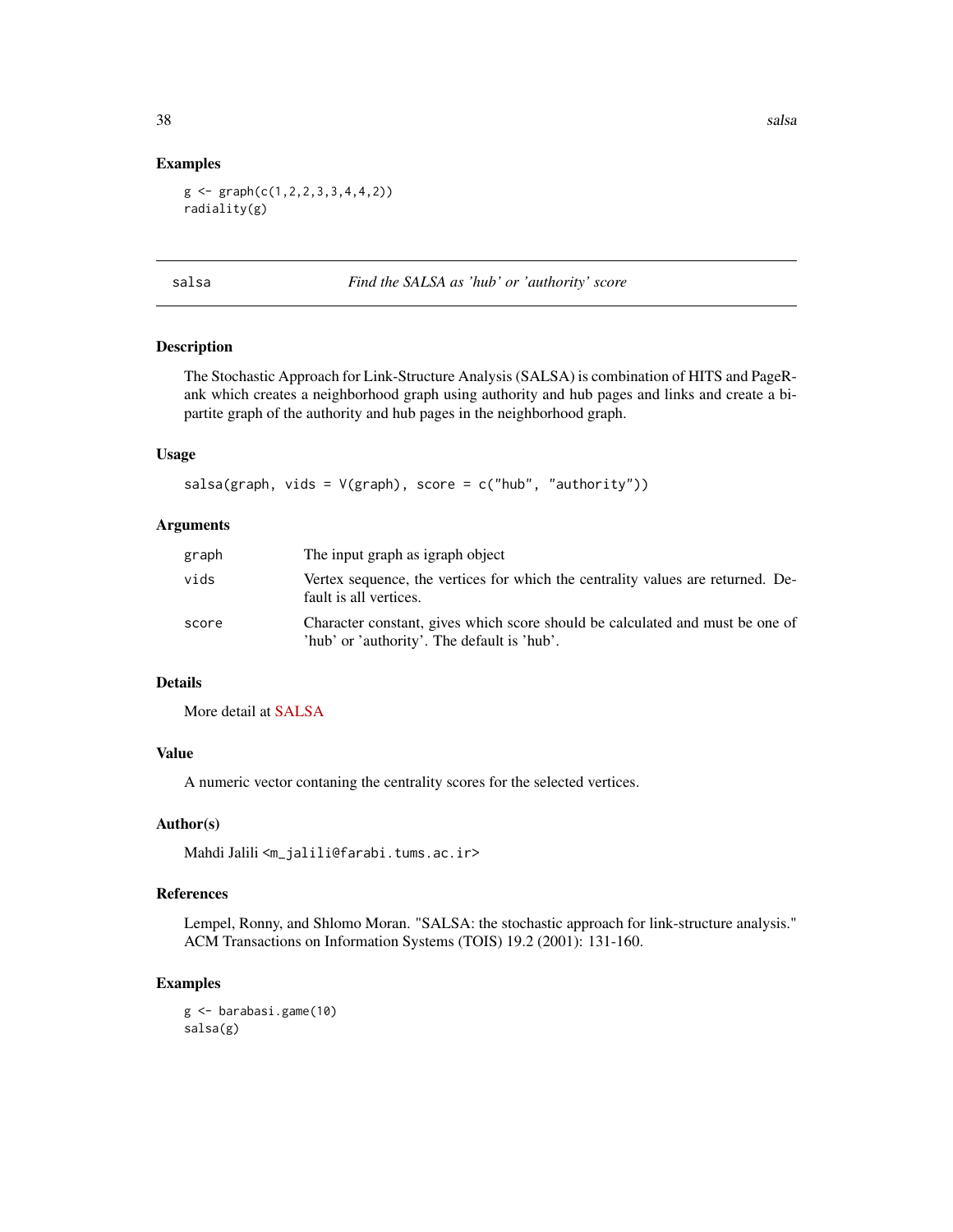<span id="page-38-0"></span>

#### Description

The local centrality  $CL(v)$  of node v is defined as:

$$
C_L(v) = \sum_{u \in \Gamma(v)} Q(u)
$$

where

$$
Q(u) = \sum_{w \in \Gamma(u)} N(w)
$$

and  $\Gamma(u)$  is the set of the nearest neighbors of node u and  $N(w)$  is the number of the nearest and the next nearest neighbors of node  $w$ .

#### Usage

semilocal(graph, vids = V(graph), mode = c("all", "out", "in"))

#### Arguments

| graph | The input graph as igraph object                                                                                                                                                                                                                                                                                                                                   |
|-------|--------------------------------------------------------------------------------------------------------------------------------------------------------------------------------------------------------------------------------------------------------------------------------------------------------------------------------------------------------------------|
| vids  | Vertex sequence, the vertices for which the centrality values are returned. De-<br>fault is all vertices.                                                                                                                                                                                                                                                          |
| mode  | Character constaint, it specifies how to use the direction of the edges if a directed<br>graph is analyzed. For 'out' only the outgoing edges are followed. For 'in' all<br>vertices from which the source vertex is reachable in at most order steps are<br>counted. 'all' ignores the direction of the edges. This argument is ignored for<br>undirected graphs. |

## Details

The local centrality is proposed aiming at identifying the influencers in undirected network, it can be applied to directed network as well with a modified definition of  $N(w)$ . Of course, for directed network,  $N(w)$  should be the number of the nearest and next nearest upstream nodes of node w. Local centrality measure is likely to be more effective to identify influential nodes than degree centrality measure as it utilizes more information, while it has much lower computational complexity than the betweenness and closeness centralities. More detail at [Semi\\_Local Centrality](http://www.centiserver.org/?q1=centrality&q2=Semi_Local_Centrality)

#### Value

A numeric vector contaning the centrality scores for the selected vertices.

#### Author(s)

Mahdi Jalili <m\_jalili@farabi.tums.ac.ir>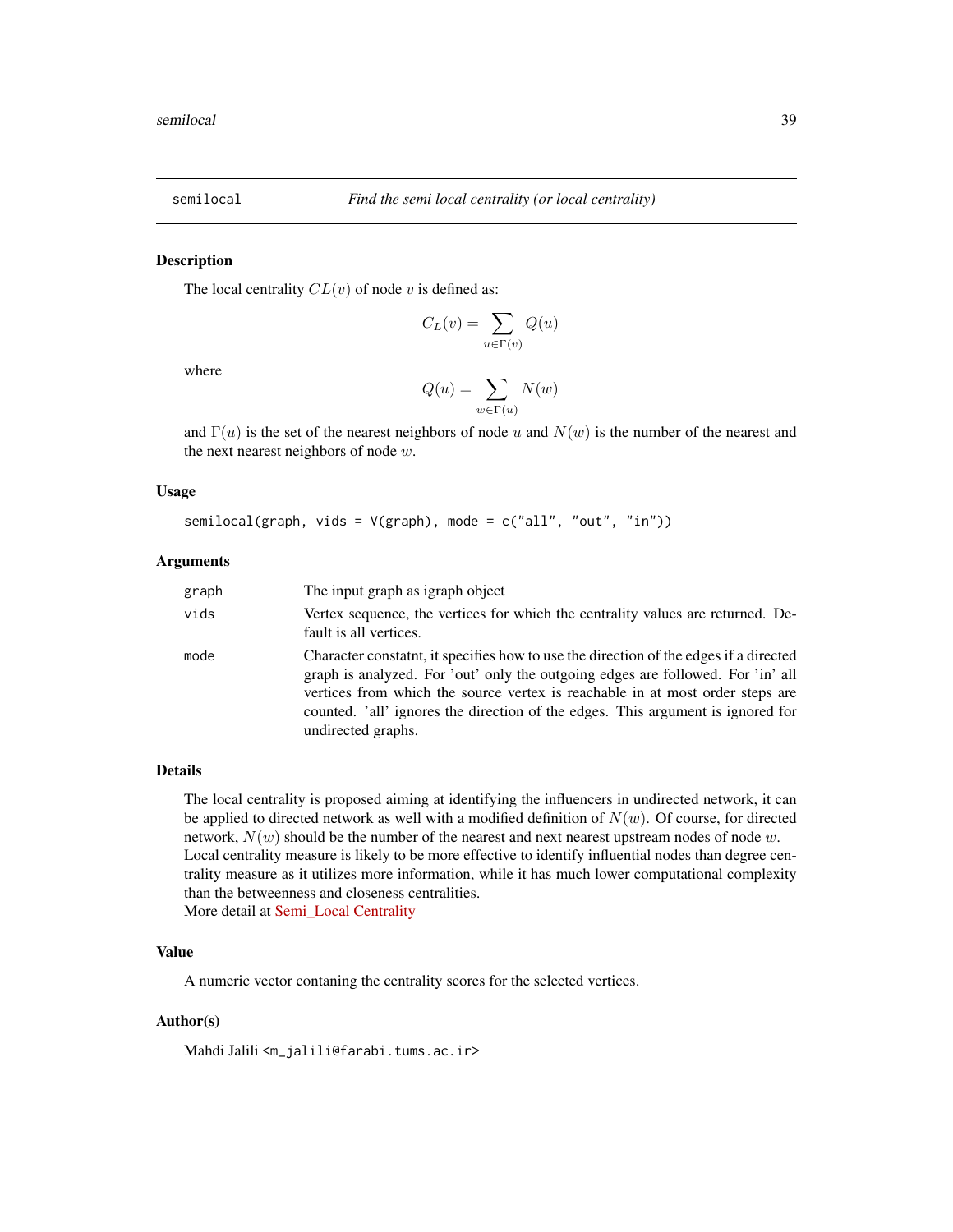#### References

Chen, Duanbing, et al. "Identifying influential nodes in complex networks." Physica a: Statistical mechanics and its applications 391.4 (2012): 1777-1787.

#### Examples

```
g <- barabasi.game(10)
semilocal(g)
```
topocoefficient *Find the topological coefficient of a node in a undirected graph*

## Description

The topological coefficient is a relative measure for the extent to which a node shares neighbors with other nodes.

#### Usage

```
topocoefficient(graph, vids = V(graph))
```
#### Arguments

| graph | The input graph as igraph object                                                                          |
|-------|-----------------------------------------------------------------------------------------------------------|
| vids  | Vertex sequence, the vertices for which the centrality values are returned. De-<br>fault is all vertices. |

## Details

Topological coefficient  $T_n$  of a node n with  $k_n$  neighbors defined as:

$$
T_n = \frac{avg(J(n, m))}{k_n}
$$

where  $J(n, m)$  is defined for all nodes m that share at least one neighbor with n. The value  $J(n, m)$ is the number of neighbors shared between the nodes  $n$  and  $m$ , plus one if there is a direct link between  $n$  and  $m$ .

Nodes that have one or no neighbors are assigned a topological coefficient of zero. More detail at [Topological Coefficient](http://www.centiserver.org/?q1=centrality&q2=Topological_Coefficient)

## Value

A numeric vector contaning the centrality scores for the selected vertices.

## Author(s)

Mahdi Jalili <m\_jalili@farabi.tums.ac.ir>

<span id="page-39-0"></span>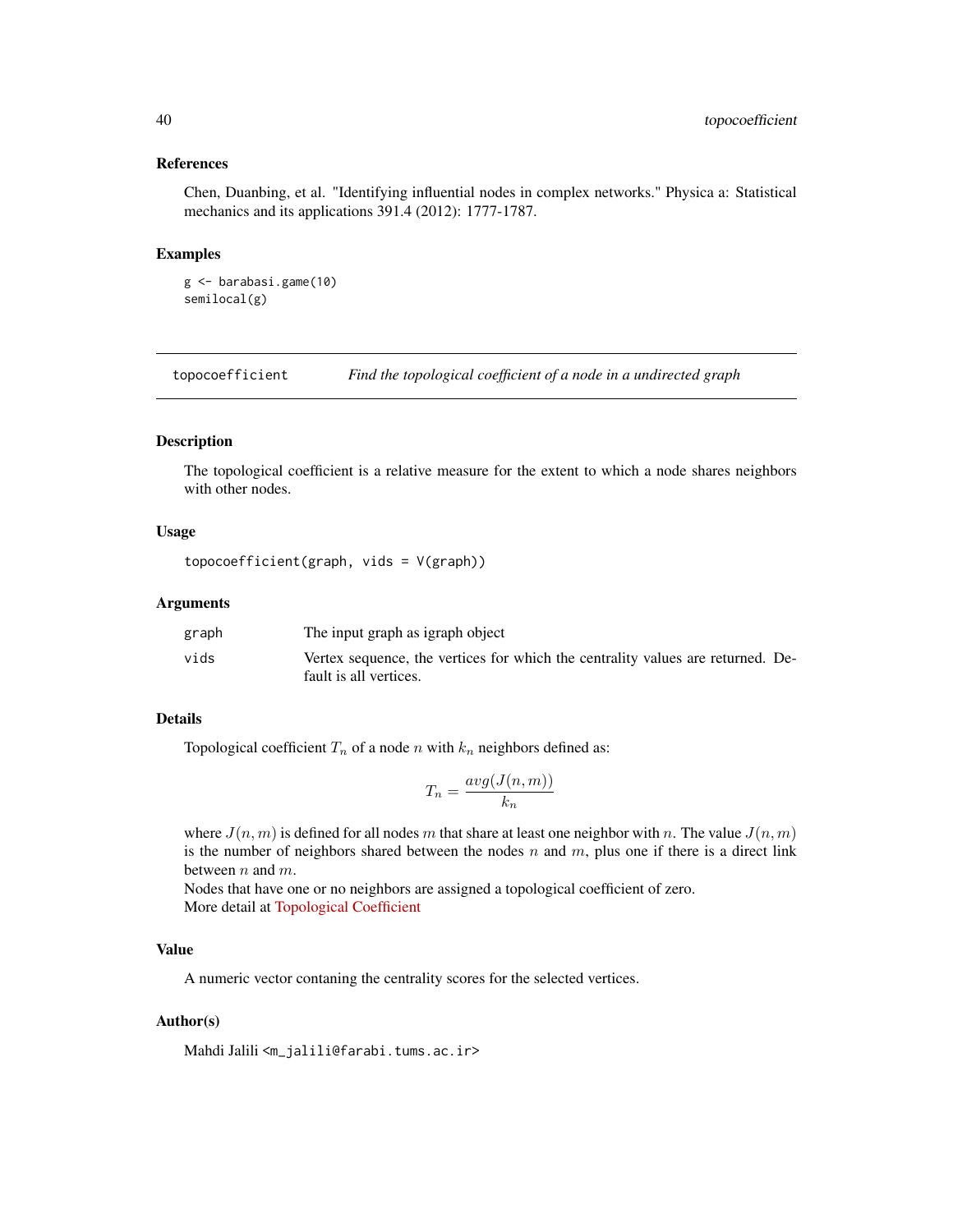## topocoefficient 41

## References

Assenov, Yassen, et al. "Computing topological parameters of biological networks." Bioinformatics 24.2 (2008): 282-284.

## Examples

```
g <- graph(c(1,2,2,3,3,4,4,2), directed=FALSE)
topocoefficient(g)
```